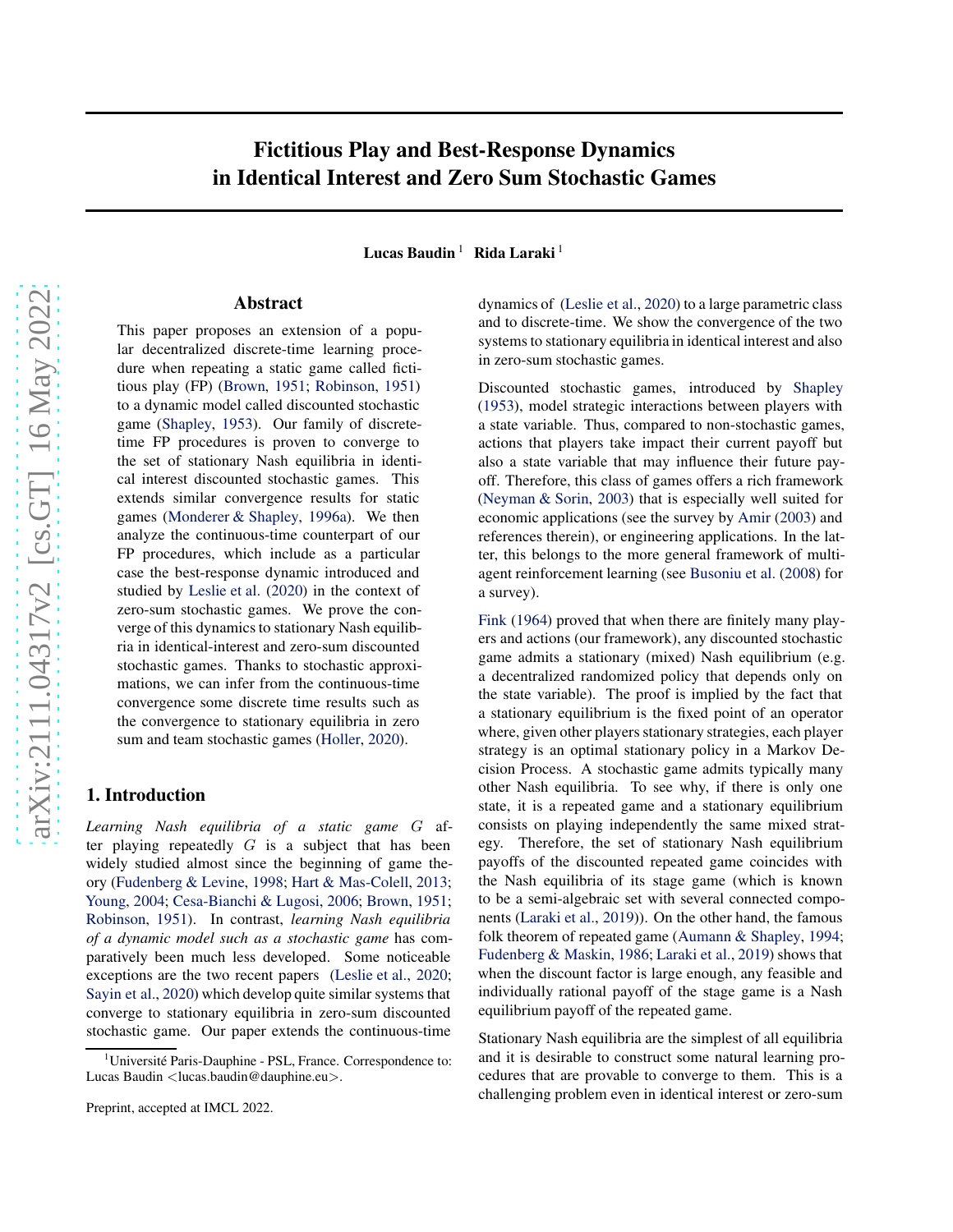stochastic games (the subject of our paper). The reason is that the payoff function of a player in a discounted stochastic game is not linear, nor concave or quasi-concave when the players are restricted to their stationary strategies and thus, no gradient method is guaranteed to converge, even to a local Nash equilibrium [\(Daskalakis et al.](#page-8-7), [2021](#page-8-7)). Only recently, two extensions of the oldest of learning procedures – fictitious play (FP)– have been proposed and proven to converge to stationary equilibria but only in zero-sum stochastic games [\(Leslie et al.,](#page-9-1) [2020](#page-9-1); [Sayin et al.](#page-10-3), [2020\)](#page-10-3). Our article extends one of the two papers in both discrete and continuous time and shows that our systems converge in both regimes to the set of stationary Nash equilibria in identicalinterest and zero-sum discounted stochastic games.

Our family of procedures combines classical fictitious play (a kind of myopic best reply in the local game given some prior constructed from empirical observations) with an elaborate rule in the spirit of Q-learning to update the expected continuation payoff, as in [\(Leslie et al.](#page-9-1), [2020;](#page-9-1) [Sayin et al.,](#page-10-3) [2020](#page-10-3)). Q-learning is a quite famous modelfree rule which allows to learn the stationary policy in dynamic programming without even knowing the transition probabilities or the state space). The updating rule we study needs the knowledge of the model, however, as observed in the conclusion, they can be easily modified to become model-free.

The combination of FP and Q-learning is not surprising. A major trend in recent years is the advent of efficient reinforcement learning algorithms [\(Sutton & Barto,](#page-10-4) [2018\)](#page-10-4). Q-learning [\(Watkins & Dayan,](#page-10-5) [1992\)](#page-10-5) is one of the most successful model-free algorithms [\(Konda & Borkar,](#page-9-6) [1999\)](#page-9-6) with numerous extensions [\(Hasselt,](#page-9-7) [2010;](#page-9-7) [Kumar et al.](#page-9-8), [2020\)](#page-9-8). On the game theory side, fictitious play [\(Brown](#page-8-0), [1951;](#page-8-0) [Robinson,](#page-10-0) [1951\)](#page-10-0) is one of the most studied procedures of learning in games.

The idea of combining concepts from Q-learning and fictitious play emerged only recently with the work of [Leslie et al.](#page-9-1) [\(2020](#page-9-1)); [Sayin et al.](#page-10-3) [\(2020\)](#page-10-3) in the context of zero-sum stochastic games. In these papers, a mechanism inspired by Q-learning is used to learn rewards in future states and fictitious play (or in continuous time, the related best response dynamics) is employed to choose the action in the current state taking into account the interaction with other players. Typically, players learn at a fast rate the actions of the other players in every state but compute the future rewards at a comparatively slower pace. Our work extends [Leslie et al.](#page-9-1) [\(2020\)](#page-9-1), by introducing other procedures with several time-scales, and prove their convergence to the set of Nash equilibria in identical interest and in zero-sum stochastic games, resulting in a decentralized algorithm for fully cooperative multi-agent reinforcement learning [\(Busoniu et al.](#page-8-4), [2008\)](#page-8-4). In contrast with [Leslie et al.](#page-9-1) [\(2020\)](#page-9-1); [Sayin et al.](#page-10-6) [\(2021](#page-10-6)), our algorithm can use the same timescale to learn actions and future rewards, which is of practical interest in implementations. Importantly, we prove convergence to global Nash equilibria and not to local Nash equilibria.

Contributions. Our contributions are as follows:

- We define procedures to play stochastic games in discrete time combining ideas from fictitious play and Qlearning. We prove their convergence to the set of stationary Nash equilibria in identical interest stochastic games. The proof is given directly in discrete time.
- We define the continuous-time counterpart of our procedures. It results in a generalization of the bestresponse dynamics of [Leslie et al.](#page-9-1) [\(2020\)](#page-9-1) where the relative timescales of the estimation of continuation and of other players strategies is much less restricted. We prove the convergence of our continuous-time dynamics to the set of stationary equilibria in identical interest and in zero-sum stochastic games.
- The convergence in continuous time allows us to prove some new convergence results in discrete time for zero-sum and team stochastic games [\(Holler](#page-9-2), [2020\)](#page-9-2) (a class which includes identical interest stochastic games).

Outline Section [2](#page-1-0) gives initial definitions and assumptions. The next section describes related works. Then, Section [4](#page-4-0) introduces two families of fictitious play procedures in discrete time whose convergence is shown in identical interest stochastic games. The continuous time best response dynamics are defined in Section [5](#page-5-0) together with their convergence in identical interest and in zero-sum stochastic games. The last section uses the continuous and discrete time results to infer convergence of the discrete time procedures in zero-sum and in team stochastic games [\(Holler](#page-9-2), [2020\)](#page-9-2).

# <span id="page-1-0"></span>2. Background

Stochastic games We study dynamically interactive multi-agent systems based on the model of discounted stochastic games. Two or more players can take actions over an infinite horizon. Players' actions affect both their current stage payoffs but also the transition probability of the future state, which is the second determining factor of the total discounted average payoff. Therefore, compared to standard repeated games where there is no evolving state variable, stochastic games add a layer of complexity: a player who wants to optimize its payoff should strike a balance between the instantaneous payoff optimization and an advantageous orientation of the state. As in [\(Leslie et al.](#page-9-1),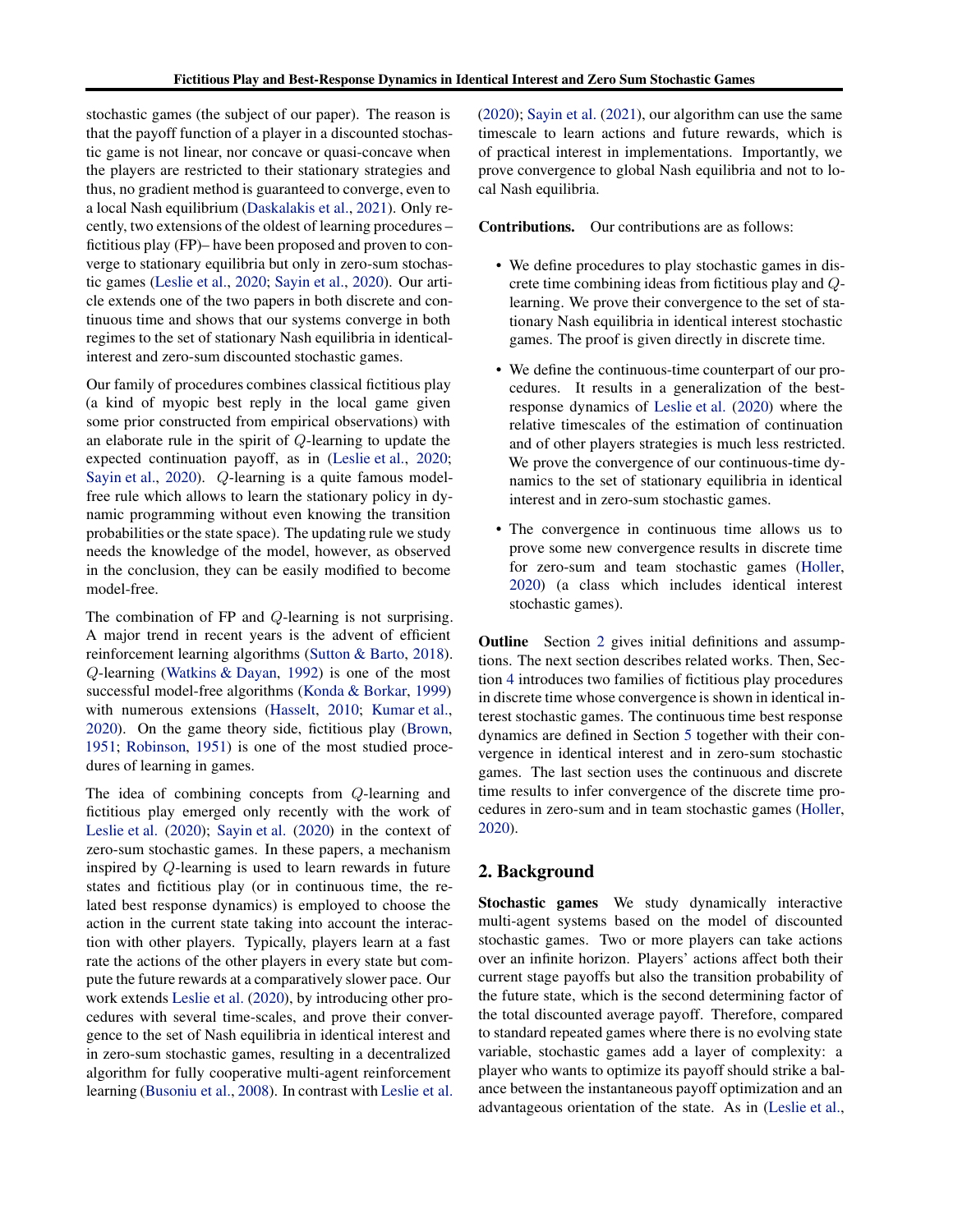[2020;](#page-9-1) [Sayin et al.,](#page-10-3) [2020\)](#page-10-3), we will focus on finite games where the state space, the action sets and the player set are finite.

**Definition 2.1. Stochastic games** are tuples  $G =$  $(S, I, (A^i)_{i \in I}, (r_s^i)_{i \in I, s \in S}, (P_s)_{s \in S})$  where S is the state space (a finite set), I is the finite set of players,  $A^i$  is the finite action set of player  $i, A := \prod_{i \in I} A^i$  is the set of action profiles,  $r_s^i : A \to \mathbb{R}$  is the stage reward of player i, and  $P_s: A \to \Delta(S)$  is the transition probability map (where  $\Delta(S)$  is the set of probability distributions on S).

A stochastic game is played in discrete time as follows: it starts in an initial state  $s_0 \in S$  and at every time step  $n \in \mathbb{N}$ , the system state is  $s_n$ . Knowing the current state  $s_n$  and the past history of states and actions  $(s_0, a_0, ..., s_{n-1}, a_{n-1}),$ every player  $i \in I$  chooses, independently from the other players, an action  $a_n^i \in A^i$  (potentially at random) and receives a stage reward of  $r_{s_n}^i(a_n)$ . The new state  $s_{n+1}$  is the realization of a random variable whose distribution is  $P_{s_n}(a_n)$ . The total payoff of such a sequence of play for player *i* is  $(1 - \delta) \sum_{k=0}^{\infty} \delta^k r_{s_k}^i(a_k)$  where  $\delta \in (0, 1)$  is the discount factor (the  $1 - \delta$  factor is the usual normalization).

A behavioral strategy  $\sigma^i$  for player i is a mapping associating with each stage  $n \in \mathbb{N}$ , history  $h_n \in (S \times A)^n$ and current state s, a mixed action  $x_n^i = \sigma^i(n, h_n, s)$  in  $\Delta(A^i)$ . The behavioral strategy is pure if its image is always in  $A^i$ . By Kolmogorov's extension theorem, each behavioral strategy profile induces a unique probability distribution on the set of infinite histories, from which one can compute an expected discounted payoff for every player [\(Neyman & Sorin](#page-9-4), [2003\)](#page-9-4). A stationary strategy of player  $i$  is the simplest of behavioral strategies. It depends only on the current state  $s$  but not on the period  $n$  nor on the past history  $h_n$ . As such, a stationary strategy can be identified with an element of  $\Delta(A^i)^S$  (a mixed action per state interpreted as: whenever the state is  $s$ ,  $i$  plays randomly according to distribution  $x_s^i$ ). The set of stationary strategy profiles is  $\prod_{i \in I} \Delta(A^i)^S$ . For  $y^i \in (\Delta(A^i))^S$  and  $x \in \Pi_{i \in I} \Delta(A^i)^S$ , we denote by  $(y^i, x^{-i})$  the stationary strategy profile where *i* changes its strategy from  $x^i$  to  $y^i$ .

Extending a result of [\(Shapley,](#page-10-1) [1953\)](#page-10-1) for zero-sum games, [\(Fink,](#page-8-5) [1964](#page-8-5)) proved the existence of stationary Nash equilibria in every finite discounted stochastic game, as a fixed point of the Shapley operator. Fink's characterization implies that a stationary strategy profile forms a Nash equilibrium iff there is no pure stationary profitable deviation.

Proposition 2.2 (Stationary equilibrium characterization). *A* stationary profile  $x \in \Pi_{i \in I} \Delta(A^i)^S$  is a Nash equilib*rium if and only if no pure stationary deviation is profitable: for every player* i*, its expected total payoff with* x *is greater or equal than its expected total payoff of strategy*  $(b, x^{-i})$ *for any*  $b \in (A^i)^S$ .

Fink's result implies that (1) checking that a stationary profile is a Nash equilibrium is equivalent to solving finitely many polynomial inequalities, implying that the set of stationary strategy profiles is a semi-algebraic set [\(Neyman & Sorin,](#page-9-4) [2003\)](#page-9-4); (2) a stationary profile is a Nash equilibrium of our stochastic games if and only if it is a Nash equilibrium of a restricted stochastic game where each player  $i$  is restricted to play a stationary strategy. While this restricted game is smooth (strategy spaces are convex/compact and the payoff functions analytic) the payoff functions are not linear, nor concave, nor quasiconcave with respect to a player own-strategy. This makes the computation of an equilibrium very hard: no learning gradient-based method is guaranteed to convergence, even to a local Nash equilibrium, and even in a zero-sum game [\(Daskalakis et al.,](#page-8-7) [2021\)](#page-8-7). But this is not any nonconcave game: its dynamic nature is structured enough to allow learning to occur. Using the dynamic programming principle that stationary Nash equilibria satisfy allowed [\(Leslie et al.,](#page-9-1) [2020;](#page-9-1) [Sayin et al.](#page-10-3), [2020\)](#page-10-3) to introduced some learning procedures that converge to stationary equilibria in zero-sum stochastic games. We enlarge the set of procedures in [\(Leslie et al.,](#page-9-1) [2020](#page-9-1)) and show convergence to stationary equilibria in identical interest and also zerosum stochastic games. Formally, a stochastic game is of *identical interest* if all players have the same stage reward function, i.e., for every state  $s \in S$ , there is a function  $r_s$ such that for every player *i*,  $r_s^i = r_s$  and it is zero-sum when there are only two players 1 and 2 and  $r_s^1 + r_s^2 = 0$ .

When there is only one state (a repeated game) [\(Monderer & Shapley,](#page-9-0) [1996a\)](#page-9-0) proved that fictitious play converges to Nash equilibria of the stage game (hence to stationary equilibria of the repeated game). Their proof uses extensively the multi-linearity of the (common) payoff function. Since we don't have this multi-linearity nor do we have multi-concavity or multi-quasi-concavity, we must use the structure of the problem, namely that stationary equilibria satisfy a dynamic programming principle (each player is optimizing at every state  $1 - \delta$  its current payoff plus  $\delta$  the expectation of the continuation payoff). As such, our procedures will use fictitious play at the local static game in which the continuation payoff vector is fixed and update the continuation payoff using a Q-learning like rule. But, since learning can only occur if all states are visited infinitely often, the following assumption is needed.

Definition 2.3 (Ergodicity). A stochastic game is ergodic if there is a finite time  $T$  such that for every  $s$  and  $s'$  there is a positive probability that the system starting from  $s$  is in  $s'$  after  $T$  steps for any actions taken.

Some final notations. We denote by  $P_{ss'}(a)$  the probability to go to state s' starting from s with action profile  $a \in A$ . As players will be randomizing, let the functions  $P_{ss'}$  and  $r_s^i$  be multi-linearly extended to mixed action profiles (i.e.,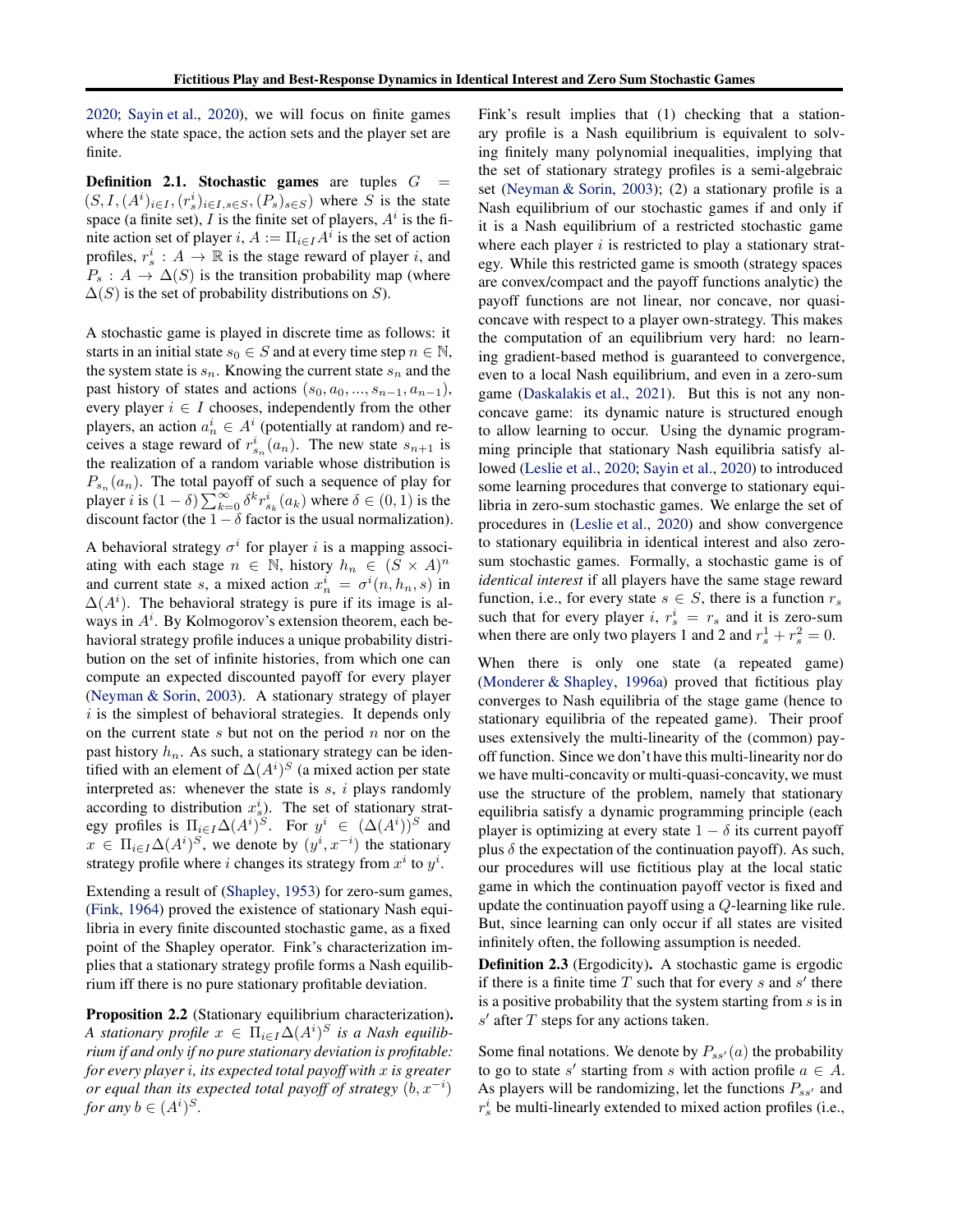$\Pi_{i\in I}\Delta(A^i)^S$  and are therefore *I*-linear. Finally, a stationary equilibrium payoff is an  $S \times I$ -vector that corresponds to a stationary Nash equilibrium.

# 3. Related Work

Fictitious Play Fictitious play (FP) is a procedure that was introduced in discrete time to play the same stage game repeatedly. It asks every player to play a best response to a prior (a mixed strategy profile) which is equal to the empirically past actions of the opponents. It was initially proposed by [Brown](#page-8-0) [\(1951](#page-8-0)) and [Robinson](#page-10-0) [\(1951\)](#page-10-0) who proved that when the stage game is a zero-sum game and both players use FP, the empirical distribution of actions converges to the set of Nash equilibria of the stage game. A similar result has been obtained when the stage game is a potential game [\(Monderer & Shapley,](#page-9-0) [1996a\)](#page-9-0), a  $2 \times n$  game [\(Berger,](#page-8-8) [2005\)](#page-8-8), or a mean-field game [\(Perrin et al.,](#page-10-7) [2020\)](#page-10-7). Similar convergence results have been obtained for some variants such as smooth FP, or vanishingly smooth FP, o stochastic FP (Benaïm  $&$  Faure, [2013;](#page-8-9) [Fudenberg & Levine](#page-8-10), [1995;](#page-8-10) [1998;](#page-8-1) [Hofbauer & Sandholm](#page-9-9), [2002\)](#page-9-9) But FP as well as all no-regret algorithms fail to converge to Nash equilibra in all finite games [\(Shapley](#page-10-8), [1964;](#page-10-8) Hart & Mas-Colell, 2003; [Hofbauer & Sigmund,](#page-9-10) [1998;](#page-9-10) [DeMichelis & Germano,](#page-8-11) [2000\)](#page-8-11).

FP is much less studied when the stage games vary (stochastic games) and there are many possible extensions. [Vrieze & Tijs](#page-10-9) [\(1982\)](#page-10-9) used a FP like algorithm to compute the value of a stochastic game but it is not a learning procedure (as it assumes all the states are observed and updated at every stage and so it does not define a behavioral strategy). [Perkins](#page-9-11) [\(2013\)](#page-9-11) defined and studied another FP procedure in zero-sum and identical interest stochastic games relying crucially on two-timescale updates and with some restrictions on the discount factor (for zero-sum games) and the structure of equilibria (for identical interest stochastic games). More recently, [Sayin et al.](#page-10-3) [\(2020\)](#page-10-3) introduced another discrete-time variant of FP and deduced its convergence in zero-sum stochastic games from the convergence of an associated continuous-time best response dynamics explained below.

Best-response dynamics In continuous time, bestresponse dynamics [\(Harris,](#page-8-12) [1998;](#page-8-12) [Matsui,](#page-9-12) [1992\)](#page-9-12) is based on the same principle as fictitious play: each player adjusts its mixed action towards the best-response to the timeaverage mixed action of other players. For repeated –nonstochastic– games, it is the continuous-time counterpart of the discrete-time fictitious play as the stochastic approxi-mations framework (Benaïm et al., [2005\)](#page-8-13) allows to deduce from the convergence of the continuous time dynamics the convergence of the (discrete-time) FP. Recently [Leslie et al.](#page-9-1) [\(2020\)](#page-9-1) introduced an extension of the best-response dynamics to stochastis games with the continuation payoff updated at a slower pace in the spirit of Q-Learning (described below) and proved the convergence of this system to the set of stationary Nash equilibria of the underlying discounted stochastic game. However, [Leslie et al.](#page-9-1) [\(2020\)](#page-9-1) did not prove the convergence to stationary equilibria of the discrete-time counterpart of their dynamics: we will do it in this article for their dynamics and others in zero-sum and also in identical interest stochastic games. [Sayin et al.](#page-10-3) [\(2020\)](#page-10-3) defined an alternative dynamics close to the one of [Leslie et al.](#page-9-1) [\(2020\)](#page-9-1) and using a two time-scale stochastic approximation theory, they show convergence of their discrete time FP to stationary equilibria of the zero-sum discounted stochastic game. In contrast, we give a direct convergence proof of our discrete-time system in identical interest stochastic games. But the convergence of our discrete time FP procedure in zero-sum game will be deduced from the continuous time system, thanks to an elaborate stochastic approximation technique.

Q-learning [Watkins](#page-10-10) [\(1989\)](#page-10-10) introduced the Q-learning algorithm designed to control MDPs. It had a major impact and there are multiple generalizations, including offline Q-learning [\(Kumar et al.,](#page-9-8) [2020](#page-9-8)), double Q-learning [\(Hasselt,](#page-9-7) [2010\)](#page-9-7) or Q-learning with no-regret procedures [\(Kash et al.,](#page-9-13) [2020](#page-9-13)). There is a wide range of applications, from robots control [\(Tai & Liu,](#page-10-11) [2016](#page-10-11)) to SAT solving [\(Kurin et al.](#page-9-14), [2020\)](#page-9-14). Q-learning is a model-free algorithm, meaning that it does not require a complete specification of the environment such as the transition probability between states. A step proceeds as follows: starting from a state  $s_t$ , an action  $a_t$  is chosen and this results in a new (random) state  $s_{t+1}$  chosen by the environment while the learner gets an instantaneous payoff  $R_{t+1}$ . At every step, a Q-function  $Q_t$  defined on every state-action pair is updated towards  $R_{t+1} + \delta \max_a Q_t(s_{t+1}, a).$ 

Q-learning was generalized to multi-agent systems. One line of work comprises algorithms that solve at every step the stage game defined as follows: every player has actions of the current state, and payoffs are the payoff of the Qfunction  $Q_t(s_t, \cdot)$ . Then the values of the Q-function are updated towards the values of the stage game. This leads to algorithms such as Nash-Q [\(Hu & Wellman](#page-9-15), [1998;](#page-9-15) [2003](#page-9-16)) or Team-Q and Minimax-Q [\(Littman,](#page-9-17) [2001\)](#page-9-17). For a complete survey, see [\(Busoniu et al.,](#page-8-4) [2008\)](#page-8-4) and references therein.

Combining Q-learning and fictitious play To extend FP to stochastic games, the challenge is to define and compute what is a best-response to empirical observations: given a strategy for every player, the total discounted payoff is not straightforward to compute and is non-linear with respect a player stationary strategy. To overcome this diffi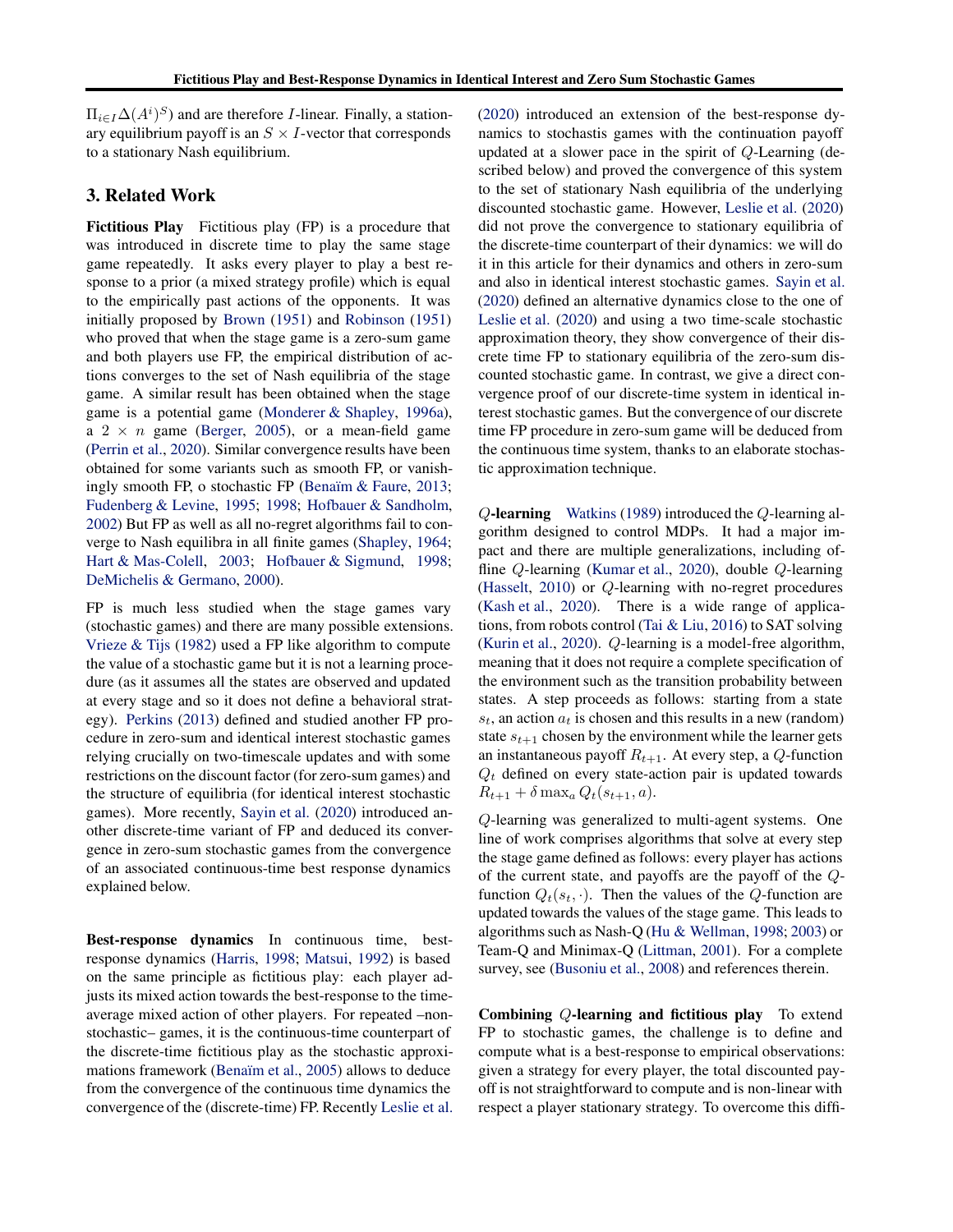culty, [Sayin et al.](#page-10-3) [\(2020\)](#page-10-3) and [Leslie et al.](#page-9-1) [\(2020\)](#page-9-1) use (close but different) mechanisms similar to that of Q-learning to deal with multiple states: a Q-function (or a state-value function) defined on every state-action pair or on every state is updated during the play. The player can then consider a stage game that is built with this Q-function, which is linear with respect to its mixed actions, to play a best response. The Q-function is typically updated at a slower timescale. More precisely, the algorithm of [Sayin et al.](#page-10-3) [\(2020\)](#page-10-3) estimates  $\hat{Q}_{i,s,k}(a)$  for every player i, state s, action  $a$  at time  $k$ . It is the expected payoff if players play action profile a starting from state s. Then, the procedure is to play the best-response against the belief on actions used by other players in current state, that is an element of  $\arg \max_{a \in A^i} \hat{Q}_{i,s_k,k}(a, x_{s_k}^{-i})$  at time k where  $x_s^{-i}$  is the (uncorrelated) strategy of other players in state  $s$  believed by player  $i$ .

[Leslie et al.](#page-9-1) [\(2020\)](#page-9-1) introduced and studied a best-response dynamics in zero-sum stochastic games. Time is continuous, so this is not an online-learning algorithm. The proposed dynamics maintains a vector  $u^i := \{u^i_s\}_{s \in S}$  for player  $i$ . It is the expected payoff starting from every state s (i.e., an estimate of the state-value function). It plays a role similar to that of the Q-function in Q-learning. Then player  $i$  plays a best-response to the stage game with payoffs composed of the instantaneous payoff and the expected later payoff, that is an element of  $\arg \max_{a \in A_i} (1 \delta$ ) $r_s^i(a, x_s^{-i}) + \delta P_s(a, x_s^{-i}) \cdot u^i$ .

[\(Leslie et al.,](#page-9-1) [2020\)](#page-9-1) are only concerned with two-player zero-sum stochastic games and only study a continuoustime system. We introduce a family of continuous-time dynamics that contains the dynamics of [Leslie et al.](#page-9-1) [\(2020\)](#page-9-1) as a particular case, as well as their discrete-time counterpart. We prove that our systems in both time regimes converge to stationary equilibria in identical interest and in zero-sum discounted stochastic games.

### <span id="page-4-0"></span>4. Discrete Time : Fictitious Play Procedures

Procedures to play stochastic games Each asynchronous FP procedure, introduced in this subsection, is a behavioral strategy to play stochastic games for a player  $i$ , that is a function that provides a distribution of probability for the action  $a_n^i$  given the history of the play prior to  $n$  and the current state  $s_n$ . Formally, it is a mapping  $\bigcup_{n\in\mathbb{N}}[(S\times A)^n\times S]\to \Delta(A^i)$ . Such an extension of FP is called *asynchronous* because there is a unique current state (that every player observes) and actions are chosen by the players only for this state. This contrasts with another FP procedure that we also study and call *synchronous* FP. This not a behavioral strategy because there is no specific current state and players provide actions for all states at every stage, i.e., its a mapping  $\bigcup_{n\in\mathbb{N}} (A^S)^n \to \Delta(A^i)^S$ . It can

be interpreted in various ways: either as a setting where the actual state is not known to the players, as a simulation of the system or as an algorithm, as in [\(Vrieze & Tijs](#page-10-9), [1982](#page-10-9)).

Our discrete-time procedures are designed using two estimates per state: one is the empirical action that every player uses and the other one is the expected continuation payoff that a player estimates starting from this state. First, we define the two estimates, then proceed with a description of the action selection, and finally the updating rules.

Empirical actions We begin by exposing how the empirical action is computed for every state. Given a state  $s \in S$ and a time step  $n, s_n^{\sharp}$  denotes the number of times that s occurs between 0 and *n* i.e.,  $s_n^{\sharp} = \frac{1}{2} \{ k \mid 0 \le k \le n \wedge s_k = s \}.$ Then the empirical action of player  $i$  in state  $s$  is defined in  $\Delta(A^i)$  as:

$$
x_{n+1,s}^i := \frac{1}{s_n^{\sharp}} \sum_{k=0}^n 1_{s_k = s} a_k^i = \frac{1_{s_n = s} a_n^i}{s_n^{\sharp}} + \frac{s_{n-1}^{\sharp} x_{n,s}^i}{s_n^{\sharp}}
$$

with the convention that if  $s_n^{\sharp} = 0$ , then  $x_{n+1,s}^{i} = x_{0,s}^{i}$ which is defined arbitrarily. Consequently,  $x_{n+1,s}^i$  is equal to  $x_{n,s}^i$  when  $s_n$  is not equal to s. Pure action  $a_k^i$  is seen as an element of the Euclidean space  $\Delta(A^i)$ .

The auxiliary Shapley game The second estimate is defined using the payoff of an auxiliary game. Given a continuation payoff vector  $u \in \mathbb{R}^S$ , we define (following [\(Shapley,](#page-10-1) [1953\)](#page-10-1)) the auxiliary game parameterized by  $u$ as the one-shot game where the action set is  $A<sup>i</sup>$  for every player *i* and the payoff function is  $f_{s,u}^i(\cdot)$  where:

$$
f_{s,u}^i(x) := (1 - \delta)r_s^i(x) + \delta \sum_{s' \in S} P_{ss'}(x)u_{s'}
$$

[Fink](#page-8-5) (and Shapley) proved that stationary equilibria are the fixed point of an operator based on this auxiliary game.

**Update steps**  $\alpha_n$  is the non-increasing sequence of positive update steps for the payoff estimates,  $\sigma_n = \sum_{k=0}^n \alpha_k$ , and starting values  $u_{0,s}^i$  defined arbitrarily. We suppose that:

<span id="page-4-1"></span>
$$
\sum_{k} \frac{\alpha_k}{\sigma_k} = \infty
$$
\n
$$
0 < \alpha_n \le 1 \qquad \alpha_{n+1} \le \alpha_n \tag{H1}
$$

Payoff estimates Players estimate the continuation payoff in a vector  $u_n^i \in \mathbb{R}^S$ . Values of this vector are written  $u_{n,s}^i$  for state s, at step n for player i. At every step n, the estimator is defined as:

$$
u_{n+1,s}^{i} := \frac{1}{\sigma_n} \sum_{k=0}^{n} \alpha_k f_{s,u_k}^{i}(x_{k,s})
$$
  
= 
$$
\frac{\sigma_{n-1}}{\sigma_n} u_{n,s}^{i} + \frac{\alpha_n}{\sigma_n} f_{s,u_n}^{i}(x_{n,s})
$$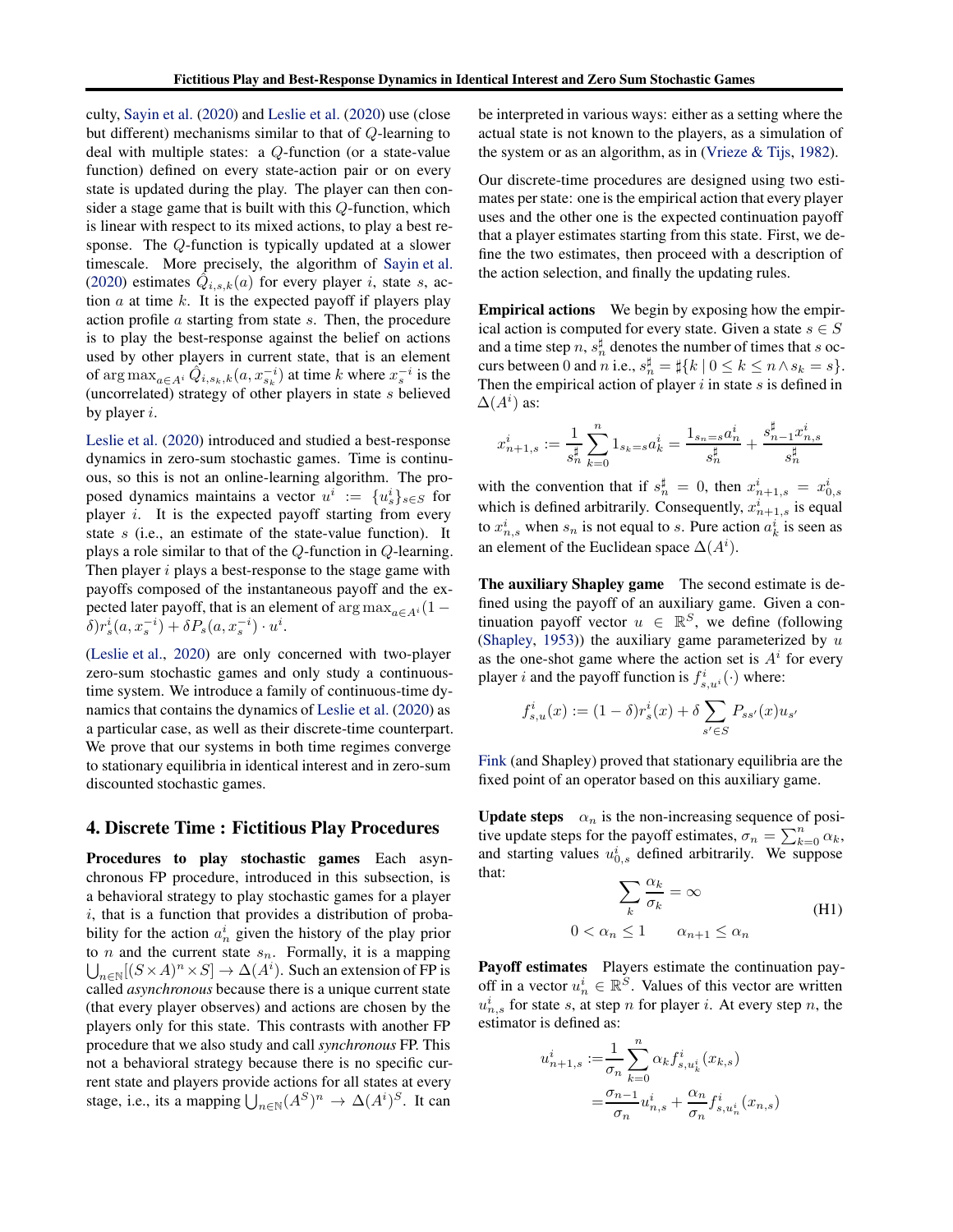Notice that in an identical interest stochastic game,  $r_s^i$  does not depend on  $i$  and as a consequence,  $u^i_{n,s}$  does not depend on i either. The same holds for zero-sum games because the payoff of player 2 is the negative of that of player 1 and it is sufficient to follow player 1's payoff. As such, we omit the superscript for  $u^i$  in the rest of the paper.

Estimator  $u_{n,s}$  can be seen as a mean where recent values of the expected payoffs  $f_{s,u_n}(x_{n,s})$  are given less weight than oldest values. However, if the sequence  $f_{s,u_n}(x_{n,s})$ is stationary,  $u_{n,s}$  will ultimately converge to the same limit as  $f_{s,u_n}(x_{n,s})$ . A similar idea of a fast and a slow update rates is used in [\(Leslie et al.,](#page-9-1) [2020;](#page-9-1) [Perkins,](#page-9-11) [2013;](#page-9-11) [Konda & Borkar](#page-9-6), [1999](#page-9-6); [Sayin et al.,](#page-10-3) [2020\)](#page-10-3).

**Remark:** If  $\alpha_n = 1$ , then  $\sigma_n = n$ . Thus, the update rates of  $x_{n,s}^i$  and  $u_{n,s}$  are the same and the hypothesis (H1) holds. It also holds for  $\alpha_n = \frac{1}{\log n}$  where  $\sigma_n = \log \log n$ . In this case, the update rate of  $x_{n,s}^i$  is much faster than the one of  $u_{n,s}$  and, as will be seen, this is the discrete-time analog of the continuous time dynamics in [\(Leslie et al.](#page-9-1), [2020\)](#page-9-1).

Action selection We can now define the action selection of our FP procedures. It is an extension of the classical FP procedure. For repeated games, FP is defined as a behavioral strategy where at every stage, every player takes a best response against the empirical action of the opponents up to that stage. For stochastic games, we define fictitious play as a best response in the auxiliary Shapley game parameterized by a given continuation payoff  $u_n^i$ , that is for every n:

$$
a^i_{n,s}\in \text{br}^i_{s,u_n}(x^{-i}_{n,s}):=\mathop{\arg\max}_{y\in A^i} f_{s,u_n}(y,x^{-i}_{n,s})
$$

where  $s = s_n$ . When there are several best responses, our convergence results are independent on the selection rule.

Now we can define precisely our two FP procedures.

### Asynchronous FP

$$
\begin{cases}\n u_{n+1,s} - u_{n,s} = \frac{\alpha_n}{\sigma_n} \left( f_{s,u_n}(x_{n,s}) - u_{n,s} \right) \\
 x_{n+1,s}^i - x_{n,s}^i = \frac{1_{s_n = s}}{s_n^{\sharp}} \left( a_n^i - x_{n,s}^i \right) \\
 a_n^i \in \text{br}_{s,u_n}^i(x_{n,s}^{-i})\n\end{cases} \tag{AFP}
$$

This defines a behavioral strategy because only the current state is updated as the second equation shows.

Synchronous FP To get convergence in non ergodic stochastic games, we now define a version with synchronous updates on every state. This is an algorithm but not a behavioral strategy and thus, not a learning rule.

$$
\begin{cases}\n u_{n+1,s} - u_{n,s} = \frac{\alpha_n}{\sigma_n} \left( f_{s,u_n}(x_{n,s}) - u_{n,s} \right) \\
 x_{n+1,s}^i - x_{n,s}^i = \frac{1}{n} \left( a_n^i - x_{n,s}^i \right) \\
 a_n^i \in \text{br}_{s,u_n}^i(x_{n,s}^{-i})\n\end{cases} \tag{SFP}
$$

**Incremental updates** In both FP procedures,  $x_{n,s}^i$  and  $u_{n,s}$  can be computed *via* incremental updates. This will enable us to make the link with the continuous version (Section [6\)](#page-6-0). Moreover, it shows that for a machine implementation, the procedure only needs constant memory instead of storing the whole history.

<span id="page-5-1"></span>Theorem 4.1 (Convergence of FP rules in identical interest stochastic games). *Under [H1,](#page-4-1) procedures [SFP](#page-4-1) and [AFP](#page-4-1) almost surely converge to the set of stationary Nash equilibria in identical interest ergodic discounted stochastic games. The convergence hold also in non ergodic games for [SFP.](#page-4-1)*

As in [\(Monderer & Shapley,](#page-9-18) [1996b\)](#page-9-18), our discrete-time proof for identical interest stochastic games is direct and is not derived from some associated continuous-time system.

*Proof of Theorem [4.1](#page-5-1) (sketch).* The central idea is to show that the gap between  $f_{s,u_n}(x_{n,s})$  and  $u_{n,s}$  is lowerbounded by a sequence whose sum converge. This is possible because  $f_{s,u_n}(x_{n,s})$  is mostly non-decreasing (but for the synchronization error of the players that optimize this function which is in  $\frac{1}{n^2}$ ). This is similar to the proof continuous time (where the payoff function is a Lyapunov function of the system). Another key point is that  $u_{n,s}$  moves towards  $f_{s,u_n}$  at a rate no faster than the updates of  $x_{n,s}$ . This lower bound is used to prove the convergence of  $u_{n,s}$ , and the convergence to the set of stationary Nash equilibria follows.

<span id="page-5-0"></span>See Appendix [A](#page-11-0) for the complete proof.

### □

# 5. Continuous Time: Best-Response Dynamics

This section extends and studies the best-response dynamics introduced and studied in zero-sum stochastic games by [Leslie et al.](#page-9-1). We generalize their updating rates and prove that all the extended dynamics converge to stationary equilibria in identical interest and in zero-sum stochastic games. These dynamics are the continuous-time counterpart of [AFP](#page-4-1) and [SFP](#page-4-1) as shown in the next section.

As in discrete-time, there are two sets of variables:  $\{u_s^i, x_s^i\}_{s \in S, i \in I}$ . These variables may have different update rates, and we suppose there is a function  $\alpha : \mathbb{R}^+ \to \mathbb{R}^{+*}$ to express the update rates of variables  $u_s^i$ . Function  $\alpha$  is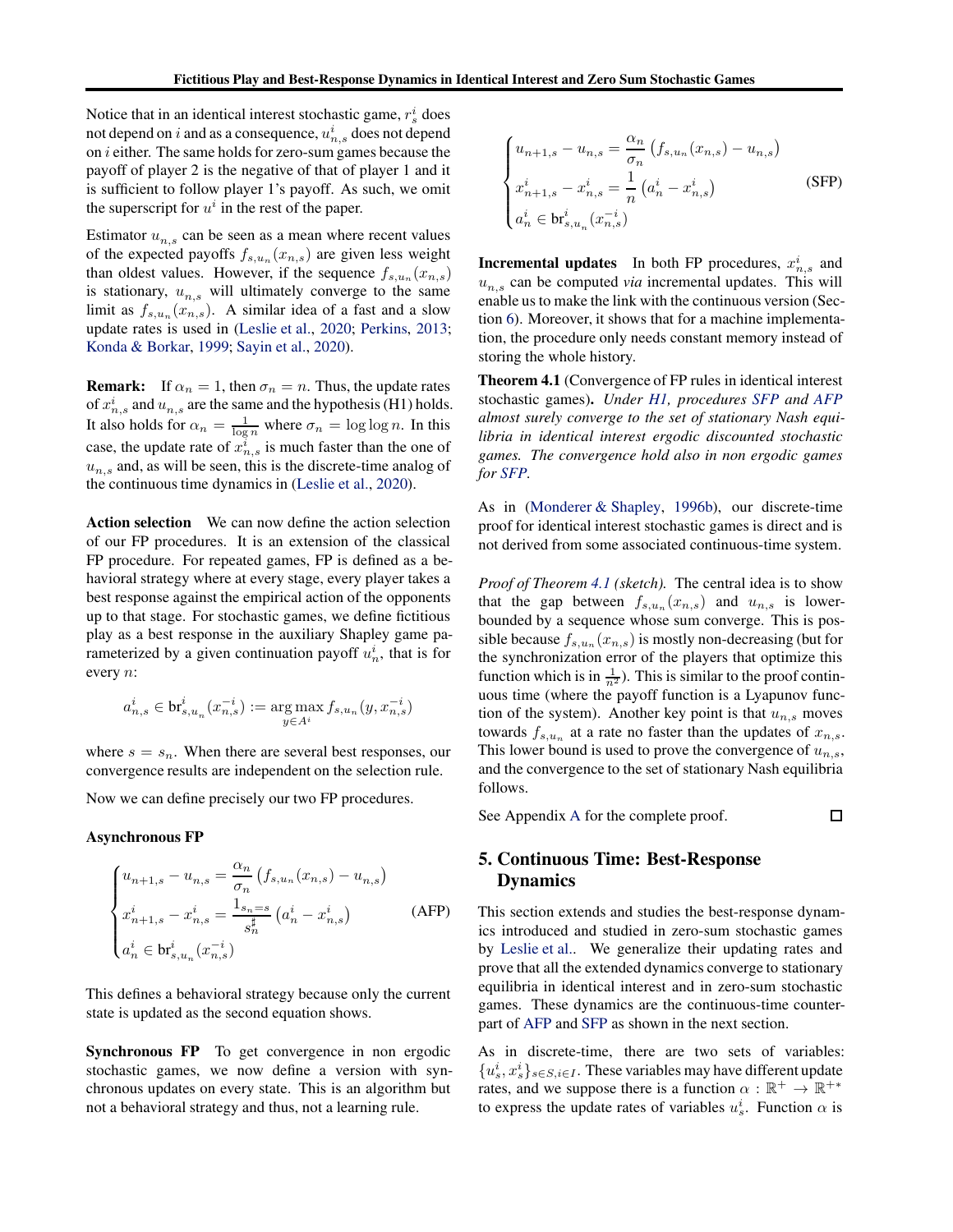continuous and non-increasing. We make the following additional assumption on  $\alpha$ :

$$
\int_0^t \alpha(y) dy \xrightarrow[t \to \infty]{} + \infty
$$
\n
$$
\alpha(t) \ge 0 \text{ and } \alpha \text{ is non-increasing}
$$
\n(H2)

Synchronous Dynamics As in AFP, in the next dynamics, variables of all states are updated at the same time.

For  $t > 0$  and every state s and player i, synchronous bestreply dynamics (SBRD) is defined as:

$$
\begin{cases}\n\dot{u}_s^i(t) = \alpha(t) \left( f_{s,u^i(t)}^i(x_s(t)) - u_s^i(t) \right) \\
\dot{x}_s^i(t) \in \mathbf{br}_{s,u^i(t)}^i(x_s(t)) - x_s^i(t)\n\end{cases}
$$
\n(SBRD)

where  $\mathrm{br}^i_{s,u^i(t)}(x_s(t)) := \mathrm{argmax}_{a \in A^i} f^i_{s,u^i(t)}(a,x_s^{-i}(t))$ (i.e., it is a best response to the auxiliary Shapley game). This action is used as an element of the Euclidean space  $\Delta(A^i)$ . Vector  $u^i(t)$  denotes  $\{u^i_s(t)\}_{s\in S}$ .

Remark: This is a generalization of the definition of [Leslie et al.](#page-9-1) who studied the case  $\alpha(t) = \frac{1}{t+1}$ . Replacing  $f_{s,u^i(t)}^i(x_s(t))$  by the maximum over actions, that is  $\max_{a \in A^i} f^i_{s, u^i(t)}(a, x_s^{-i}(t))$  is an alternative that would be closer to the system outlined by [Sayin et al.](#page-10-3) and Q-learning in general. It could be an interesting system to study but as noted by [Sayin et al.,](#page-10-3) this would result in  $u_s^i(t)$  to be different for two players even if the game is zero-sum or identical interest, which poses more theoretical challenges.

Differential inclusion [SBRD](#page-6-1) classically admits a (typically non-unique) solution [\(Aubin & Cellina,](#page-8-14) [1984;](#page-8-14) Benaïm et al., [2005](#page-8-13)). Indeed, one can rewrite it as  $\frac{dy}{dt} \in F(t, y)$  where y is a vector with every  $u_s^i, x_s^i$  and  $\overline{F}$  is a closed set-valued map, with non-empty, convex values. Furthermore, as shown in Lemma [B.1](#page-14-0) of Appendix [B,](#page-13-0) values are bounded, so the solution is defined on  $\mathbb{R}^+$ [\(Aubin & Cellina,](#page-8-14) [1984,](#page-8-14) p. 97).

In identical interest games,  $r_s^i = r_s$  for every player i. Therefore, for every s,  $u_s^i$  and  $f_{s,u^i}^i$  do not depend on i (when initial values are equal), hence we omit the superscript  $i$  in our statements. It is similar for zero-sum games.

Asynchronous Dynamics We now provide results regarding the convergence of asynchronous systems. In this system, the expected continuation payoff starting from state s is always updated at the same rate but the empirical action is not. It is defined as follows:

$$
\begin{cases}\n\dot{u}_s(t) = \alpha(t) \left( f_{s,u(t)}(x_s(t)) - u_s(t) \right) \\
\dot{x}_s^i(t) \in \beta_s(t) \left( \mathbf{b}_s^i_{s,u(t)}(x_s^{-i}(t)) - x_s^i(t) \right) \\
\beta_s(t) \in [\beta_-, 1]\n\end{cases}
$$
(ABRD)

where  $\beta_- \in (0, 1]$ .

Value  $\beta_s(t)$  is the update rate for state s at time t. If only one state was updated at every time point, then we would have  $\beta_s(t)$  equal to 0 but in one state where it would be equal to 1. If the game is ergodic, then on average every state is reached a strictly positive proportion of the time,  $> \beta_-$ . Next section will show in the ergodic case, that this system is formally linked to the AFP procedure.

<span id="page-6-3"></span>Theorem 5.1 (Convergence of [ABRD](#page-6-1) and [SBRD](#page-6-1) in identical interest stochastic games). Let  $\{u_s, \beta_s, x_s^i\}_{s \in S, i \in I}$  be a *solution of [ABRD.](#page-6-1)* Under  $H2$ , there is  $\Phi \in \mathbb{R}^{|S|}$  such that:

- *for all s,*  $f_{s,u(t)}(x_s(t)) \xrightarrow[t \to \infty]{} \Phi_s$  *and*  $u(t) \xrightarrow[t \to \infty]{} \Phi$
- Φ *is a stationary Nash equilibrium payoff*
- {xs(t)}s∈<sup>S</sup> *converges to the set of stationary Nash equilibria with payoff* Φ

A sketch of the proof is provided below. A comprehensive proof with technical lemmas is provided in Appendix [B.](#page-13-0)

*Sketch of proof.* We define, for  $s \in S$ :

$$
\Gamma_s(t) := f_{s,u(t)}(x_s(t))
$$
  

$$
\Delta_s^i(t) := \max_{y \in A^i} f_{s,u(t)}(y, x_s^{-i}(t)) - f_{s,u(t)}(x_s(t)) \ge 0
$$

We are going to lower bound  $\Gamma_s(t) - u_s(t)$  for every s so as the differential of  $u_s$  is lower-bounded by an integrable function. This guarantees that, as  $u_s$  is bounded (see Lemma [B.1\)](#page-14-0), it converges. We then show that for every player *i*,  $\Delta_s^i(t) \rightarrow 0$  and finish the proof of the theorems by studying convergence of  $\Gamma_s(t)$  and the limit set of  $x_s(t)$ .

 $\Box$ 

<span id="page-6-2"></span>Theorem 5.2 (Convergence of [ABRD](#page-6-1) in zero-sum stochastic games). Let  $\{u_s, \beta_s, x_s^i\}_{s \in S, i \in I}$  *be a solution of [ABRD.](#page-6-1) There exists a constant*  $A > 0$  *(which only depends on*  $\delta$ *and*  $r_s$ ) such that if  $\alpha^*$  >  $\lim t \to \infty \alpha$  (*t*), then, under *H2*:

- *for all s*,  $\limsup_{t\to\infty} |f_{s,u(t)}(x_s(t)) u(t)| \leq A\alpha^*$
- {xs(t)}s∈<sup>S</sup> *converges to the set of stationary Nash*  $A\alpha^*$ *−equilibria as*  $t \to \infty$ *.*

The proof is in Appendix [C.](#page-17-0) Note that if  $\alpha(t) \to 0$ , then  $\alpha^*$  can be chosen arbitrarily close to 0 which is the case in [\(Leslie et al.](#page-9-1), [2020\)](#page-9-1) ( $\alpha(t) = t + 1$ ). Hence this is an extension of [\(Leslie et al.](#page-9-1), [2020](#page-9-1)).

### <span id="page-6-0"></span>6. Linking Continuous and Discrete Systems

<span id="page-6-1"></span>This section uses the continuous time results of the previous section to deduce the convergence of the discrete-time procedures in zero-sum stochastic games (which is not covered by [\(Leslie et al.](#page-9-1), [2020\)](#page-9-1)) but also in team stochastic games (defined below). Any identical interest stochastic game is a team stochastic game but not the reverse.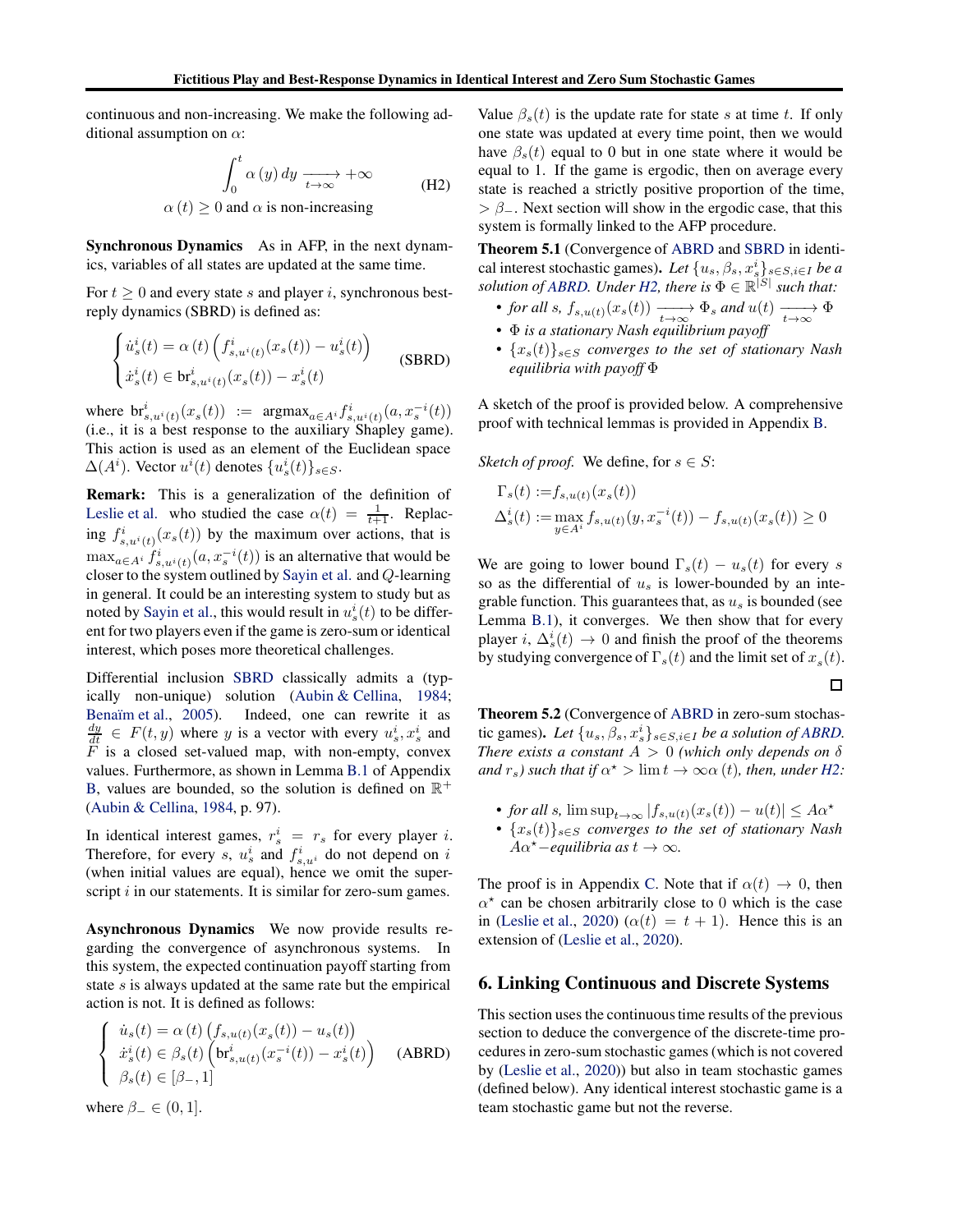Zero-sum games We can discretize the continuous model using an extension of the stochastic approximation framework (see details in Appendix [D](#page-19-0) and then using an algorithm with doubling trick (standard in RL procedures). Note that the doubling trick trigger  $T(\alpha)$  can be computed, this is explained in Appendix [D.](#page-19-0)

Combining the stochastic approximation framework and Theorem [5.2](#page-6-2) guarantees the convergence of this algorithm.

<span id="page-7-0"></span>A detailed proof is in Appendix [D.](#page-19-0) Theorem 6.1 (Convergence of FP with doubling trick in zero-sum stochastic games). *Under [H1,](#page-4-1) procedures [SFP](#page-4-1) and [AFP](#page-4-1) with the doubling trick as specified in Algorithm 1 almost surely converge to the set of stationary Nash equilibria in zero-sum ergodic discounted stochastic games. The convergence holds also in non ergodic games for [SFP.](#page-4-1)*

Different Priors and Team Stochastic Games [Holler](#page-9-2) [\(2020\)](#page-9-2) proved that in exact global-potential stochastic games, players are divided into two categories: either they do not influence the transition or they have the same payoff function up to a constant. This last class is called *team stochastic games*. While the proof of convergence of FP in discrete-time is not straightforward in team games, it can be studied using the continuous time system and stochastic approximations techniques. Similarly, if players have different priors on continuations.

Theorem 6.2 (Convergence of FP with different priors in team stochastic games). *If all players use a FP procedure as defined in Section [4](#page-4-0) with priors on the continuations that* may be different (i.e.,  $u_s^i(0)$  may not be equal to  $u_s^j(0)$  for *two players* i *and* j *and a state* s*), then the average actions*  $x_{s,n}$  and vectors  $u^i$  (for every player i) converge re*spectively to the set of stationary Nash equilibria and the corresponding continuation payoffs.*

*Sketch of proof.* We can define a Lyapunov function on the continuous-time system, yielding conditions on chain transitive sets. Details can be found in [D.6.](#page-23-0) □

### 7. Conclusion

We defined a number of continuous and discrete time systems to learn stationary equilibria in stochastic games. They combine ideas from fictitious play and Q-learning and are extensions of a continuous-time system of [\(Leslie et al.](#page-9-1), [2020\)](#page-9-1) who proved its convergence to stationary equilibria in zero-sum stochastic games. We prove their convergence to stationary equilibria in continuous time but also in discrete time; in zero sum but also in identical interest discounted stochastic games. An open problem is to show the convergence of the procedures of [\(Sayin et al.,](#page-10-6) [2021\)](#page-10-6) in identical interest and team stochastic game. The main difficulty relies on the fact that their updating rule does not preserve the identical interest objective along the trajectory.

Another interesting direction is the speed of convergence. As outlined in the proof, there are bounds for zero-sum stochastic games but none for identical interest ones. To the best of our knowledge, no results are known even in non-stochastic games [\(Monderer & Shapley,](#page-9-0) [1996a](#page-9-0)).

An interesting extension would be limiting average stochastic games. This could be achieved by increasing in [AFP](#page-4-1) the discount factor  $\delta_n$  from stage to stage to 1. Another nice extension would be to have a model free algorithm, that is an updating rule that does not use the knowledge of the probability distribution. A simple way to adapt [AFP](#page-4-1) is by letting the players explore with small probability and replace in the up-dating rule of [AFP](#page-4-1) the probability transition by its empirical estimation. When the game is ergodic, after some period  $T(\varepsilon)$  the estimated transition probability will be close to the real transition with probability at least  $1 - \varepsilon$ . Consequently, under ergodicity and [\(H1\)](#page-4-1), this modification of [AFP](#page-4-1) converges to stationary equilibria in identical-interest and zero-sum stochastic games.

More tricky is to construct a learning procedure that converges to a stationary equilibrium when the players do not observe other players past actions but only their own past actions and the current state. Even when there is only one state (a repeated game) FP and all its variants fail because there is no way to form a belief about the opponents without observing their actions. A class of procedures that converge to Nash equilibria of the stage game in zero sum and identical interest repeated games are non-regret algorithms [\(Blum & Mansour](#page-8-15), [2005](#page-8-15); [Hofbauer & Sandholm](#page-9-9), [2002\)](#page-9-9) with some exploration to be able to estimate what would the payoff be if a player has played differently (we are in a bandit setting). But regret is not well defined in stochastic games even if players observe the past actions of the opponents [\(Mannor & Shimkin,](#page-9-19) [2003\)](#page-9-19).

A last interesting question is: what happens if we let each player use simple Q-learning? This is very unstable in some repeated games (RG) [\(Wunder et al.](#page-10-12), [2010](#page-10-12)). In others RG, simulations in a repeated pricing game (a kind of repeated prisoner dilemma) show that Q-learning does not converge to the stationary Nash [\(Calvano et al.,](#page-8-16) [2020\)](#page-8-16) (i.e., not competitive pricing which would be defection at every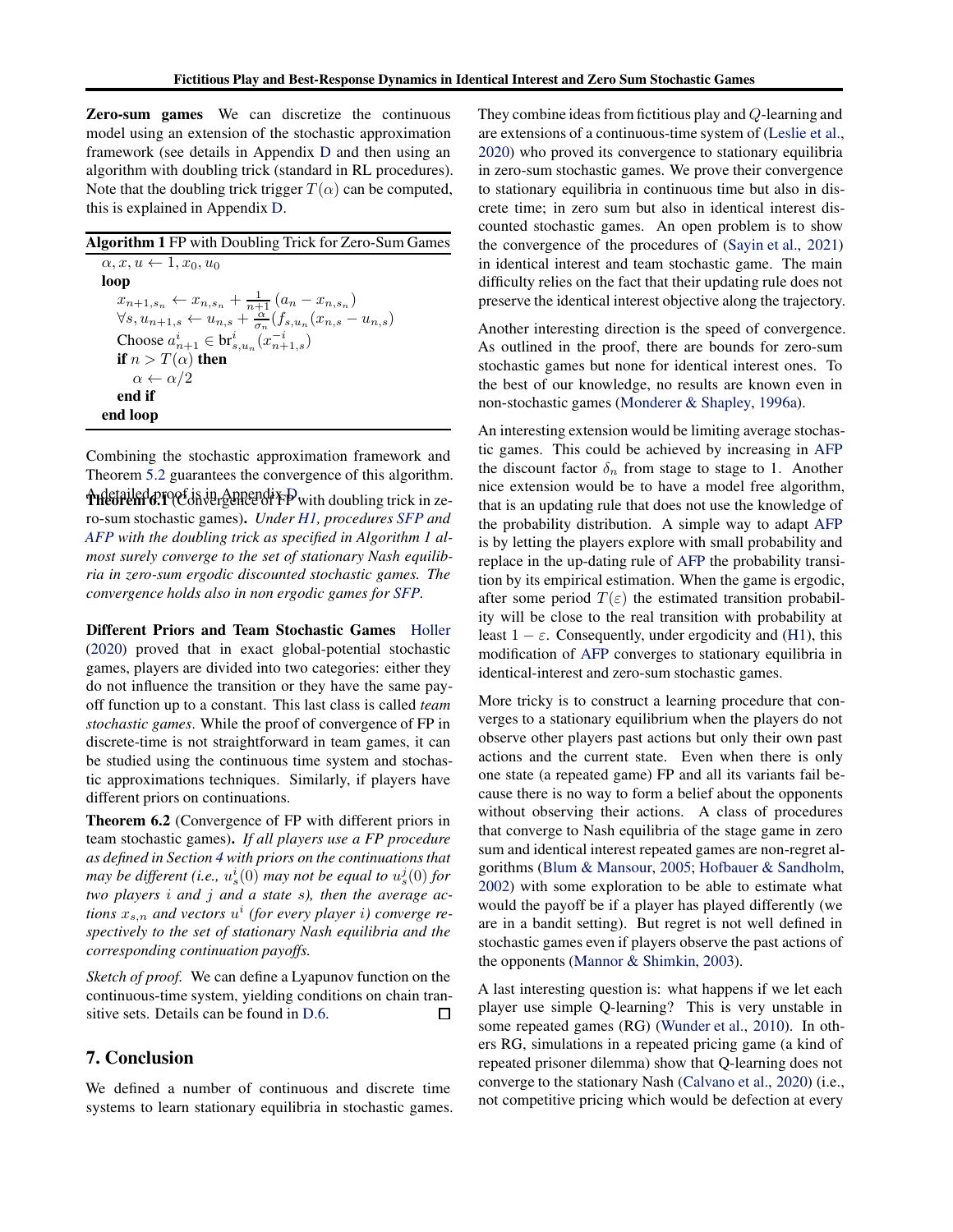stage) but to Pareto Nash equilibrium of the RG (to collusion, that is a cooperative equilibrium, similar to Tit for Tat). One may wonder if it is possible to construct a Qlearning like procedure which converges to Pareto optimal equilibria in every repeated/stochastic game. This was our motivating question because the Tit for Tat equilibrium in a RG is a stationary equilibrium in the auxiliary stochastic game where the current state is the last action profile in the RG.

### References

- <span id="page-8-3"></span>Amir, R. Stochastic Games in Economics and Related Fields: An Overview. In Neyman, A. and Sorin, S. (eds.), *Stochastic Games and Applications*, NATO Science Series, pp. 455–470, Dordrecht, 2003. Springer Netherlands. ISBN 978-94-010-0189-2. doi: 10.1007/ 978-94-010-0189-2 30.
- <span id="page-8-14"></span>Aubin, J.-P. and Cellina, A. *Differential Inclusions: Set-Valued Maps and Viability Theory*, volume 264 of *Grundlehren Der Mathematischen Wissenschaften*. Springer Berlin Heidelberg, Berlin, Heidelberg, 1984. ISBN 978-3-642-69514-8 978-3-642-69512-4. doi: 10. 1007/978-3-642-69512-4.
- <span id="page-8-6"></span>Aumann, R. J. and Shapley, L. S. Long-Term Competition—A Game-Theoretic Analysis. In Megiddo, N. (ed.), *Essays in Game Theory: In Honor of Michael Maschler*, pp. 1–15. Springer, New York, NY, 1994. ISBN 978-1- 4612-2648-2. doi: 10.1007/978-1-4612-2648-2 1.
- <span id="page-8-9"></span>Benaïm, M. and Faure, M. Consistency of Vanishingly Smooth Fictitious Play. *Mathematics of Operations Research*, 38(3):437–450, August 2013. ISSN 0364-765X, 1526-5471. doi: 10.1287/moor.1120.0568.
- <span id="page-8-13"></span>Benaïm, M., Hofbauer, J., and Sorin, S. Stochastic Approximations and Differential Inclusions. *SIAM Journal on Control and Optimization*, 44(1):328–348, January 2005. ISSN 0363-0129, 1095-7138. doi: 10.1137/ S0363012904439301.
- <span id="page-8-8"></span>Berger, U. Fictitious play in 2×n games. *Journal of Economic Theory*, 120(2):139–154, February 2005. ISSN 00220531. doi: 10.1016/j.jet.2004.02.003.
- <span id="page-8-15"></span>Blum, A. and Mansour, Y. From External to Internal Regret. In Hutchison, D., Kanade, T., Kittler, J., Kleinberg, J. M., Mattern, F., Mitchell, J. C., Naor, M., Nierstrasz, O., Pandu Rangan, C., Steffen, B., Sudan, M., Terzopoulos, D., Tygar, D., Vardi, M. Y., Weikum, G., Auer, P., and Meir, R. (eds.), *Learning Theory*, volume 3559, pp. 621–636. Springer Berlin Heidelberg, Berlin, Heidelberg, 2005. ISBN 978-3-540-26556-6 978-3-540- 31892-7. doi: 10.1007/11503415 42.
- <span id="page-8-0"></span>Brown, G. W. Iterative solution of games by fictitious play. *Activity analysis of production and allocation*, 13 (1):374–376, 1951.
- <span id="page-8-4"></span>Busoniu, L., Babuska, R., and De Schutter, B. A Comprehensive Survey of Multiagent Reinforcement Learning. *IEEE Transactions on Systems, Man, and Cybernetics, Part C (Applications and Reviews)*, 38(2):156– 172, March 2008. ISSN 1094-6977, 1558-2442. doi: 10.1109/TSMCC.2007.913919.
- <span id="page-8-16"></span>Calvano, E., Calzolari, G., Denicolò, V., and Pastorello, S. Artificial Intelligence, Algorithmic Pricing, and Collusion. *American Economic Review*, 110(10):3267–3297, October 2020. ISSN 0002-8282. doi: 10.1257/aer. 20190623.
- <span id="page-8-2"></span>Cesa-Bianchi, N. and Lugosi, G. *Prediction, Learning, and Games*. Cambridge University Press, Cambridge; New York, 2006. ISBN 978-0-511-19178-7 978-0-511- 54692-1 978-0-511-18995-1 978-0-511-19059-9 978-0- 511-19091-9 978-0-511-19131-2 978-0-521-84108-5.
- <span id="page-8-7"></span>Daskalakis, C., Skoulakis, S., and Zampetakis, M. The complexity of constrained min-max optimization. In *Proceedings of the 53rd Annual ACM SIGACT Symposium on Theory of Computing*, pp. 1466–1478, Virtual Italy, June 2021. ACM. ISBN 978-1-4503-8053-9. doi: 10.1145/3406325.3451125.
- <span id="page-8-11"></span>DeMichelis, S. and Germano, F. On the indices of zeros of nash fields. *Journal of Economic Theory*, 94(2):192–217, 2000. ISSN 0022-0531. doi: 10.1006/jeth.2000.2669.
- <span id="page-8-5"></span>Fink, A. M. Equilibrium in a stochastic \$n\$-person game. *Hiroshima Mathematical Journal*, 28(1), January 1964. ISSN 0018-2079. doi: 10.32917/hmj/1206139508.
- <span id="page-8-10"></span>Fudenberg, D. and Levine, D. K. Consistency and cautious fictitious play. *Journal of Economic Dynamics and Control*, 19(5-7):1065–1089, July 1995. ISSN 01651889. doi: 10.1016/0165-1889(94)00819-4.
- <span id="page-8-1"></span>Fudenberg, D. and Levine, D. K. *The Theory of Learning in Games*. Number 2 in MIT Press Series on Economic Learning and Social Evolution. MIT Press, Cambridge, Mass, 1998. ISBN 978-0-262-06194-0.
- Fudenberg, D. and Maskin, E. The folk theorem in repeated games with discounting or with incomplete information. *Econometrica : journal of the Econometric Society*, 54 (3):533–554, 1986. ISSN 00129682, 14680262.
- <span id="page-8-12"></span>Harris, C. On the Rate of Convergence of Continuous-Time Fictitious Play. *Games and Economic Behavior*, 22(2): 238–259, February 1998. ISSN 08998256. doi: 10.1006/ game.1997.0582.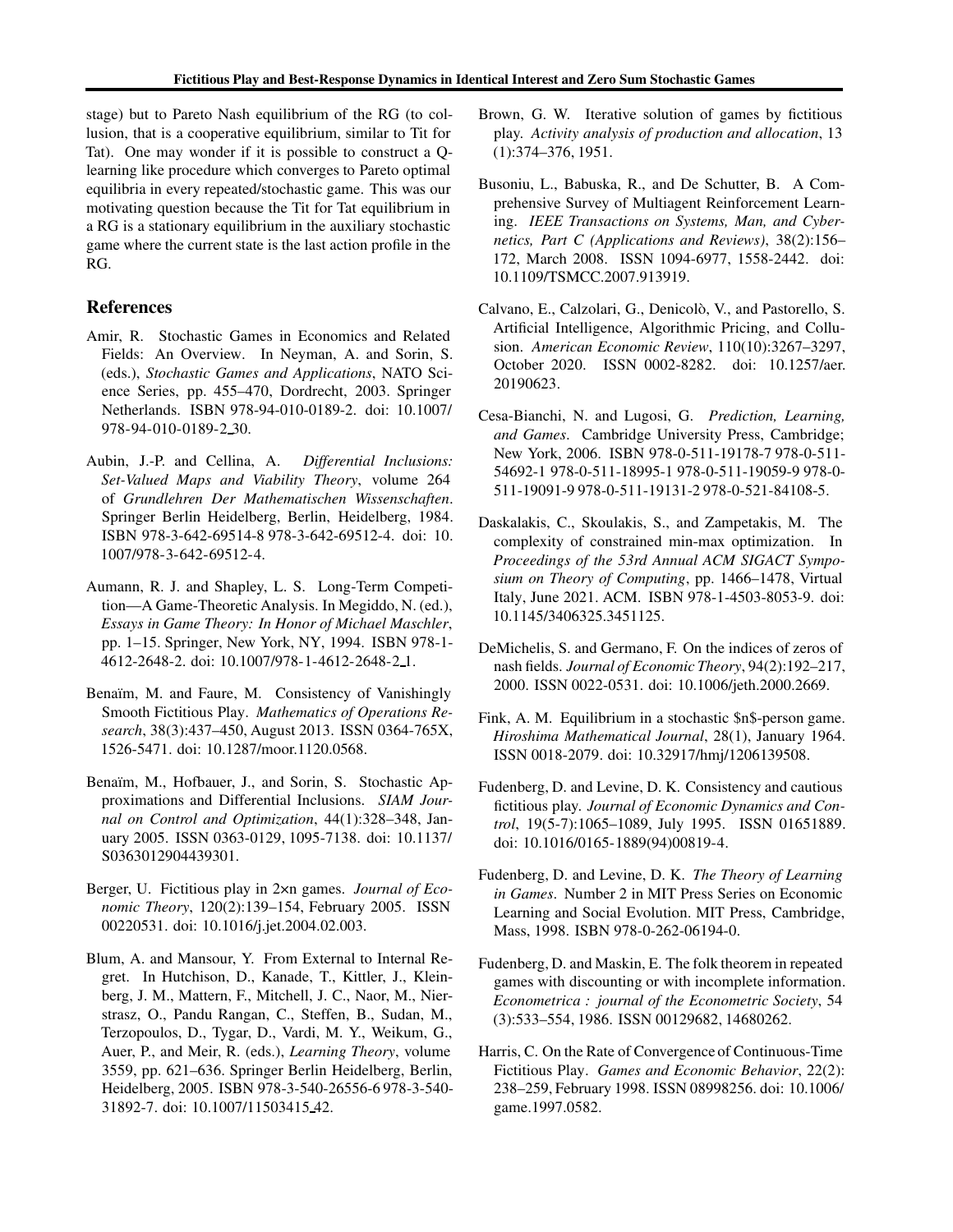- Hart, S. and Mas-Colell, A. Uncoupled dynamics do not lead to nash equilibrium. *The American Economic Review*, 93(5):1830–1836, 2003. ISSN 00028282.
- <span id="page-9-3"></span>Hart, S. and Mas-Colell, A. *Simple Adaptive Strategies: From Regret-Matching to Uncoupled Dynamics*. Number v. 4 in World Scientific Series in Economic Theory. World Scientific, New Jersey, 2013. ISBN 978-981- 4390-69-9.
- <span id="page-9-7"></span>Hasselt, H. Double q-learning. In Lafferty, J., Williams, C., Shawe-Taylor, J., Zemel, R., and Culotta, A. (eds.), *Advances in Neural Information Processing Systems*, volume 23. Curran Associates, Inc., 2010.
- <span id="page-9-9"></span>Hofbauer, J. and Sandholm, W. H. On the Global Convergence of Stochastic Fictitious Play. *Econometrica*, 70 (6):2265–2294, 2002. ISSN 0012-9682.
- <span id="page-9-10"></span>Hofbauer, J. and Sigmund, K. *Evolutionary Games and Population Dynamics*. Cambridge University Press, Cambridge, 1998. doi: 10.1017/CBO9781139173179.
- <span id="page-9-20"></span>Hofbauer, J., Sorin, S., ,Department of Mathematics, University College London, London WC1E 6BT, and ,Laboratoire d'Econométrie, Ecole Polytechnique, 1 rue Descartes, 75005 Paris. Best response dynamics for continuous zero–sum games. *Discrete & Continuous Dynamical Systems - B*, 6(1):215–224, 2006. ISSN 1553- 524X. doi: 10.3934/dcdsb.2006.6.215.
- <span id="page-9-2"></span>Holler, J. E. *Learning Dynamics and Reinforcement in Stochastic Games*. PhD thesis, University of Michigan, 2020.
- <span id="page-9-15"></span>Hu, J. and Wellman, M. P. Multiagent reinforcement learning: Theoretical framework and an algorithm. In *Proceedings of the Fifteenth International Conference on Machine Learning*, ICML '98, pp. 242–250, San Francisco, CA, USA, 1998. Morgan Kaufmann Publishers Inc. ISBN 1-55860-556-8.
- <span id="page-9-16"></span>Hu, J. and Wellman, M. P. Nash q-learning for general-sum stochastic games. *The Journal of Machine Learning Research*, 4(null):1039–1069, December 2003. ISSN 1532- 4435.
- <span id="page-9-13"></span>Kash, I. A., Sullins, M., and Hofmann, K. Combining noregret and q-learning. In *Proceedings of the 19th International Conference on Autonomous Agents and MultiAgent Systems*, AAMAS '20, pp. 593–601, Richland, SC, 2020. International Foundation for Autonomous Agents and Multiagent Systems. ISBN 978-1-4503-7518-4.
- <span id="page-9-6"></span>Konda, V. R. and Borkar, V. S. Actor-Critic–Type Learning Algorithms for Markov Decision Processes. *SIAM Journal on Control and Optimization*, 38(1):94–123, January 1999. ISSN 0363-0129, 1095-7138. doi: 10.1137/ S036301299731669X.
- <span id="page-9-8"></span>Kumar, A., Zhou, A., Tucker, G., and Levine, S. Conservative q-learning for offline reinforcement learning. In Larochelle, H., Ranzato, M., Hadsell, R., Balcan, M. F., and Lin, H. (eds.), *Advances in Neural Information Processing Systems*, volume 33, pp. 1179–1191. Curran Associates, Inc., 2020.
- <span id="page-9-14"></span>Kurin, V., Godil, S., Whiteson, S., and Catanzaro, B. Can q-learning with graph networks learn a generalizable branching heuristic for a SAT solver? In Larochelle, H., Ranzato, M., Hadsell, R., Balcan, M. F., and Lin, H. (eds.), *Advances in Neural Information Processing Systems*, volume 33, pp. 9608–9621. Curran Associates, Inc., 2020.
- <span id="page-9-5"></span>Laraki, R., Renault, J., and Sorin, S. *Mathematical Foundations of Game Theory*. Universitext. Springer International Publishing, Cham, 2019. ISBN 978- 3-030-26645-5 978-3-030-26646-2. doi: 10.1007/ 978-3-030-26646-2.
- <span id="page-9-1"></span>Leslie, D. S., Perkins, S., and Xu, Z. Best-response dynamics in zero-sum stochastic games. *Journal of Economic Theory*, 189:105095, September 2020. ISSN 00220531. doi: 10.1016/j.jet.2020.105095.
- <span id="page-9-17"></span>Littman, M. L. Value-function reinforcement learning in Markov games. *Cognitive Systems Research*, 2(1): 55–66, April 2001. ISSN 13890417. doi: 10.1016/ S1389-0417(01)00015-8.
- <span id="page-9-19"></span>Mannor, S. and Shimkin, N. The Empirical Bayes Envelope and Regret Minimization in Competitive Markov Decision Processes. *Mathematics of Operations Research*, 28 (2):327–345, May 2003. ISSN 0364-765X, 1526-5471. doi: 10.1287/moor.28.2.327.14483.
- <span id="page-9-12"></span>Matsui, A. Best response dynamics and socially stable strategies. *Journal of Economic Theory*, 57(2):343– 362, August 1992. ISSN 0022-0531. doi: 10.1016/ 0022-0531(92)90040-O.
- <span id="page-9-0"></span>Monderer, D. and Shapley, L. S. Fictitious Play Property for Games with Identical Interests. *Journal of Economic Theory*, 68(1):258–265, January 1996a. ISSN 00220531. doi: 10.1006/jeth.1996.0014.
- <span id="page-9-18"></span>Monderer, D. and Shapley, L. S. Potential Games. *Games and Economic Behavior*, 14(1):124–143, May 1996b. ISSN 0899-8256. doi: 10.1006/game.1996.0044.
- <span id="page-9-4"></span>Neyman, A. and Sorin, S. (eds.). *Stochastic Games and Applications*. Springer Netherlands, Dordrecht, 2003. ISBN 978-1-4020-1493-2 978-94-010-0189-2. doi: 10. 1007/978-94-010-0189-2.
- <span id="page-9-11"></span>Perkins, S. *Advanced Stochastic Approximation Frameworks and Their Applications*. PhD thesis, University of Bristol, September 2013.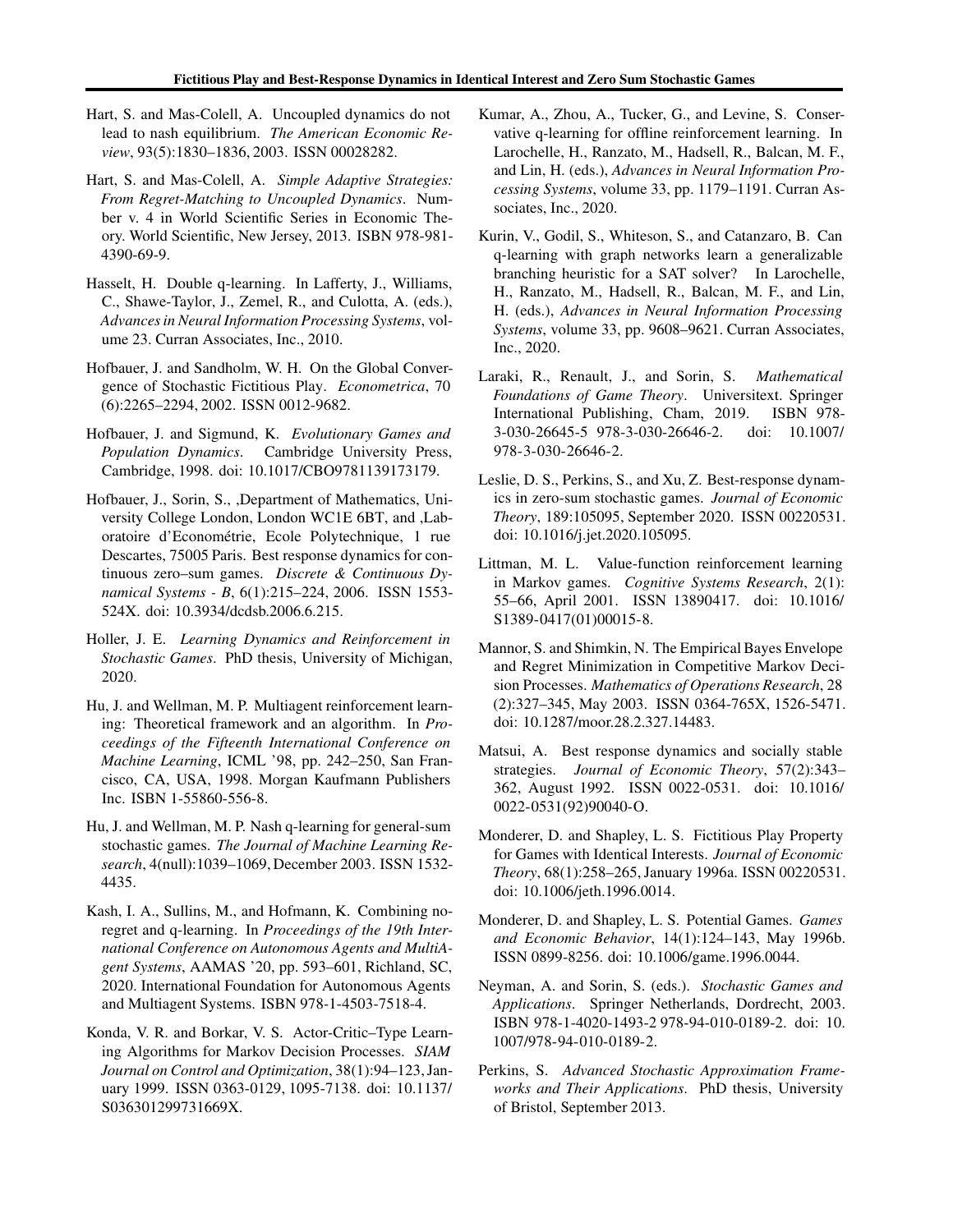- <span id="page-10-13"></span>Perkins, S. and Leslie, D. S. Asynchronous Stochastic Approximation with Differential Inclusions. *Stochastic Systems*, 2(2):409–446, December 2012. ISSN 1946-5238, 1946-5238. doi: 10.1287/11-SSY056.
- <span id="page-10-7"></span>Perrin, S., Perolat, J., Lauriere, M., Geist, M., Elie, R., and Pietquin, O. Fictitious play for mean field games: Continuous time analysis and applications. In Larochelle, H., Ranzato, M., Hadsell, R., Balcan, M. F., and Lin, H. (eds.), *Advances in Neural Information Processing Systems*, volume 33, pp. 13199–13213. Curran Associates, Inc., 2020.
- <span id="page-10-0"></span>Robinson, J. An Iterative Method of Solving a Game. *The Annals of Mathematics*, 54(2):296, September 1951. ISSN 0003486X. doi: 10.2307/1969530.
- <span id="page-10-3"></span>Sayin, M. O., Parise, F., and Ozdaglar, A. Fictitious play in zero-sum stochastic games. *arXiv:2010.04223 [cs, math]*, October 2020.
- <span id="page-10-6"></span>Sayin, M. O., Zhang, K., Leslie, D. S., Basar, T., and Ozdaglar, A. Decentralized Q-Learning in Zero-sum Markov Games. *arXiv:2106.02748 [cs, math]*, June 2021.
- <span id="page-10-1"></span>Shapley, L. S. Stochastic Games. *Proceedings of the National Academy of Sciences*, 39(10):1095–1100, October 1953. ISSN 0027-8424, 1091-6490. doi: 10.1073/pnas. 39.10.1095.
- <span id="page-10-8"></span>Shapley, L. S. Some Topics in Two-Person Games. In Dresher, M., Shapley, L. S., and Tucker, A. W. (eds.), *Advances in Game Theory. (AM-52), Volume 52*, pp. 1– 28. Princeton University Press, 1964. doi: doi:10.1515/ 9781400882014-002.
- <span id="page-10-4"></span>Sutton, R. S. and Barto, A. G. *Reinforcement Learning: An Introduction*. Adaptive Computation and Machine Learning Series. The MIT Press, Cambridge, Massachusetts, second edition edition, 2018. ISBN 978-0-262-03924-6.
- <span id="page-10-11"></span>Tai, L. and Liu, M. A robot exploration strategy based on Q-learning network. In *2016 IEEE International Conference on Real-time Computing and Robotics (RCAR)*, pp. 57–62, Angkor Wat, June 2016. IEEE. ISBN 978-1- 4673-8959-4. doi: 10.1109/RCAR.2016.7784001.
- <span id="page-10-9"></span>Vrieze, O. J. and Tijs, S. H. Fictitious play applied to sequences of games and discounted stochastic games. *International Journal of Game Theory*, 11(2):71–85, June 1982. ISSN 0020-7276, 1432-1270. doi: 10.1007/ BF01769064.
- <span id="page-10-5"></span>Watkins, C. J. and Dayan, P. Technical Note: Q-Learning. *Machine Learning*, 8(3/4):279–292, 1992. ISSN 08856125. doi: 10.1023/A:1022676722315.
- <span id="page-10-10"></span>Watkins, C. J. C. H. *Learning from Delayed Rewards*. PhD thesis, King's College, Oxford, 1989.
- <span id="page-10-12"></span>Wunder, M., Littman, M., and Babes, M. Classes of multiagent q-learning dynamics with epsilon-greedy exploration. In *Proceedings of the 27th International Conference on International Conference on Machine Learning*, ICML'10, pp. 1167–1174, Madison, WI, USA, June 2010. Omnipress. ISBN 978-1-60558-907-7.
- <span id="page-10-2"></span>Young, H. P. *Strategic Learning and Its Limits*. Oxford University Press, Oxford [England] ; New York, 2004. ISBN 978-0-19-926918-1.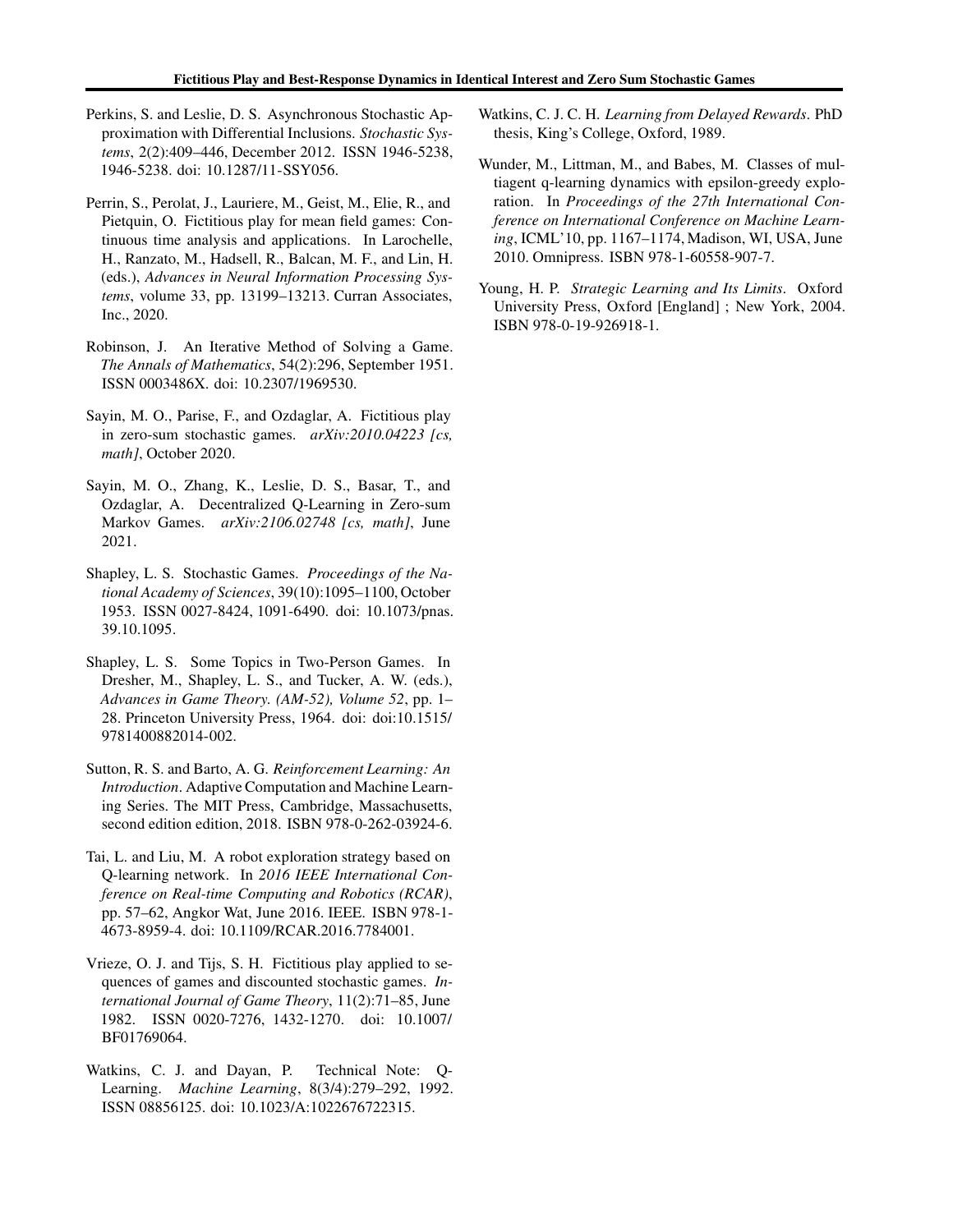### <span id="page-11-0"></span>A. Convergence of Discrete-Time Fictitious Play in Identical Interest Stochastic Games

In this section, we prove that systems [SFP](#page-4-1) and [AFP](#page-4-1) converge to a stationary Nash equilibrium. The proofs for the two systems are similar, except for the last part about the convergence of the empirical actions. Therefore, we write the first, identical part, only for [AFP](#page-4-1) (the more complex system), and give the two proof in the last part.

Recall system [AFP:](#page-4-1)

$$
\begin{cases}\n u_{n+1,s} - u_{n,s} = \frac{\alpha_n}{\sigma_n} \left( f_{s,u_n} \left( x_{n,s} \right) - u_{n,s} \right) \\
 x_{n+1,s}^i - x_{n,s}^i = 1_{s=s_n} \frac{a_n^i - x_{n,s}^i}{n} \\
 a_n^i \in \text{br}_{s_n, u_n}^i(x_{n,s}^{-i}) \\
 \sigma_n = \sum_{k=1}^n \alpha_k\n\end{cases} \tag{APP}
$$

Under these hypothesis on  $\alpha_n$ :

$$
\sum_{k} \frac{\alpha_k}{\sigma_k} = \infty
$$
  
\n
$$
\alpha_n \le 1
$$
  
\n
$$
\alpha_{n+1} \le \alpha_n
$$
 (H1)

Note that this is satisfied for  $\alpha_n = 1$  (single timescale, autonomous case) or  $\alpha_n = \frac{1}{n}$  (*u* is updated significantly slower than  $x$ ).

We are going to show that under [H1,](#page-11-1)  $u_{n,s}$  and  $f_{s,u_n}(x_{n,s})$  converge to the same equilibrium payoff for every s in an (ergodic for [AFP\)](#page-4-1), identical interest stochastic game. This implies that  $x_{n,s}$  converges to a stationary Nash equilibrium.

*Proof.* Denote 
$$
\Gamma_{n,s} := f_{s,u_n}(x_{n,s}), w_n := \min_{s \in S} \Gamma_{n,s} - u_{n,s}
$$
 and  $s_n^- \in \arg\min_{s \in S} \Gamma_{n,s} - u_{n,s}$  so as  $w_n = \Gamma_{n,s_n^-} - u_{n,s_n^-}$ .

The energy of the system  $w_n$  converges We bound the changes in  $w_n$ :

<span id="page-11-1"></span>
$$
w_{n+1} - w_n = \Gamma_{n+1, s_{n+1}^-} - u_{n+1, s_{n+1}^-} - (\Gamma_{n, s_n^-} - u_{n, s_n^-})
$$
  
\n
$$
\geq \Gamma_{n+1, s_{n+1}^-} - u_{n+1, s_{n+1}^-} - (\Gamma_{n, s_{n+1}^-} - u_{n, s_{n+1}^-})
$$
  
\n
$$
= \Gamma_{n+1, s_{n+1}^-} - \Gamma_{n, s_{n+1}^-} - (u_{n+1, s_{n+1}^-} - u_{n, s_{n+1}^-})
$$
  
\n
$$
= \Gamma_{n+1, s_{n+1}^-} - \Gamma_{n, s_{n+1}^-} - \frac{\alpha_k}{\sigma_k} (\Gamma_{n, s_{n+1}^-} - u_{n, s_{n+1}^-})
$$
\n(1)

Now, there exists C (independent of n) such that  $|\Gamma_{n,s_{n+1}^-} - u_{n,s_{n+1}^-}| - |\Gamma_{n,s_n^-} - u_{n,s_n^-}| < \frac{C}{n}$  (because for every s,  $\Gamma_{n,s} - u_{n,s}$  changes of at most  $\frac{C}{n}$  between n and  $n+1$ , so this is true for the minimum as well).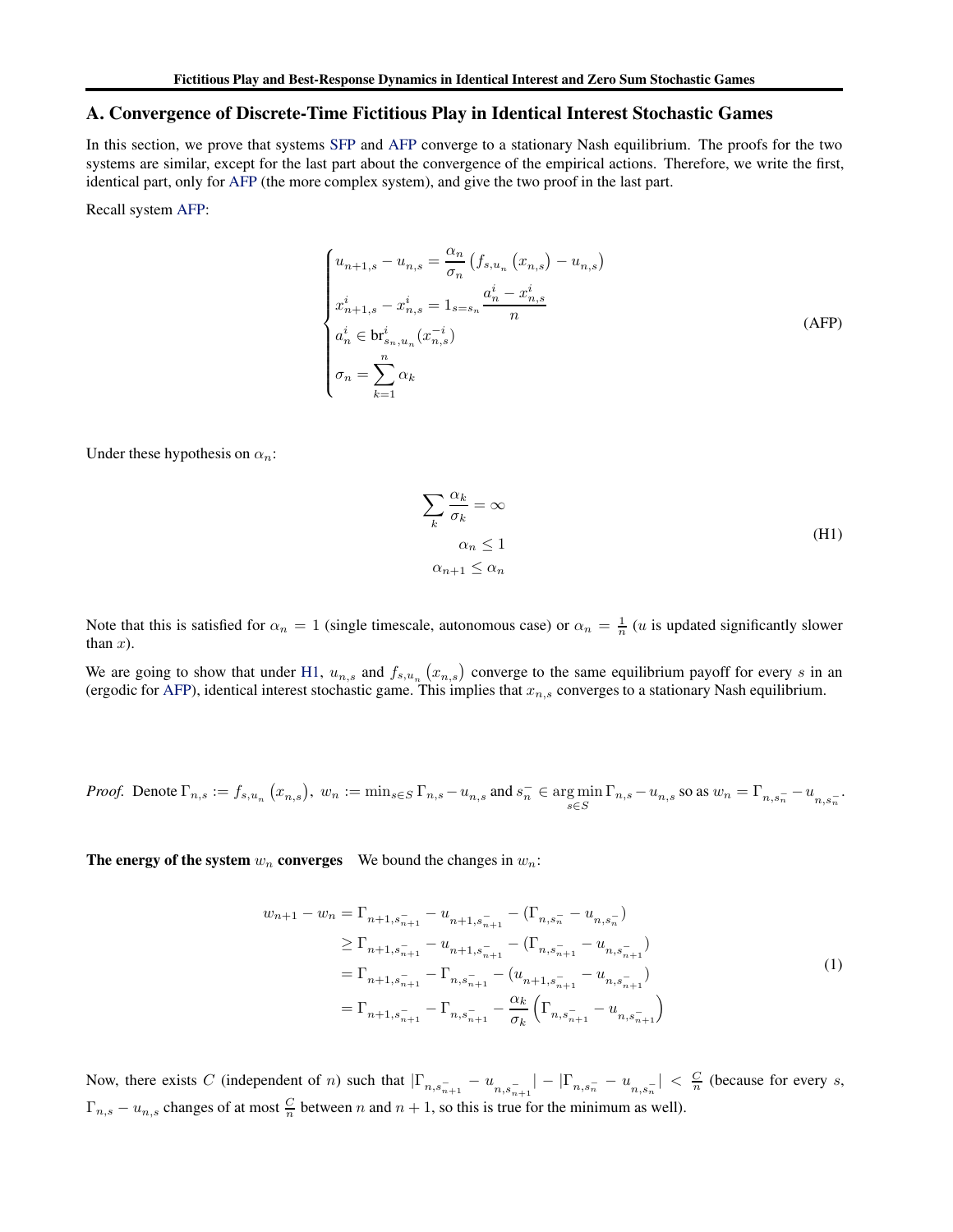As a consequence, continuing [\(1\)](#page-11-1):

$$
w_{n+1} - w_n \ge \Gamma_{n+1, s_{n+1}^-} - \Gamma_{n, s_{n+1}^-} - \frac{\alpha_n w_n}{\sigma_n} - \frac{\alpha_n C}{n \sigma_n}
$$
  
\n
$$
\ge f_{s_{n+1}^-, u_{n+1}} (x_{n+1, s_{n+1}^-}) - f_{s_{n+1}^-, u_n} (x_{n+1, s_{n+1}^-})
$$
  
\n
$$
+ f_{s_{n+1}^-, u_n} (x_{n+1, s_{n+1}^-}) - f_{s_{n+1}^-, u_n} (x_{n, s_{n+1}^-}) - \frac{\alpha_n w_n}{\sigma_n} - \frac{\alpha_n C}{n \sigma_n}
$$
  
\n
$$
\ge \delta \sum_{s' \in S} P_{s_{n+1}^-, s'} (x_{n+1, s_{n+1}^-}) (u_{n+1, s'} - u_{n, s'})
$$
  
\n
$$
+ f_{s_{n+1}^-, u_n} (x_{n+1, s_{n+1}^-}) - f_{s_{n+1}^-, u_n} (x_{n, s_{n+1}^-}) - \frac{\alpha_n w_n}{\sigma_n} - \frac{\alpha_n C}{n \sigma_n}
$$
  
\n
$$
\ge \delta \frac{w_n}{\sigma_n \alpha_n} + f_{s_{n+1}^-, u_n} (x_{n+1, s_{n+1}^-}) - f_{s_{n+1}^-, u_n} (x_{n, s_{n+1}^-}) - \frac{\alpha_n w_n}{\sigma_n} - \frac{\alpha_n C}{n \sigma_n}
$$
  
\n
$$
\ge (\delta - 1) \frac{\alpha_n w_n}{\sigma_n} + f_{s_{n+1}^-, u_n} (x_{n+1, s_{n+1}^-}) - f_{s_{n+1}^-, u_n} (x_{n, s_{n+1}^-}) - \frac{\alpha_n C}{\sigma_n}
$$

The first order expansion of  $f_{s_{n+1},u_n}$  $\left(x_{n+1,s_{n+1}^{-}}\right)$  for [AFP:](#page-4-1)

$$
f_{s_{n+1}^{-},u_n}\left(x_{n+1,s_{n+1}^{-}}\right) = f_{s_{n+1}^{-},u_n}\left(x_{n,s_{n+1}^{-}}\right) + \sum_{i \in I} \frac{1_{s=s_n}}{n} \left(f_{s_{n+1}^{-},u_{n,s}}\left(a_n^i,x_{n,s}^{-i}\right) - f_{s_{n+1}^{-},u_{n,s}}\left(x_{n,s}\right)\right) + O\left(\frac{1}{n^2}\right)
$$
(2)

The expansion [\(2\)](#page-12-0) would be the same for [SFP](#page-4-1) except for the indicator  $1_{s=s_n}$  which would disappear.

In any case, the first order term is positive (because  $a_n^i$  is a best-response in the auxiliary game), therefore there exists  $D > 0$  such that:

<span id="page-12-0"></span>
$$
w_{n+1} - w_n \ge (\delta - 1)\frac{\alpha_n w_n}{\sigma_n} - \frac{D}{n^2} - \frac{\alpha_n C}{n \sigma_n}
$$

Then, using Lemma [F.1,](#page-25-0) for  $n > m$ :

$$
w_n \ge w_m \Pi_{k=m}^n (1 + \frac{\delta - 1}{k}) - \sum_{k=m}^n \left[ \frac{D}{k^2} + \frac{\alpha_k C}{k \sigma_k} \right] \ge E \Pi_{k=m}^n (1 + \frac{\delta - 1}{k}) - \sum_{k=m}^\infty \left[ \frac{D}{k^2} + \frac{C}{k^2} \right]
$$

for some  $E > 0$  (independent of m because  $w_n$  is bounded). The last inequality is obtained using Lemma [F.2.](#page-26-0) The right term goes to 0 as the rest of a convergent sum. Furthermore, the left term goes to 0 when n goes to  $\infty$ , so  $w_n \to 0$ .

**The continuation payoffs**  $u_n$  converge Sequence  $w_n$  can be lower bounded more precisely:  $\sum_{k=m}^{\infty} \frac{D+C}{k^2} = \Omega\left(\frac{1}{m}\right)$  and  $\Pi_{k=m}^n(1+\frac{\delta-1}{k})=\Omega\left(\left(\frac{m}{n}\right)^{\delta-1}\right)$ , so with  $m=[\sqrt{n}],$   $w_n\geq\Omega\left(\frac{1}{\sqrt{n}}\right)+\Omega\left(\frac{1}{\sqrt{n}}\right)$  $n^{\frac{1-\delta}{2}}$  $= \Omega \left( \frac{1}{1 - 1} \right)$  $n^{\frac{1-\delta}{2}}$ .

Consequently, for every  $s$ ,  $u_{n+1,s} - u_{n,s} \ge \Omega\left(\frac{1}{n+1}\right)$  $n^{1+\frac{1-\delta}{2}}$ ), and as  $u_{n,s}$  is bounded (again using Lemma [F.2\)](#page-26-0), it converges.

The payoff of the auxiliary game converges to the same limit Similarly, one can show that  $f_{s,u_{n+1}}(x_{n+1,s})$  –  $f_{s,u_n}(x_{n,s})$  is lower bounded by  $\Omega\left(\frac{1}{\lambda^{1+\frac{1}{2}}} \right)$  $n^{1 + \frac{1-\delta}{2}}$ ), so it converges, and it is the same limit as  $u_{n,s}$  (otherwise  $u_{n,s}$  could not be bounded).

<span id="page-12-1"></span>**The limit is an equilibrium payoff in [AFP](#page-4-1)** Using [\(2\)](#page-12-0), (valid for every s), writing  $\Delta_{s,n} := \sum_{i \in I} f_{s,u_{n,s}} (a_n^i, x_{n,s}^{-i})$  $f_{s,u_{n,s}}(x_{n,s})$ :

$$
f_{s,u_n}(x_{n+1,s}) - f_{s,u_n}(x_{n,s}) = \frac{1_{s=s_n}}{n} \Delta_{s,n} + O\left(\frac{1}{n^2}\right)
$$
 (3)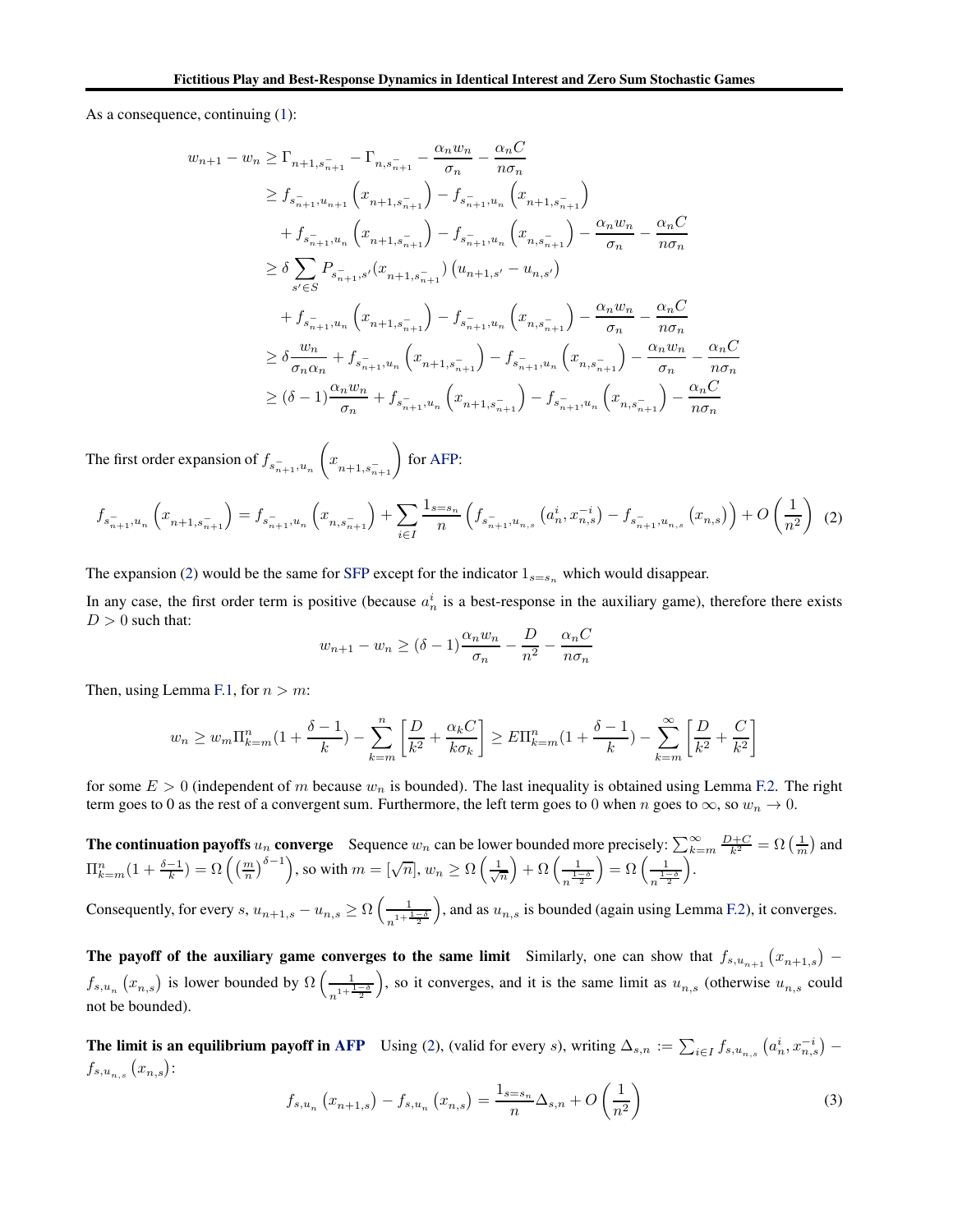<span id="page-13-1"></span>Then:

$$
f_{s,u_{n+1}}(x_{n+1,s}) - f_{s,u_n}(x_{n+1,s}) = \delta \sum_{s' \in S} P_{ss'}(x_{n+1,s})(u_{n+1,s'} - u_{n,s'})
$$
  

$$
= \delta \sum_{s' \in S} P_{ss'}(x_{n+1,s}) \frac{\alpha_n}{\sigma_n} (f_{s',u_n}(x_{n,s}) - u_{n,s'})
$$
  

$$
\geq \delta |S| P_{ss'}(x_{n+1,s}) \frac{\alpha_n}{\sigma_n} w_n
$$
 (4)

Summing [\(3\)](#page-12-1) and [\(4\)](#page-13-1) gives:

<span id="page-13-2"></span>
$$
f_{s,u_{n+1}}(x_{n+1,s}) - f_{s,u_n}(x_{n,s}) \ge \delta |S| \frac{\alpha_n}{\sigma_n} w_n + \frac{1_{s=s_n}}{n} \Delta_{s,n} + O\left(\frac{1}{n^2}\right)
$$
(5)

However,  $\Delta_{s,n} \ge 0$ , so summing [\(5\)](#page-13-2) over *n* gives that  $\sum_{n} \frac{1_{s=s_n}}{n} \Delta_{s,n} < \infty$  with the same reasoning as above (because  $\frac{\alpha_n}{\sigma_n} w_n = \Omega \left( \frac{1}{n^{1+(1-\delta)/2}} \right)$  and the terms in the left term cancel out).

Simple calculations yield that  $\frac{1}{n} \sum_{k=1}^{n} 1_{s=s_k} \Delta_{s,k}$  goes to 0 as n goes to  $\infty$ . However, it is clear that changes in  $\Delta_{s,n}$  are of the order of magnitude of the update steps, that is  $\frac{1}{n}$ . As a consequence, assuming that  $\Delta_{s,n}$  does not go to 0, there exists a  $A > 0$  such that for  $\epsilon > 0$ , if  $\Delta_{s,n} \geq 3\epsilon$ , then  $\Delta_{s,n+m} \geq 3\epsilon - \sum_{k=1}^{m} \frac{A}{n+k} \geq 2\epsilon - A \log((n+m)/n)$  for n large enough (well known result of the harmonic series). But then, for  $m = [n \exp(\epsilon/A) - 1]$ :

$$
\frac{1}{n+m} \sum_{k=n}^{m+m} 1_{s=s_k} \Delta_{s,k} \ge \frac{1}{n+m} \sum_{k=n}^{n+m} 1_{s=s_k} \epsilon
$$

Since the game is ergodic, with probability 1 when m goes to  $\infty$  (and it goes to infinity when n goes to infinity),  $\frac{1}{m}\sum_{k=n}^{n+m}1_{s=s_k}$  is greater than a real  $\beta_-$  which depends only on the game (minimal frequency of visit of s using the law of large numbers).

$$
\frac{1}{n+m}\sum_{k=n}^{m+m}1_{s=s_k}\Delta_{s,k}\geq \frac{1}{n+m}m\beta_-\epsilon\geq \frac{n\exp(\epsilon/A)-1)-1}{n+n\exp(\epsilon/A)-1}\beta_-\epsilon\geq \frac{\exp(\epsilon/A)-1)-\frac{1}{n}}{1+\exp(\epsilon/A)-1}\beta_-\epsilon
$$

This latest inequality is absurd, so  $\Delta_{s,n}$  goes to 0 almost surely when n goes to infinity, proving that the limit of  $u_{n,s}$ is an equilibrium payoff. Then, it is clear that  $x_{n,s}$  converge towards the set of Nash equilibria almost surely (otherwise  $f_{s,u_{n,s}}(x_{n,s})$  could not have the same limit as  $u_{n,s}$ .

Now, for [SFP](#page-4-1), the proof is similar but for the indicator function which disappears. As a consequence, it is not needed to use a  $\beta$ <sub>-</sub> but we still prove that almost surely,  $\Delta_{s,k}$  goes to 0. Therefore, we do not need the ergodicity hypothesis for this case.

 $\Box$ 

### <span id="page-13-0"></span>B. Convergence of Best-Response Dynamics in Identical Interest Stochastic Games

In this section, we prove that the best-response dynamics converge in identical interest stochastic games. We first prove a boundedness lemma and then proceed with the convergence of every system in identical interest stochastic games.

Note that since we only deal with identical interest stochastic games, the superscript i in  $u_s^i$  can be omitted as all  $u_s^i$  are equals (see Section [5\)](#page-5-0).

In what follows, let  $\{u_s^i, x_s^i\}_{s \in S, i \in I}$  be a solution of [\(ABRD\)](#page-6-1). Note that since [\(SBRD\)](#page-6-1) is included in [\(ABRD\)](#page-6-1), this is valid for solutions of [\(SBRD\)](#page-6-1) as well (it is the case where  $\beta = 1$ ).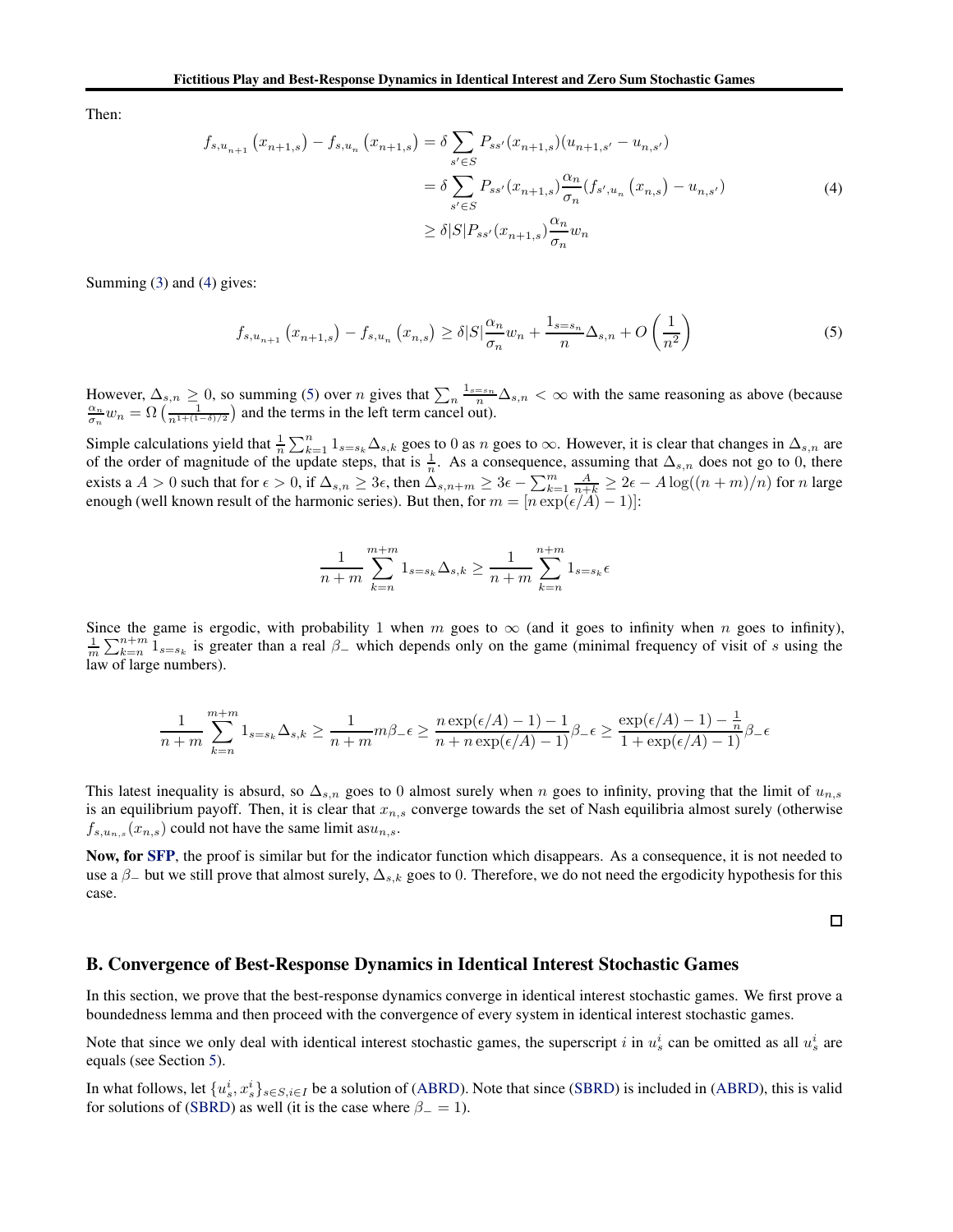We define:

$$
\Gamma_s(t) := f_{s,u(t)}(x_s(t))
$$
  
\n
$$
\Delta_s^i(t) := \max_{y \in A^i} f_{s,u(t)}(y, x_s^{-i}(t)) - f_{s,u(t)}(x_s(t))
$$
  
\n
$$
= \max_{y \in A^i} f_{s,u(t)}(y, x_s^{-i}(t)) - \Gamma_s(t)
$$

<span id="page-14-0"></span>**Lemma B.1.** Let  $\{u_s^i, x_s^i\}_{s \in S, i \in I}$  a solution of [\(ABRD\)](#page-6-1) or [\(SBRD\)](#page-6-1). Then for all  $s \in S$ , functions  $u_s$  and  $t \mapsto f_{s,u(t)}(x_s(t))$ *are bounded.*

*Proof.* Let  $M = \max_{s \in S, a \in A} \{ |u_s(0)|, |\Gamma_s(0)|, |r_s(a)| \} + 1.$ 

Then  $|u_s(0)| < M$  and  $|\Gamma_s(0)| < M$  for every s.  $u_s$  and  $\Gamma_s$  are continuous, therefore if they are not bounded by M, there exists t minimal such that there exists  $s \in S$  such that either:

- $u_s(t) = M$  and  $|\Gamma_s(t)| < M$ , therefore  $\dot{u}_s(t) = \beta_t \alpha(t) (\Gamma_s(t) u_s(t)) \leq 0$  for some  $\beta_t$ , therefore  $u_s(t^-) \geq M$ , which is absurd.
- $u_s(t) = -M$  and  $|\Gamma_s(t)| < M$ , therefore  $\dot{u}_s(t) = \beta_t \alpha(t) (\Gamma_s(t) u_s(t)) \ge 0$  for some  $\beta_t$ , therefore  $u_s(t^-) \le -M$ , which is absurd.
- $\Gamma_s(t) = M$ , therefore:

$$
(1 - \delta)r_s(x_s(t)) + \delta \sum_{s' \in S} P_{s,s'}(x_s(t))u_{s'}(t) = M
$$

But  $r_s(x_s) < M$  and  $u_{s'}(t) \leq M$  for all  $s'$ , therefore  $\sum_{s' \in S} P_{s,s'}(x_s(t))u_{s'}(t) \leq M$ , so  $\Gamma_s(t) < M$  (because  $0 < \delta < 1$ ), absurd.

<span id="page-14-1"></span>**Lemma B.2.** *Function*  $\Gamma_s$  *is differentiable and its differential is:* 

$$
\frac{d\Gamma_s}{dt} = \delta \sum_{s'} P_{ss'}(x_s) \dot{u}_{s'} + \beta_s(t) \sum_i \Delta_s^i(t)
$$

*In the [SBRD](#page-6-1) case,*  $\beta_s(t) = 1$ *.* 

*Proof.*

$$
\frac{d\Gamma_s}{dt} = D_u(f_{s,\vec{u}(t)}(x_s(t)))(D_t u) + D_{x_s}f_{s,\vec{u}}(x_s)(D_t x_s)
$$

where  $D_u$  is the partial differential in u.

 $x_s \mapsto f_{s,u(t)}(x_s)$  is a n-linear map in  $x_s$ , therefore:

$$
D_{x_s} f_{s,u(t)}(x_s) (D_t x_s) = \sum_i f_{s,u(t)}(\dot{x}_s^i, x_s^{-i})
$$

 $u \mapsto f_{s,u}(x_s(t))$  is a linear function in u, and:

$$
D_u f_{s,u}(x_s(t)) = \delta \sum_{s'} P_{ss'}(x_s) \dot{u}_s
$$

<span id="page-14-2"></span>Therefore,  $\frac{d\Gamma_s}{dt} = \delta \sum_{s'} P_{ss'}(x_s) \dot{u}_{s'} + \beta_s(t) \sum_i \Delta_s^i(t)$ . **Lemma B.3.** *Function*  $\Delta_s^i(t)$  *is Lipschitz.* 

*Proof. u* is differentiable and its derivative is bounded by

 $\sup_t |\Gamma_s(t) - u_s(t)|$ , so u is 2M-Lipschitz where M is a bound of the  $\Gamma_s$  and  $u_s$ . The derivative of  $x_s$  is also bounded, so it is also Lipschitz. As  $f_{s}$ , is Lispschitz with respect to any parameter (it is multilinear). Therefore, for all  $y$ ,  $t \mapsto$  $f_{s,u(t)}(y, x_s^{-i}(t))$  is Lispschitz with the same coefficient, so  $\Delta_s^i(t)$  is also Lipschitz.

 $\Box$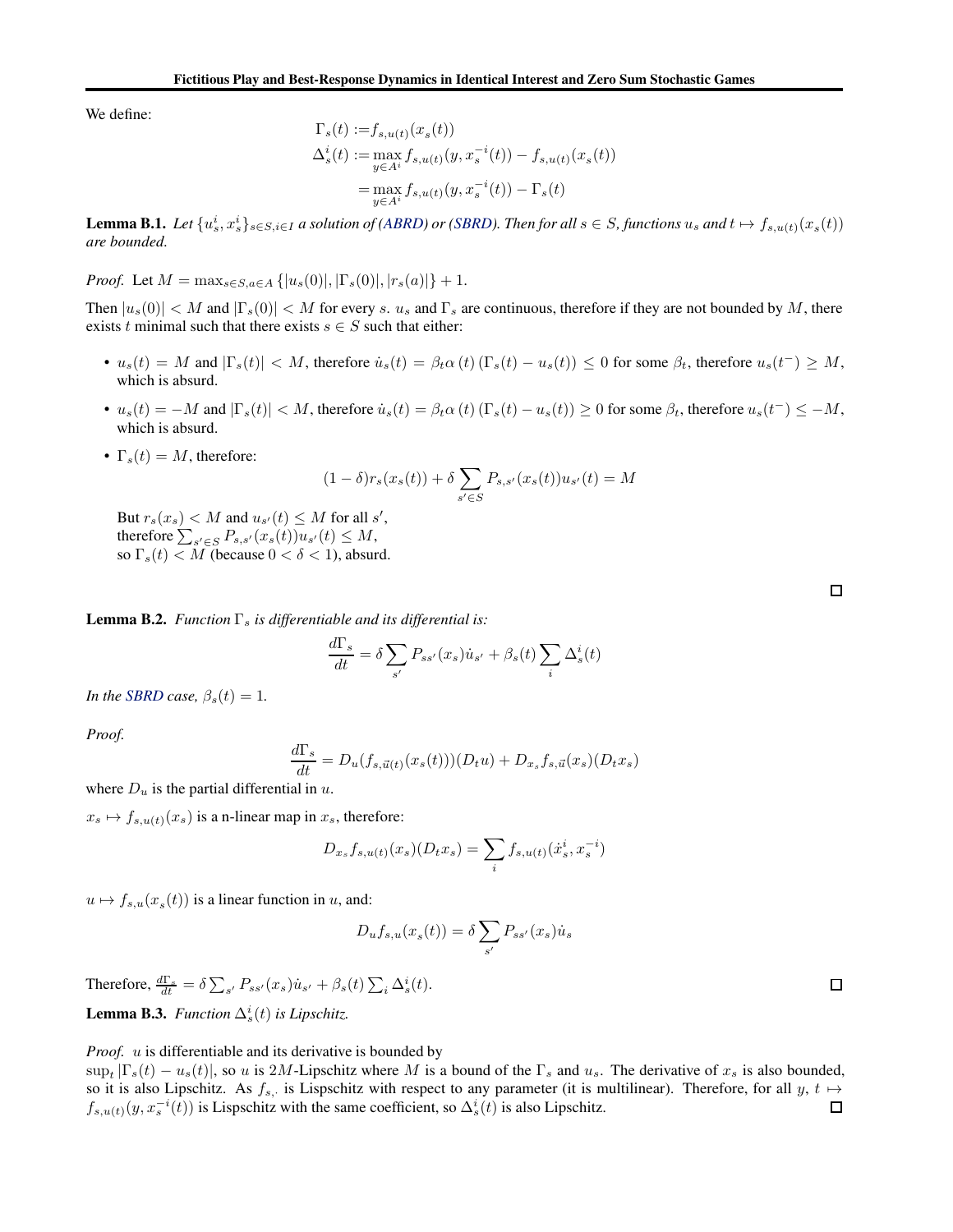Convergence of the synchronous and asynchronous system Let  $s_-(t) \in \argmin_{s \in S} (\Gamma_s(t) - u_s(t))$ . This means that s∈S for every t we choose an arbitrary s that minimizes  $\Gamma_s(t) - u_s(t)$ . Note that as a consequence,  $\Gamma_{s-(t)}(t) - u_{s-(t)}(t)$  is continuous because every  $\Gamma_s(t) - u_s(t)$  is continuous.

<span id="page-15-2"></span>**Lemma B.4.** *There exists*  $A \ge 0$  *such that for every*  $s \in S$ ,  $\Gamma_s(t) - u_s(t) \ge -A \exp(\int_1^t (\delta - 1) \alpha(t) dt)$ 

<span id="page-15-0"></span>*Proof.* By the previous lemma:

$$
\frac{d\Gamma_s}{dt} \ge \delta \sum_{s'} P_{ss'}(x_s) \alpha(t) \left( \Gamma_{s'}(t) - u_{s'}(t) \right)
$$
\n
$$
\ge \delta \sum_{s'} P_{ss'}(x_s) \alpha(t) \left( \Gamma_{s-(t)}(t) - u_{s-(t)} \right)
$$
\n
$$
= \delta \alpha(t) \left( \Gamma_{s-(t)}(t) - u_{s-(t)} \right)
$$
\n(6)

<span id="page-15-1"></span>Moreover, for  $h > 0$ :

$$
\Gamma_{s_{-}(t+h)}(t+h) - u_{s_{-}(t+h)}(t+h) - (\Gamma_{s_{-}(t)}(t) - u_{s_{-}(t)}(t))
$$
\n
$$
\geq \Gamma_{s_{-}(t+h)}(t+h) - u_{s_{-}(t+h)}(t+h) - (\Gamma_{s_{-}(t+h)}(t) - u_{s_{-}(t+h)}(t))
$$
\n
$$
\geq h \min_{s \in S} \frac{d\Gamma_s}{dt} + o(h) + u_{s_{-}(t+h)}(t) - u_{s_{-}(t+h)}(t+h)
$$
\n(7)

For any s:

$$
u_s(t) - u_s(t+h) = -h\frac{du_s}{dt} + o(h)
$$
  
=  $-h\alpha(t) (\Gamma_s(t) - u_s(t)) + o(h)$ 

Now let us suppose that s is an accumulation point of  $s_-(t+h)$  when h goes to 0. Then, as every  $\Gamma_s(t)-u_s(t)$  is continuous, we have that  $\Gamma_{s-(t)}(t) - u_{s-(t)}(t) = \Gamma_s(t) - u_s(t)$  (else s can not be an accumulation point). So, the preceding equality can be rewritten as:

$$
u_s(t) - u_s(t + h) = -h\alpha(t) \left( \Gamma_{s-(t)}(t) - u_{s-(t)}(t) \right) + o(h)
$$

This is valid for every accumulation point of  $s_-(t + h)$  (and is independent of s) and there is a finite number of such s, so we also have:

$$
u_{s-(t+h)}(t) - u_{s-(t+h)}(t+h) = -h\alpha(t) \left( \Gamma_{s-(t)}(t) - u_{s-(t)}(t) \right) + o(h)
$$

Now, from inequality [\(6\)](#page-15-0), we have that:

$$
h \min_{s \in S} \frac{d\Gamma_s}{dt} \ge h \delta \alpha(t) \left( \Gamma_{s-(t)}(t) - u_{s-(t)} \right)
$$

And these two last inequalities can be summed to get:

$$
h \min_{s \in S} \frac{d\Gamma_s}{dt} + u_{s-(t+h)}(t) - u_{s-(t+h)}(t+h) + o(h) \ge h(\delta - 1)\alpha(t) \left( \Gamma_{s-(t)}(t) - u_{s-(t)} \right) + o(h)
$$

Going back to [\(7\)](#page-15-1):

$$
\Gamma_{s_{-}(t+h)}(t+h) - u_{s_{-}(t+h)}(t+h) - (\Gamma_{s_{-}(t)}(t) - u_{s_{-}(t)}(t))
$$
  
\n
$$
\geq h(\delta - 1)\alpha(t) (\Gamma_{s_{-}(t)}(t) - u_{s_{-}(t)}) + o(h)
$$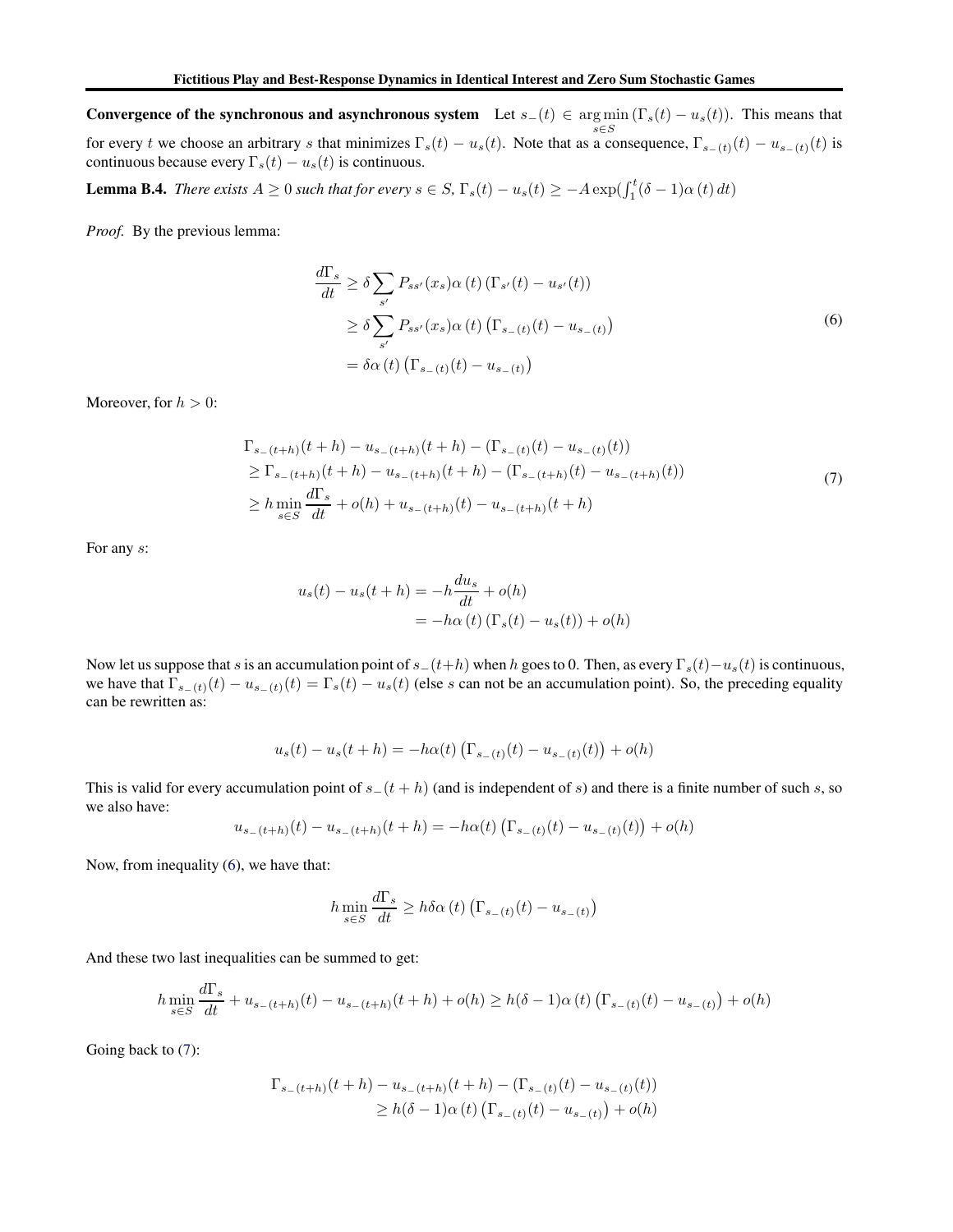We now need a version of Grönwall Lemma that applies to this case, it is provided here for completeness:

Let 
$$
v(t) = \exp\left(\int_0^t (\delta - 1)\alpha(t) dt\right)
$$
.  
\nThen  $\frac{dv}{dt} = (\delta - 1)\alpha(t) v(t), v(0) = 1, v > 0$ .  
\nand  $\frac{1}{v(t+h)} = \frac{1}{v(t)} - h(\delta - 1)\frac{\alpha(t)}{v(t)} + o(h)$ 

We now proceed with the classical proof of Grönwall Lemma:

$$
\frac{\Gamma_{s_{-}(t+h)}(t+h) - u_{s_{-}(t+h)}(t+h)}{v(t+h)} \ge \frac{\Gamma_{s_{-}(t)}(t) - u_{s_{-}(t)}(t)}{v(t+h)} + h(\delta - 1)\alpha(t)\frac{\Gamma_{s_{-}(t)}(t) - u_{s_{-}(t)}(t)}{v(t+h)} + o(h)
$$

$$
\ge \frac{\Gamma_{s_{-}(t)}(t) - u_{s_{-}(t)}(t)}{v(t)} - h(\delta - 1)\alpha(t)\frac{\Gamma_{s_{-}(t)}(t) - u_{s_{-}(t)}(t)}{v(t)} + h(\delta - 1)\alpha(t)\frac{\Gamma_{s_{-}(t)}(t) - u_{s_{-}(t)}(t)}{v(t)} + o(h)
$$

$$
\ge \frac{\Gamma_{s_{-}(t)}(t) - u_{s_{-}(t)}(t)}{v(t)} + o(h)
$$

Therefore,  $t \mapsto \frac{\Gamma_{s_-(t)}(t) - u_{s_-(t)}(t)}{v(t)}$  $\frac{\partial u_{s-(t)}(v)}{\partial v(t)}$  is increasing. We can conclude:

$$
\Gamma_{s_{-}(t)}(t) - u_{s_{-}(t)}(t) \geq (\Gamma_{s_{-}(0)}(0) - u_{s_{-}(0)}(0)) \exp\left(\int_0^t (\delta - 1)\alpha(t) dt\right)
$$

 $\Box$ 

<span id="page-16-0"></span>**Lemma B.5.** *The gap between*  $\Gamma_s(t)$  *and*  $\max_{y \in A^i} f_{s,u(t)}(y, x_s^{-i}(t))$  *converges to 0:* 

$$
\forall s, \sum_i \Delta^i_s(t) \to 0
$$

*Proof.* First, we show that  $\forall i, s, \int_{1}^{\infty} \sum_{i \in I} \Delta_{s}^{i}(t) dt < +\infty$ . Using Lemma [B.2:](#page-14-1)  $\beta_s(t) \sum_i \Delta_s^i(t) = \frac{d\Gamma_s}{dt} - \delta \sum_{s'} P_{ss'}(x_s) \dot{u}_s$ . Therefore:

$$
\forall T, \int_{1}^{T} \beta_{s}(t) \sum_{i} \Delta_{s}^{i}(t) dt = \int_{1}^{T} \frac{d\Gamma_{s}}{dt} - \delta \sum_{s'} \int_{1}^{T} P_{ss'}(x_{s}) \dot{u}_{s}
$$

With the previous lemma:

$$
P_{ss'}(x_s)\dot{u}_s = P_{ss'}(x_s)\alpha(t) \left(\Gamma_s(t) - u_s(t)\right)
$$
  

$$
\geq -P_{ss'}(x_s)A\alpha(t)\exp(\int_1^t (\delta - 1)\alpha(t))
$$

Then, for all  $T$ :

$$
\beta - \int_{1}^{T} \sum_{i} \Delta_{s}^{i}(t)dt \leq \int_{1}^{T} \beta_{s}(t) \sum_{i} \Delta_{s}^{i}(t)dt
$$
  
\n
$$
\leq \Gamma_{s}(T) - \Gamma_{s}(1) + \delta \sum_{s'} P_{ss'}(x_{s}) \int_{1}^{T} A\alpha(t) \exp\left(\int_{1}^{t} \alpha(v) (\delta - 1)dv\right)
$$
  
\n
$$
= \Gamma_{s}(T) - \Gamma_{s}(1) + \delta \frac{A}{\delta - 1} \left(\exp\left(\int_{1}^{T} \alpha(v) (\delta - 1)dv\right) - 1\right)
$$
  
\n
$$
< \Gamma_{s}(T) - \Gamma_{s}(1) + \delta \frac{A}{1 - \delta}
$$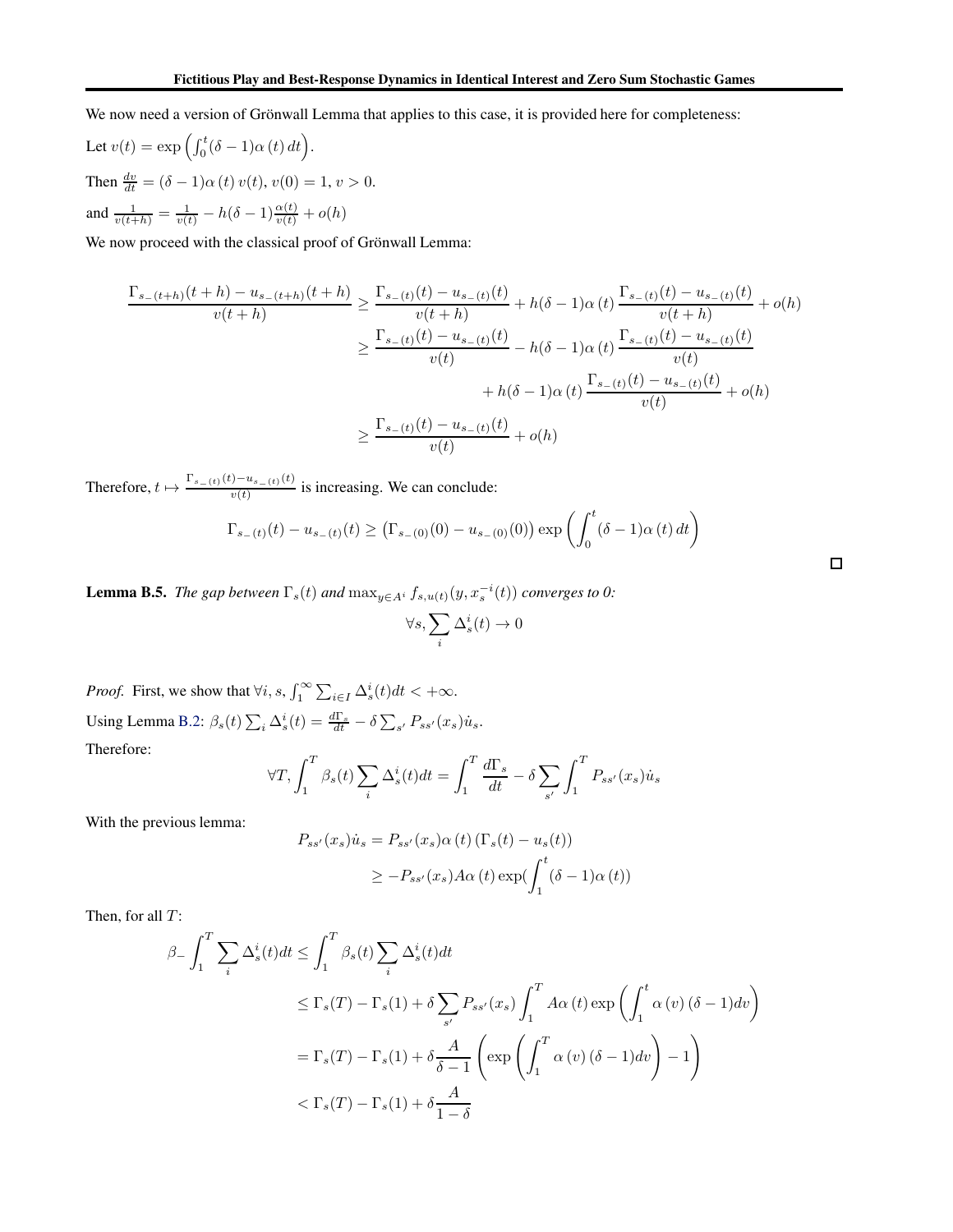<span id="page-17-2"></span>Then, as  $\Delta_s^i(t)$  is Lipschitz (Lemma [B.3\)](#page-14-2) and the limit of its integral is bounded and positive,  $\Delta_s^i(t) \xrightarrow[t \to \infty]{} 0$ . **Lemma B.6** (Convergence of the synchronous and semi-asynchronous system). *For all*  $s \in S$ :

$$
\Gamma_s(t) = f_{s, u(t)}(x_s(t)) \xrightarrow[t \to \infty]{} \limsup \Gamma_s
$$
  
and  $u_s(t) \xrightarrow[t \to \infty]{} \limsup \Gamma_s$ 

*Proof.*

$$
\Gamma_s(t_2) = \Gamma_s(t_1) + \int_{t_1}^{t_2} \frac{d\Gamma_s}{dt} dv
$$
  
\n
$$
\geq \Gamma_s(t_1) + \delta \int_{t_1}^{t_2} \alpha(v) \left( \Gamma_{s_{-}(v)}(v) - u_{s_{-}(v)}(v) \right) dv
$$
  
\n
$$
\geq \Gamma_s(t_1) - A\delta \int_{t_1}^{t_2} \alpha(v) \exp\left( \int_1^v (\delta - 1) \alpha(t) dt \right) dv
$$
  
\n
$$
\geq \Gamma_s(t_1) - A \frac{\delta}{1 - \delta} \exp\left( \int_1^{t_1} (\delta - 1) \alpha(t) dt \right)
$$

So  $\frac{A\delta}{A}$  $1-\delta$  $\exp\left(\int_1^{t_1} (\delta - 1)\alpha(t) dt\right)$  goes to 0 when  $t_1$  goes to  $+\infty$  (thanks to hypothesis [H2\)](#page-6-1), therefore, it is sufficient to take  $t_1$  big enough so that  $\Gamma_s(t_1)$  is close to the lim sup and the second term is small enough.

With a similar argument,  $u_s$  has a limit, and it is necessarily the same as  $\Gamma_s$ , otherwise  $u_s$  would be unbounded (because  $\dot{u}_s = (\Gamma_s - u_s)/\alpha(t)$ ). □

<span id="page-17-1"></span>**Lemma B.7** (Convergence to the set of mixed stationary equilibria).  $\{\lim_{s}\Gamma_{s}\}_{s\in S}$  *is an equilibrium payoff of the*  $\delta$  *discounted stochastic game.*  $\{x_s\}_{s\in S}$  *converges to the set of mixed equilibria.* 

*Proof.* Let  $\tilde{x}$  be an accumulation point of the vector-valued function  $x = \{x_s\}$ . Then, from Lemma [B.5:](#page-16-0)

$$
\Delta_s^i(t) = f_{s,u(t)}(br_{s,u(t)}^i(x_s^{-i}(t)) - x_s^i(t), x_s^{-i}(t)) \to 0
$$

So by continuity, for all  $s$ :

$$
f_{s,\lim u}(br_{s,\lim u}'(\tilde{x}_s^{-i}(t)) - \tilde{x}_s^i, \tilde{x}_s^{-i}) = 0
$$

 $\Box$ 

 $\Box$ 

*Proof of Theorem [5.1.](#page-6-3)* Lemma [B.7](#page-17-1) and [B.6](#page-17-2) prove the theorems for both the [SBRD](#page-6-1) and [ABRD](#page-6-1) systems.

### <span id="page-17-0"></span>C. Convergence of Best-Response Dynamics in Zero-Sum Games

In this section, we prove that best-response dynamics converges in two players zero-sum games, therefore extending the result of [Leslie et al.](#page-9-1). The proof is very similar to that of [\(Leslie et al.](#page-9-1), [2020\)](#page-9-1) but it is included below for completeness. Details can be found in the other paper.

Let  $\{x_s, u\}_{s \in S}$  be a solution of  $ABRD$  and let  $\alpha^* > \lim_{t \to +\infty} \alpha(t)$ . Note that  $\alpha^*$  may be be arbitrarily close to 0 if the limit of  $\alpha$  is 0, and indeed the case proven in [\(Leslie et al.](#page-9-1), [2020\)](#page-9-1) is the case where  $\alpha(t) = \frac{1}{t+1}$  and  $\alpha^* \to 0$ .

We define the energy of the system, also known as the duality gap, as:

$$
w_s(t) = \max_{a^1 \in A^1} f_{s,u(t)}\left(a^1, x_s^2(t)\right) - \min_{a^2 \in A^2} f_{s,u(t)}\left(x_s^1(t), a^2\right)
$$
(8)

Lemma [B.1](#page-14-0) states that there exists a constant  $M > 0$  such that  $||u_s||_{\infty} \leq M$  and  $||f_{s,u(t)}||_{\infty} \leq M$ .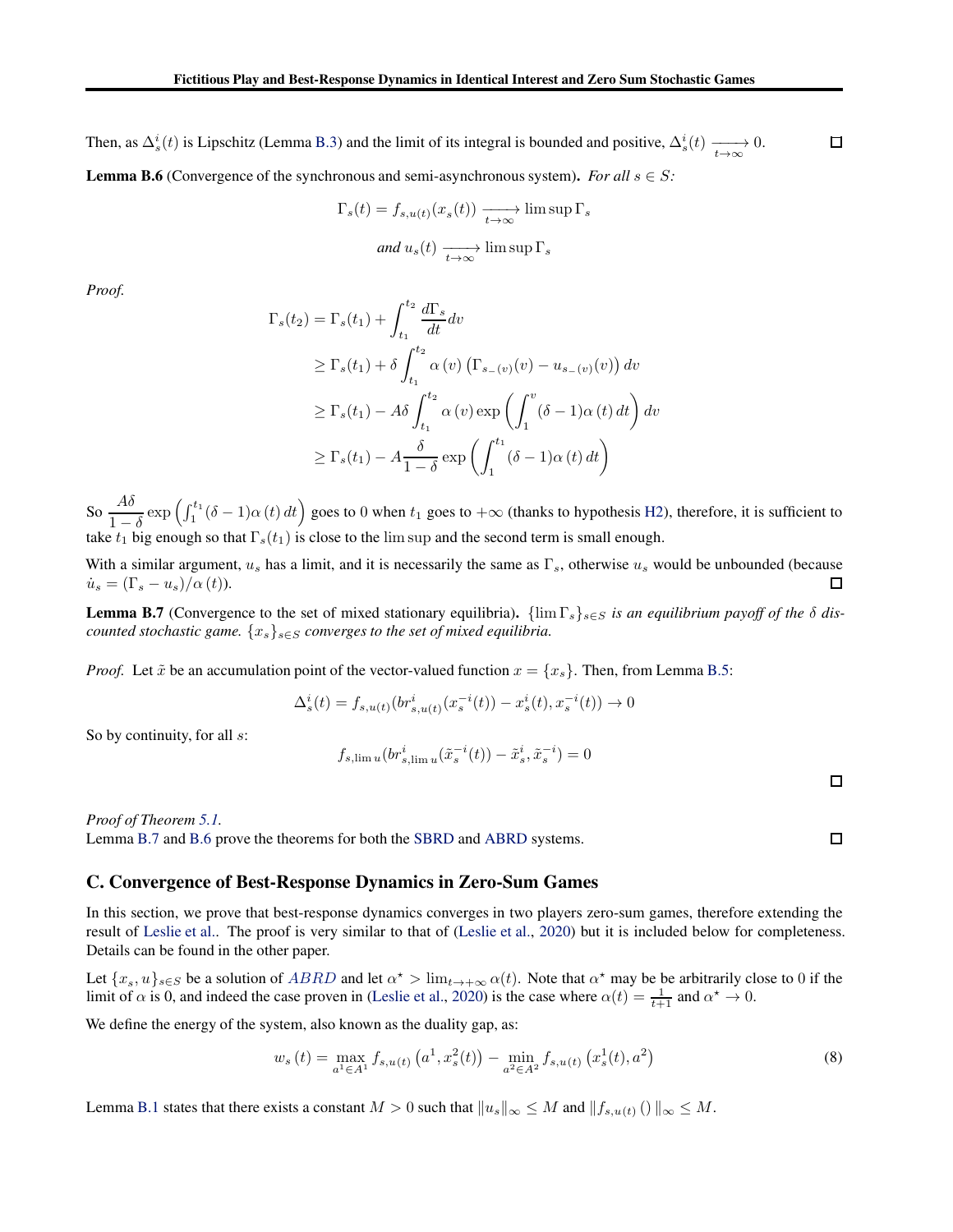By definition  $x_s$ , u are differentiable almost everywhere. It is straightforward to see that it is also true for  $w_s$ .

<span id="page-18-0"></span>We denote  $v_{s,u(t)}$  the value of the auxiliary game in state s parameterized by  $u(t)$ .

**Lemma C.1.** For every  $s \in S$ , there exists a time T such that for all  $t \geq T$ ,  $|f_{s,u(t)}(x_s(t)) - v_{s,u(t)}| \leq 4M\alpha^*$ .

*Proof.* We define  $D_u w_s$  and  $D_{x_s} w_s$  as the partial derivatives of  $w_s$  when u and  $x_s$  are considered as parameter of  $w_s$ . With these notations,  $\frac{dw_s}{dt} = \dot{u} \cdot D_u w_s + \dot{x}_s \cdot D_{x_s} w_s$ .

On the one hand, using Lemma A.2 of [\(Leslie et al.,](#page-9-1) [2020\)](#page-9-1),  $\dot{u} \cdot D_u w_s \le 2\delta \max_{s' \in S} u_{s'} \le 4\delta M \alpha(t)$ . On the other hand, using [\(Hofbauer et al.](#page-9-20), [2006](#page-9-20)),  $\dot{x}_s \cdot D_{x_s} w_s \le -\beta_{-} w_s(t)$ .

Therefore,  $\frac{dw_s}{dt} \leq -\beta - w_s(t) + 4\delta M\alpha(t)$ . Since  $\alpha$  is decreasing, it is arbitrarily close to  $\alpha^*$  when t goes to  $\infty$ , so  $w_s(t) \leq 4M\alpha^*$  when t is big enough. Note that knowing  $\alpha$ , a t satisfying this property can be computed. This will be used in the discrete time algorithm.

Since  $|f_{s,u(t)}(x_s(t)) - v_{s,u(t)}| \le w_s(t)$ , this gives the desired result.

Define  $\epsilon$  such as  $\frac{(1-\delta)\epsilon}{16} = 4M\alpha^*$  and and  $t_1(\epsilon)$  as defined in Lemma [C.1.](#page-18-0)

We define two distinguished states:

- $s_f(t) \in \arg \max_{s \in S} |f_{s,u(t)}(x_s(t)) u_s(t)|$
- $s_v(t) \in \argmax_{s \in S} |v_{s,u(t)} u_s(t)|$

<span id="page-18-1"></span>**Lemma C.2.** *If*  $t \ge t_1(\epsilon)$ ,  $|u_{s_f(t)}(t) - f_{s_f, u(t)}(x_{s_f(t)}(t))| \ge \epsilon$  *and for an*  $s \in S$ *,* 

$$
||u_{s_f(t)}(t) - v_{s_f(t),u(t)}| - |u_s(t) - v_{s,u(t)}|| \le \frac{(1-\delta)\epsilon}{8}
$$

*then:*

$$
\frac{d|u_s(t) - v_{s,u(t)}|}{dt} \le -\frac{3(1-\delta)\alpha(t)\epsilon}{4}
$$

*Proof.* First, using Lemma A.2 of [\(Leslie et al.,](#page-9-1) [2020\)](#page-9-1):

$$
\frac{d|v_{s,u(t)}|}{dt} \le \delta \max_{s \in S} |\dot{u}| = \delta \alpha(t) |f_{s_f,u(t)}(x_{s_f(t)}(t)) - u_{s_f(t)}(t)|
$$

**If**  $u_s(t) \ge v_{s,u(t)}$ : Then  $|u_{s_f(t)}(t) - v_{s_f(t),u(t)}| - u_s(t) + v_{s,u(t)} \le \frac{(1-\delta)\epsilon}{8}$ .

$$
\frac{du_s(t)}{dt} = \alpha(t) \left( f_{s,u(t)}(x_s(t)) - u_s(t) \right)
$$
\n
$$
\leq \alpha(t) \left( f_{s,u(t)}(x_s(t)) + \frac{(1-\delta)\epsilon}{8} - v_{s,u(t)} - |u_{s_f(t)}(t) - v_{s_f(t),u(t)}| \right)
$$
\n
$$
\leq \alpha(t) \left( \frac{3(1-\delta)\epsilon}{16} - |u_{s_f(t)}(t) - v_{s_f(t),u(t)}| \right)
$$
\n
$$
\leq \alpha(t) \left( \frac{(1-\delta)\epsilon}{4} - |u_{s_f(t)}(t) - f_{s_f,u(t)}(x_{s_f(t)}(t))| \right)
$$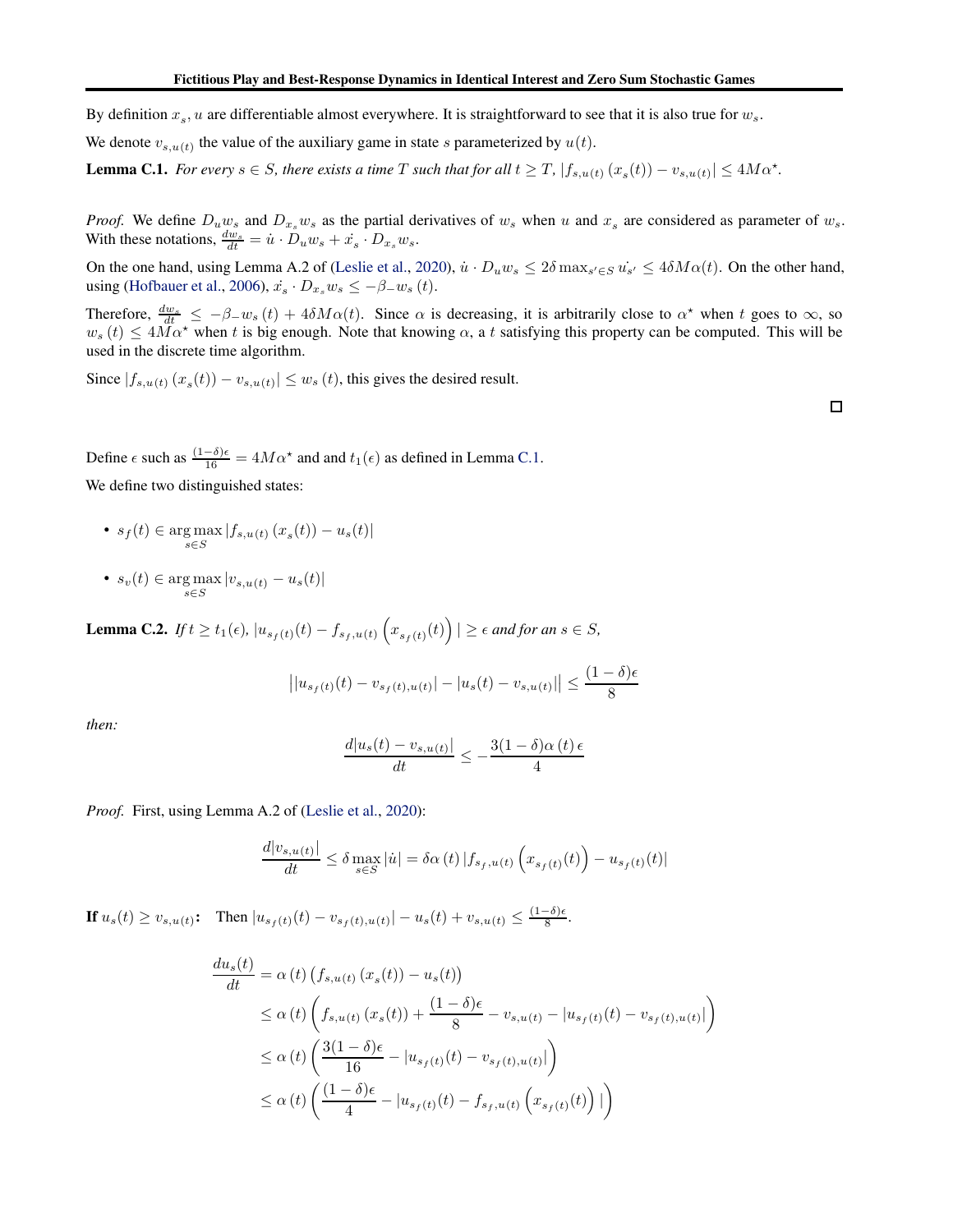Summing with  $v_{s,u(t)}$ :

$$
\frac{du_s(t) - v_{s,u(t)}}{dt} \le \alpha(t) \left( \frac{(1-\delta)\epsilon}{4} + (\delta - 1)|u_{s_f(t)}(t) - f_{s_f,u(t)}(x_{s_f(t)}(t))| \right)
$$
  

$$
\le \alpha(t) \left( \frac{(1-\delta)\epsilon}{4} - (1-\delta)\epsilon \right)
$$
  

$$
\le -\alpha(t) \left( \frac{3(1-\delta)\epsilon}{4} \right)
$$

If  $u_s(t) \le v_{s,u(t)}$ : similar calculations yield the same result.

<span id="page-19-2"></span>We can now prove the two final lemma of this section.

**Lemma C.3.** *For all*  $s \in S$ ,  $\limsup |u_s(t) - f_{s,u(t)}(x_s(t))| \leq 2\epsilon$ *.* 

*Proof.* We define  $g(t) = \max\{|u_{s_f(t)}(t) - v_{s_f(t),u(t)}|, 2\epsilon\}.$ 

As a composition of maximum of locally Lipschitz function and as such is locally Lipschitz as well. (See Lemma B.4 of [\(Leslie et al.,](#page-9-1) [2020\)](#page-9-1) for detailed arguments.)

Now, if  $|u_{s_f(t)}(t)-v_{s_f(t),u(t)}|\leq 2\epsilon$ , then  $\frac{dg}{dt}=0$ . If  $u_{s_f(t)}(t)-v_{s_f(t),u(t)}|\geq 2\epsilon$ , then, if t is greater than  $t^1(\epsilon), |u_{s_f(t)}(t)-v_{s_f(t),u(t)}|\geq 2\epsilon$  $f_{s_f, u(t)}\left(x_{s_f(t)}(t)\right) \ge \epsilon$  (Lemma [C.1\)](#page-18-0). For  $t \ge t^1(\epsilon)$ , on a neighbourhood of t, every s that maximizes  $|f_{s, u(t)}(x_s(t))$  $u_s(t)$  satisfies the condition of Lemma [C.2,](#page-18-1) because  $f_{s,u(t)}(x_s(t))$  and  $v_{s,u(t)}$  are close thanks to Lemma [C.1.](#page-18-0) Therefore, Lemma [C.2](#page-18-1) can be used and  $\frac{dg}{dt} \leq -\frac{3(1-\delta)\alpha(t)\epsilon}{4}$ .

Using hypothesis [H2,](#page-6-1)  $g(t) \rightarrow 2\epsilon$ , which gives the result.

**Lemma C.4.** *For all*  $s \in S$ *,*  $x_s(t)$  *converge to the set of*  $2\epsilon$ *-Nash equilibria of the auxiliary game.* 

<span id="page-19-0"></span>*Proof.* The previous proof gives that  $f_{s,u(t)}(x_s(t))$  is  $2\epsilon$  close to  $v_{s,u(t)}$ , hence the result.

# D. Using Continuous Time Results for Discrete Time Fictitious Play with Stochastic Approximations

In this section, we describe how the stochastic approximation framework with differential inclusion (Benaïm et al., [2005\)](#page-8-13) can be extended and used to prove result in discrete time in the autonomous case (i.e.,  $\alpha$  is constant).

### D.1. Correlated Asynchronous Stochastic Approximation

An asynchronous system as defined in [\(Perkins & Leslie](#page-10-13), [2012\)](#page-10-13) is as follows. Assuming  $y_n \in \mathbb{R}^k$ , one defines a system where updated components of the vector at every step n are  $S_n \subseteq K := [1 \dots k]$ . We define  $s_n^{\sharp}$  as the number of times util n that s occured:

$$
s_n^{\sharp} = \sharp\{k \mid s \in S_k \land 0 \le k \le n\}
$$

We now describe now a system where component  $y_{s,n}$  is updated at rate  $\gamma_{s_n^{\sharp}}$  if and only if  $s \in S_n$ , that is:

$$
y_{s,n+1} - y_{s,n} - \gamma_{s_n^{\sharp}}(Y_{s,n} + d_{s,n}) \in 1_{s \in S_n} \gamma_{s_n^{\sharp}} F_s(y_n)
$$
\n
$$
(9)
$$

where variable  $Y_{s,n}$  is a random noise with  $\mathbb{E}[Y_{s,n}] = 0$  and  $d_{s,n}$  goes to 0 when  $n \to \infty$ . We define:

$$
\overline{\gamma}_n = \max_{s \in S_n} \gamma_{s_n^{\sharp}}
$$

 $\Box$ 

<span id="page-19-1"></span> $\Box$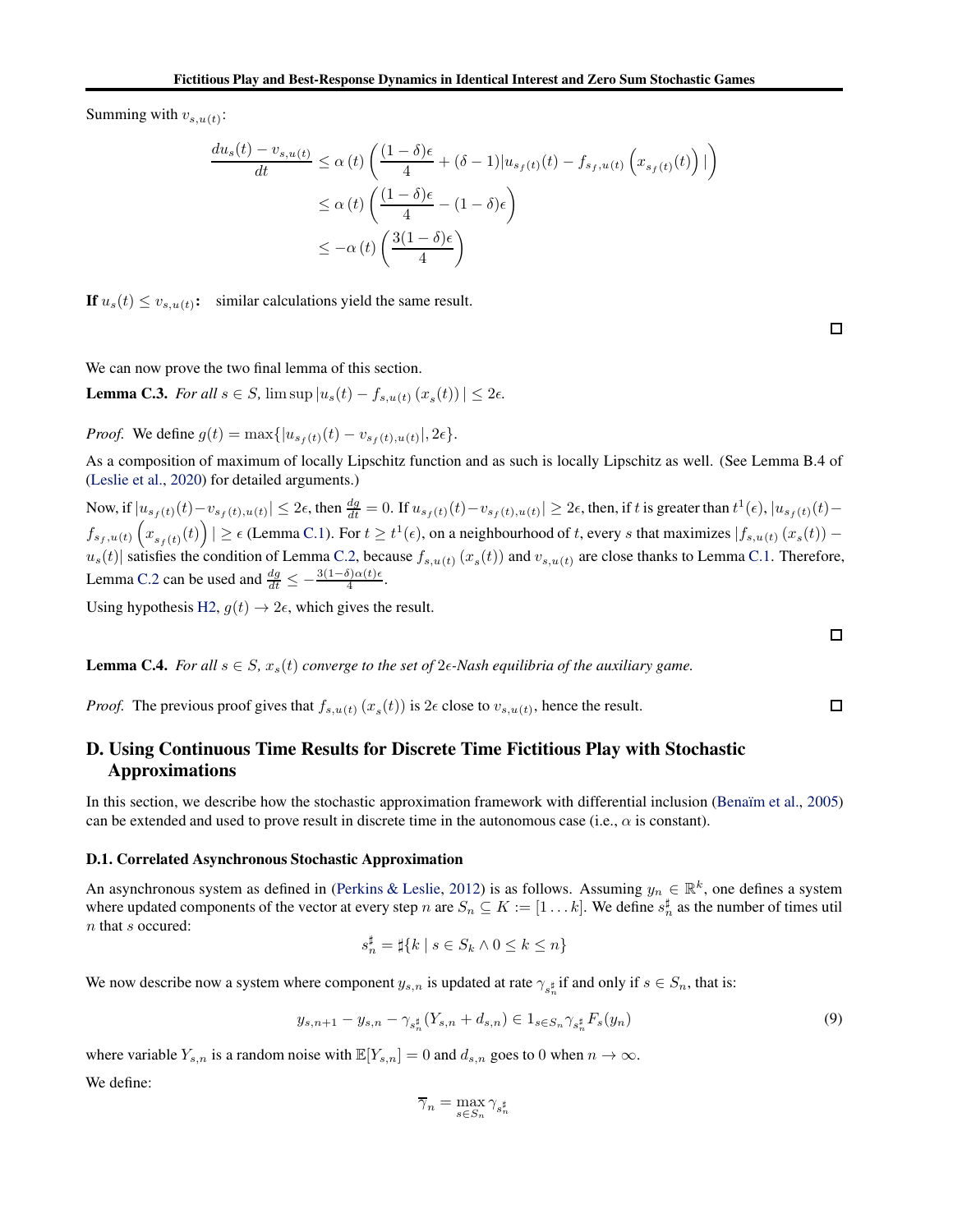$$
M_{n+1} = \text{diag}\left\{1_{s \in I_n} \frac{\gamma_{s_n^{\sharp}}}{\overline{\gamma}_n} \mid s \in K\right\}
$$

and we can rewrite [\(9\)](#page-19-1) to:

<span id="page-20-0"></span>
$$
y_{n+1} - y_n - \overline{\gamma}_n M_{n+1}(Y_n + d_n) \in \overline{\gamma}_n M_{n+1} F(y_n)
$$
\n(10)

The continuous counterpart is defined as follows. For an  $\epsilon > 0$ ,  $\Omega_k^{\epsilon}$  is the set of  $k \times k$  diagonal matrices with coefficients between  $\epsilon$  and 1:

$$
\Omega_k^{\epsilon} := \{ \text{diag}(\beta_1, \dots, \beta_k); \beta_i \in [\epsilon, 1], \forall i = 1, \dots, k \}
$$

<span id="page-20-2"></span>And the continuous system is:

$$
\frac{dy}{dt} \in \overline{F}(y) := \Omega_k^{\epsilon} \cdot F(y) \tag{11}
$$

where the multiplication is between sets (i.e., the resulting set is the multiplication of every pair of the initial sets).

Then, the limit set of solutions of [\(10\)](#page-20-0) is internally chain transitive (see Definition [D.2](#page-20-1) below) for system [\(11\)](#page-20-2) [\(Perkins & Leslie](#page-10-13), [2012](#page-10-13)) under assumptions stated in Subsection [D.2.](#page-20-3)

However, we need a modified version where the asynchronoucity can be correlated, meaning for instance that some components are updated synchronously or that updating may be done at the same time for a set of components. This is the case if  $x_s^i$  and  $u_s$  were updated at the same times for a specific state s (which is an extension of this current work, as explained in the conclusion) or for  $u_s$  which is always updated at every step in [AFP.](#page-4-1) Therefore, we now suppose that every  $S_n \in S \subseteq K$ . For instance, if the s component is updated at every step, it can be expressed with  $\forall S' \in S$ ,  $s \in S'$ . Then we define an alternative set of diagonal matrices for the continuous version:  $\Omega_{k,\mathcal{S}}^{\epsilon} := \text{diag}(\text{conv}(\mathcal{S}) \bigcap [\epsilon,1]^K)$  and the map  $\overline{F}(y) := \Omega_{k,\mathcal{S}}^{\epsilon} \cdot F(y)$ 

Then we can link the internally chain transitive sets of differential inclusion  $\frac{dy}{dt} \in \overline{F}(y)$  and limit sets of solutions of [\(10\)](#page-20-0). As systems [ABRD](#page-6-1) and [SBRD](#page-6-1) can be written as  $\overline{F}$  with a suitable S and  $\overline{F}$ , making it possible to prove the rest of Theorem [4.1](#page-5-1) using the convergence results of the continuous time systems of the previous section, see section [D.4.](#page-22-0)

### <span id="page-20-3"></span>D.2. Formal Results

We start with the definition of Marchaud maps. They are used in most stochastic approximation theorems, even if the term is not always employed. In our systems, as the best-response map br is piecewise constant and the rest of the right hand side is continuous, right hand sides of the differential inclusions are Marchaud maps.

<span id="page-20-4"></span>**Definition D.1** (Marchaud map).  $F : \mathbb{R}^K \rightrightarrows \mathbb{R}^K$  is a Marchaud map if:

- (i) F is a closed set-valued map, *i.e.*  $\{(x, y) \in \mathbb{R}^K \times \mathbb{R}^K | y \in F(x)\}$  is closed.
- (ii) for all  $y \in \mathbb{R}^K$ ,  $F(y)$  is a non-empty, compact, convex subset of  $\mathbb{R}^K$
- (iii) there exists  $c > 0$  such that  $\sup_{y \in \mathbb{R}^K} z \in F(y)$   $||z|| \le c(1 + ||y||)$

We now need the definition of internally chain transitive sets, as stated in (Benaïm et al., [2005\)](#page-8-13). They will later be used to characterize the limit sets of the discrete time systems.

<span id="page-20-1"></span>**Definition D.2** (Internally chain transitive). A set A is internally chain transitive for a differential inclusion  $\frac{dy}{dt} \in F(y)$  if it is compact and if for all  $y, y' \in A$ ,  $\epsilon > 0$  and  $T > 0$  there exists an integer  $n \in \mathbb{N}$ , solutions  $y_1, \ldots, y_n$  to the differential inclusion and real numbers  $t_1, t_2, \ldots, t_n$  greater than T such that:

- $y_i(s) \in A$  for  $0 \leq s \leq t_i$
- $||y_i(t_i) y_{i+1}(0)|| \leq \epsilon$
- $||y_1(0) y|| \le \epsilon$  and  $||y_n(t_n) y'|| \le \epsilon$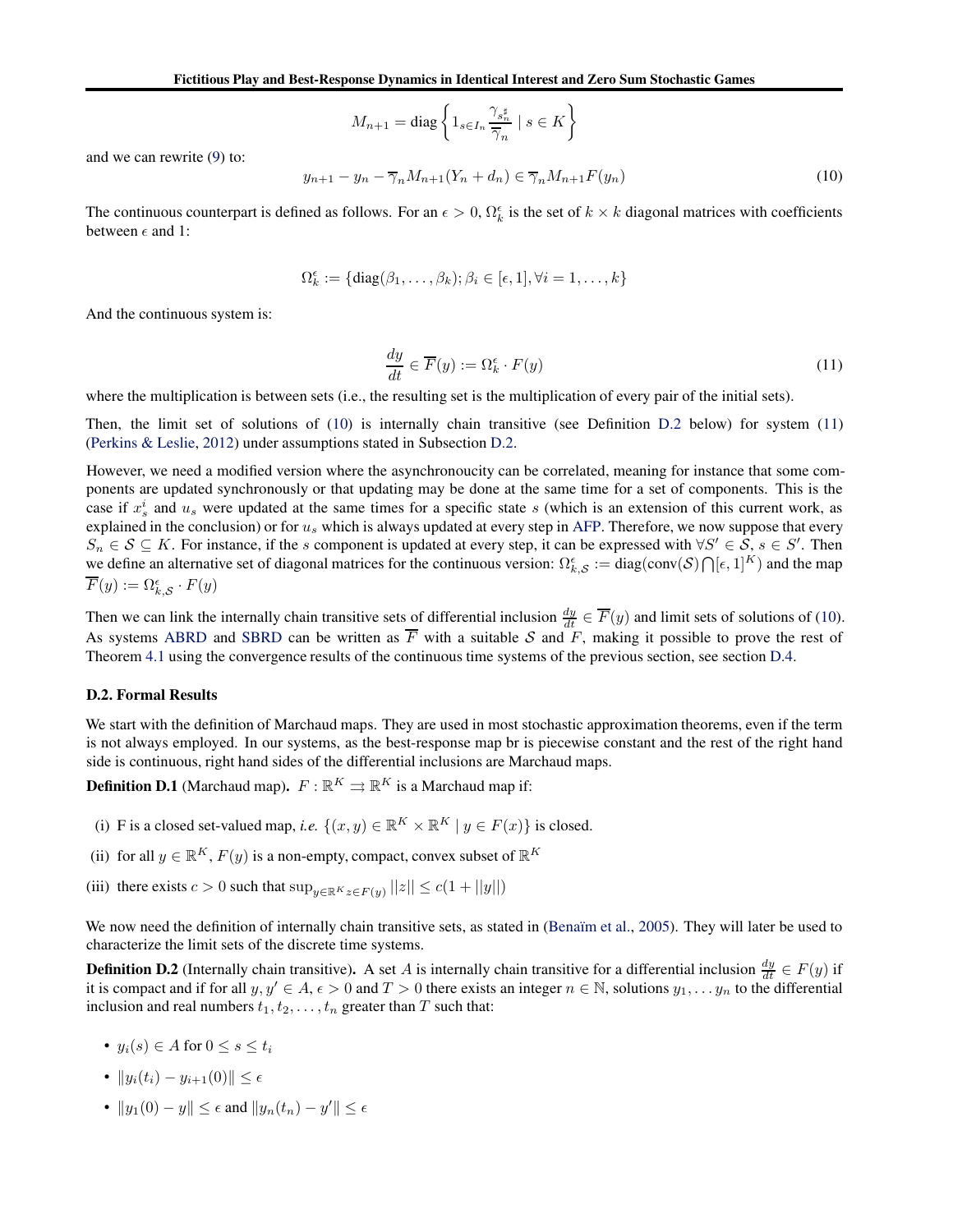**Definition D.3** (Asymptotic pseudo-trajectories). A continuous function  $z : \mathbb{R}^+ \to \mathbb{R}^m$  is an asymptotic pseudo-trajectory of a differential inclusion if  $\lim_{t\to+\infty} D(\Theta^t(z), S) = 0$  where  $\Theta^t(z)(s) = z(t+s)$  (it is the translation operator), S is the set of all solutions of the differential inclusion and D is the distance between continuous functions defined as:

$$
\mathbf{D}(f,g) := \sum_{k=1}^{\infty} \frac{1}{2^k} \min(\|f-g\|_{[-k,k]}, 1)
$$

where  $\|\cdot\|_{[-k,k]}$  is the supremum norm on the interval  $[-k, k]$ .

This two last definitions will be useful with Theorem 4.3 of (Benaïm et al., [2005\)](#page-8-13) that establishes that the limit set of asymptotic pseudo-trajectories is internally chain transitive. What is left to prove is that an affine interpolation of the discrete time system is an asymptotic pseudo-trajectories. Below is the proof for the synchronous system [SFP](#page-4-1) and the next section deals with semi-asynchronous and fully-asynchronous systems.

<span id="page-21-1"></span>**Lemma D.4.** *The limit set of [SFP](#page-4-1) is internally chain transitive with respect to [SBRD](#page-6-1) for*  $\alpha(t) = 1$  *for all t.* 

*Proof.* Proposition 1.3 and Theorem 4.2 of (Benaïm et al., [2005\)](#page-8-13) establish that the affine interpolation of sequences  $x_{n,s}$ ,  $u_n$  is a perturbed solution and then an asymptotic pseudo trajectory. Theorem 4.3 from the same article proves that the limit set is internally chain transitive.  $\Box$ 

### D.3. Correlated Asynchronous Stochastic Approximations

<span id="page-21-0"></span>We now extend a theorem originally proven by [Perkins & Leslie](#page-10-13):

Theorem D.5 (Analog of Theorem 3.1 of [\(Perkins & Leslie,](#page-10-13) [2012\)](#page-10-13)). *Suppose that:*

- *(i)*  $y_n \in C$  *for all n where C is compact*
- *(ii)* The set valued application  $F: C \rightrightarrows C$  is Marchaud
- *(iii)* Sequence  $\gamma_n$  *is such that* 
	- (*a*)  $\sum_{n} \gamma_n = \infty$  *and*  $\gamma_n \xrightarrow[n \to \infty]{} 0$
	- *(b) for*  $x \in (0,1)$ ,  $\sup_n \gamma_{\lfloor xn\rfloor}/\gamma_n < A_x < \infty$  where  $\lfloor \cdot \rfloor$  *is the floor function.*
	- *(c)* for all  $n, \gamma_n \geq \gamma_{n+1}$
- *(iv) (a)* For all  $y \in C$ ,  $S_n$ ,  $S_{n+1} \in S$ ,

$$
\mathbb{P}(S_{n+1} = \mathcal{S}_{n+1}|\mathcal{F}_n) = \mathbb{P}(S_{n+1} = \mathcal{S}_{n+1}|S_n = \mathcal{S}_n, y_n = y)
$$

- *(b) The probability transition between*  $S_n$  *and*  $S_{n+1}$  *is Lipsichitz continuous in*  $x_n$  *and the Markov chain that*  $S_n$ *form is aperiodic, irreducible and for every*  $s \in S$ *, there exists*  $S \in S$  *such that*  $s \in S$ *.*
- *(v)* For all n,  $Y_{n+1}$  and  $S_{n+1}$  are uncorrelated given  $\mathcal{F}_n$

$$
(vi) \ \textit{For some } q \geq 2, \ \begin{cases} \sum_{n} \gamma_n^{1+q/2} < \infty \\ \sup_{n} \mathbb{E}(\|Y_n\|^q) < \infty \end{cases}
$$

*(vii)*  $d_n \to 0$  *when*  $n \to \infty$ 

*Then with probability 1, affine interpolation*  $\overline{y}$  *is an asymptotic pseudo-trajectory to the differential inclusion,* 

$$
\frac{dy}{dt} \in \overline{F}(y)
$$

where 
$$
\begin{cases} \overline{F}(y) := \Omega_{k,\sigma}^{\epsilon} \cdot F(y) \\ \Omega_{k}^{\epsilon} := \{ diag(\beta_1, \dots, \beta_k) | \forall i \in \{1, \dots, k\} \wedge \beta_i \in [\epsilon, 1] \} \\ \epsilon > 0 \end{cases}
$$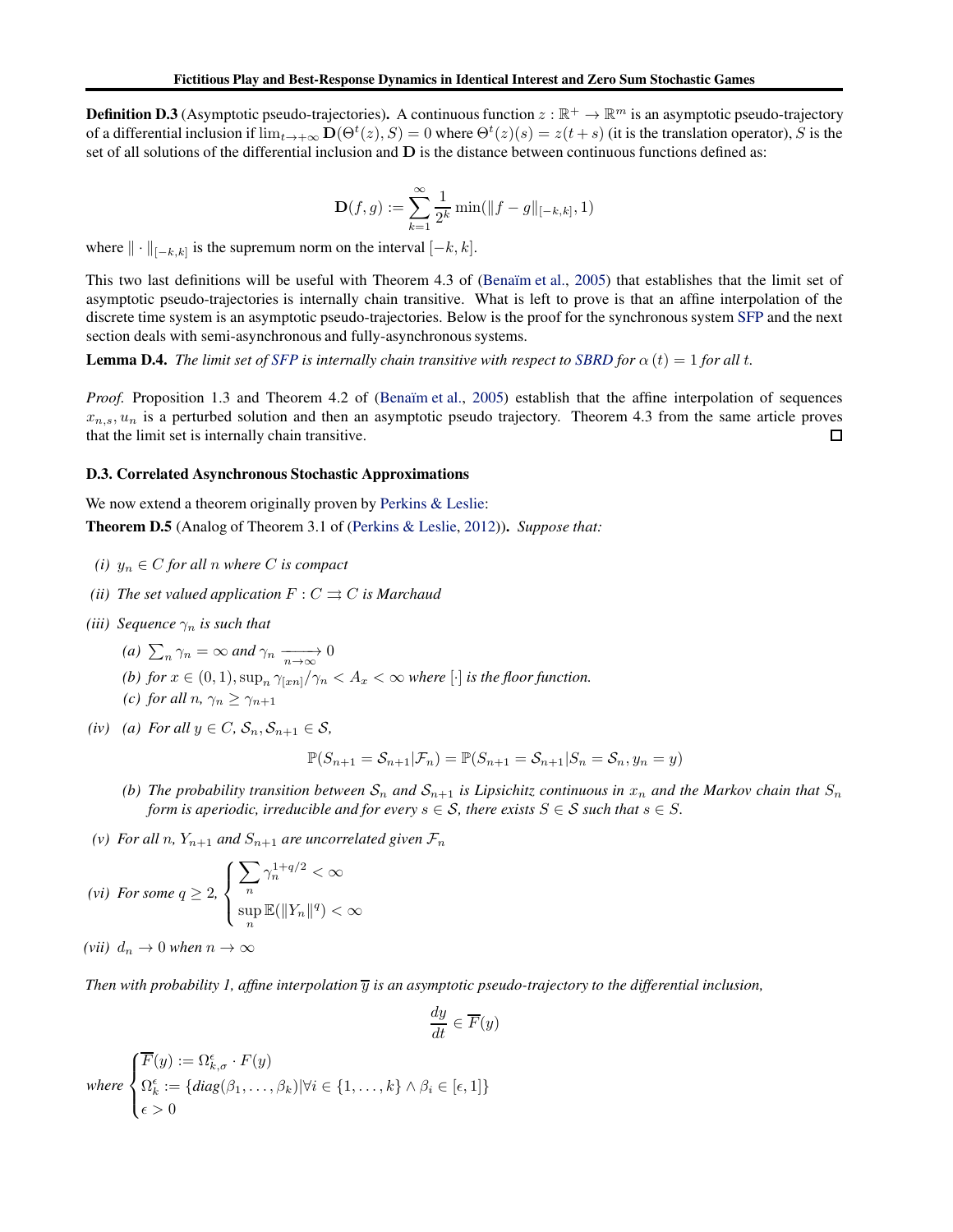However, at every step of the proof of [Perkins and Leslie,](#page-10-13) we can take into account that  $S_n \in \mathcal{S}$ , therefore we do not need every matrix diag( $[\epsilon,1]^K$ ) in  $\Omega_k^{\epsilon}$  but only those that are also in diag(conv $_{\epsilon}(\mathcal{S})$ ) where conv $(\mathcal{S})$  is the convex hull of  $\mathcal{S}$ composed with  $\max(\epsilon, \cdot)$  for every coordinate. Indeed, when update rates are manipulated, they are summed via integrals or floored by an  $\epsilon > 0$ . The resulting vectors belongs to conv<sub> $\epsilon(S)$ </sub> at every step of the proof. Therefore, the conclusion of the theorem can be changed with  $\Omega_{k,\mathcal{S}}^{\epsilon} := \text{diag}(\text{conv}(\mathcal{S}) \bigcap [\epsilon,1]^K)$ . This makes it possible to use the Theorem in our asynchronous and semi-asynchronous cases.

<span id="page-22-0"></span>The full proof is included in Section [E.](#page-24-0)

### D.4. Convergence of a Fictitious Play procedure in identical interest stochastic games

<span id="page-22-1"></span>In this subsection, we first characterize the internally chain transitive sets of [SBRD](#page-6-1) and [ABRD](#page-6-1) before using this characterization to prove a second time the convergence of FP in identical interest stochastic games.

**Lemma D.6** (Internally Chain Transitive Sets). *If for all*  $t$ ,  $\alpha(t) = 1$  *and if* L *is internally chain transitive either for [ABRD](#page-6-1) then*

$$
L \subseteq \left\{ (x, u) | \bigwedge_{x_s \in S} \forall i \in I, f_{s,u}(x_s) = u_s \atop y^i \in A^i} \right\}
$$

*Proof.*

We define:

$$
A := \left\{ (x, u) \middle| \begin{aligned} \forall s \in S \ \forall i \in I, \ f_{s,u}(x_s) = u_s \\ \land \ x_s^i \in \operatorname*{arg\,max}_{y^i \in A^i} f_{s,u}(y^i, x_s^{-i}) \\ B := \{ (x, u) \ | \forall s \in S \ f_{s,u}(x_s) \ge u_s \} \end{aligned} \right\}
$$

We first show that  $L \subseteq B$ . In order to do that, we take an element of L and show that any path starting from this element is brought towards  $B$ , leading to the fact that the element is necessarily already in  $B$  (by definition of internal chain transitivity).

Let  $(x, u) \in L$  and suppose that  $(x, u) \notin B$ , that is:

$$
-\zeta := \min_{s \in S} f_{s,u}(x_s) - u_s < 0
$$

Then for the case of [SBRD,](#page-6-1) for any  $T > 0$ , there exists  $n \in \mathbb{N}$ , solutions of [SBRD](#page-6-1)  $(x_1, u_1), \ldots (x_n, u_n)$  and  $t_1, \ldots, t_n$ greater than T as in Definition [D.2](#page-20-1) for  $\epsilon = \zeta/2$ .

Then  $\min_{s \in S} f_{s,u_1(0)}(x_{1,s}(0)) - u_{1,s}(0) \geq -\zeta - \zeta/2.$ 

Now we can use Lemma [B.4](#page-15-2) with  $\alpha(t) = 1$ , for all s:

$$
f_{s,u_1(t_1)}(x_{1,s}(t_1)) - u_{1,s}(t_1) \ge (f_{s,u_1(t_1)}(x_{1,s}(t_1)) - u_{1,s}(t_1)) \exp((\delta - 1)t_1) \ge (-\frac{3}{2}\zeta) \exp((\delta - 1)T)
$$

So for  $T$  big enough, then for all  $s$ :

$$
f_{s,u_1(t_1)}(x_{1,s}(t_1)) - u_{1,s}(t_1) \ge -\zeta/4
$$

Iteratively, we get:

$$
f_{s,u_n(t_n)}(x_{n,s}(t_n)) - u_{n,s}(t_n) \ge -\zeta/4
$$

which is contradictory to the fact that  $\min_{s \in S} f_{s,u}(x_s) - u_s = -\zeta$ .

For [ABRD,](#page-6-1) we have the exact same proof.

So  $L \subseteq B$ .

We can now use a more classic argument to show that  $L \subset A$  with a Lyapunov function now that the ambient space can be restricted to B. Let us define  $V(x, u) := \sum$ s∈S  $f_{s,u}(x_s)$ . Then, V is a Lyapunov function for set A with ambient space B.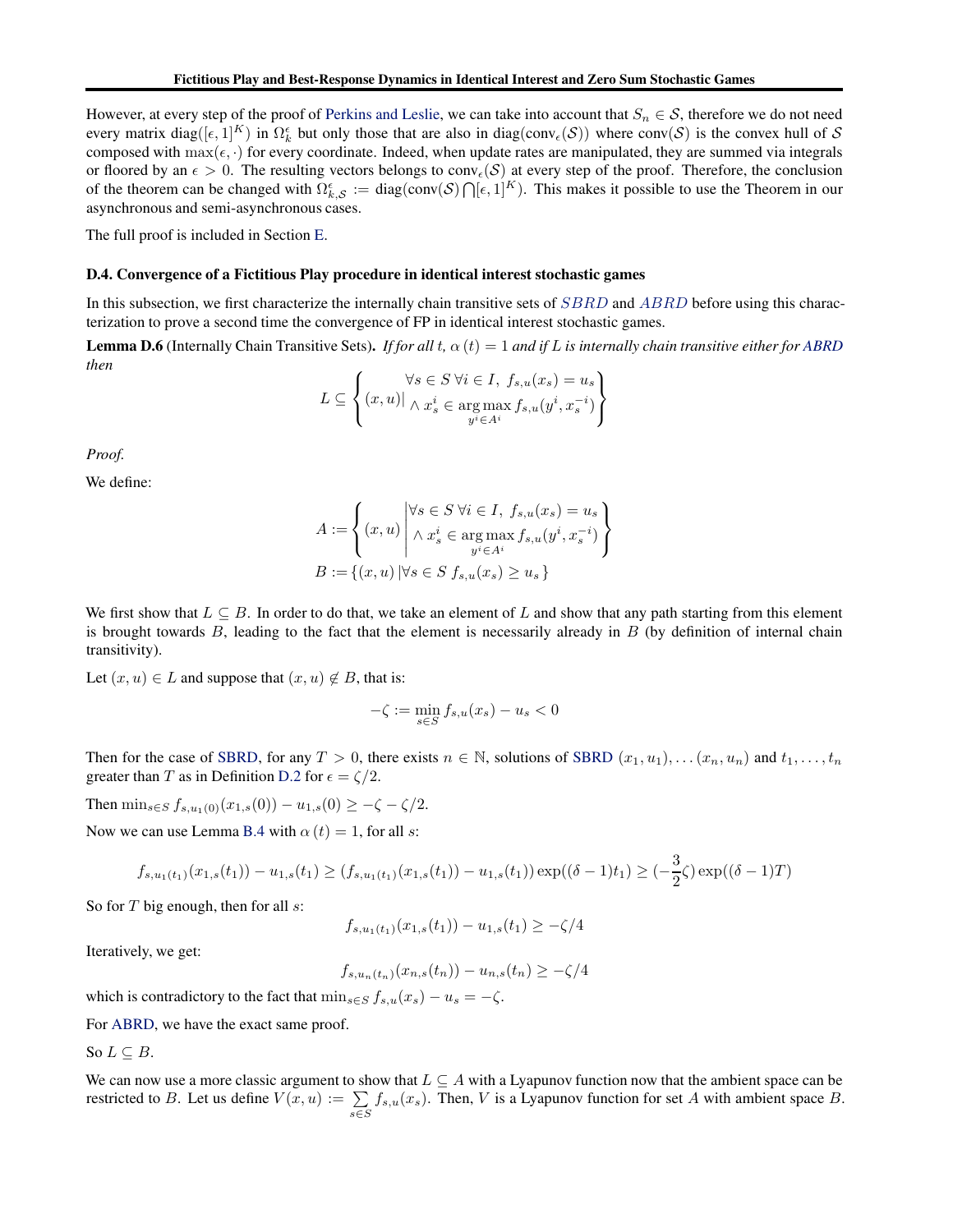Indeed, on B,  $\frac{du_s}{dt} \ge 0$ , so  $\frac{df_{s,u}(x_s)}{dt} \ge 0$  (with Lemma [B.2\)](#page-14-1). Therefore  $\frac{df_{s,u}(x_s)}{dt} = 0$  for every s if and only if  $(x, u) \in A$ . Moreover,  $V(A)$  has empty interior thanks to Sard's Theorem.

So we can use Proposition 3.27 of (Benaïm et al., [2005](#page-8-13)): it applies in case the Lyapunov function is defined on invariant set. So L is contained in A.

A second proof of Theorem [4.1](#page-5-1) using continuous time Below, we prove a second time Theorem [4.1](#page-5-1) in the autonomous case (that is,  $\alpha_n = 1$ ) to show that our extension to the stochastic approximations framework is directly useful.

*Proof of Theorem [4.1.](#page-5-1)* For systems [\(AFP\)](#page-4-1) we now need to apply Theorem [D.5.](#page-21-0) Variable  $Y_n$  is 0 in our case because there is no noise.  $S_{n+1}$  is the next state variable and it has distribution  $P_{S_n}(a_n)$ . We check the assumptions:

- (i) is guaranteed because every variable of the system is bounded.
- $\bullet$  (ii) is guaranteed because the best-response map is marchaud and the derivative of u is continuous.
- for (iii) and (vi) we use  $\gamma(n) = 1/n$ , so every assumption is trivial to verify.
- (iv) and (v) comes from the definition of a play and the ergodicity hypothesis on the game

Therefore the affine interpolation of a sequence of fictitious play for stochastic games under our assumption is an asymptotic pseudo-trajectory, which implies that its limit set is internally chain transitive by Theorem 4.3 of (Benaïm et al., [2005](#page-8-13)).

For system [SFP](#page-4-1) Lemma [D.4](#page-21-1) states that the limit set is internally chain transitive.

Then Lemma [D.6](#page-22-1) concludes the proof: the limit set is internally chain transitive and consequently included in the set of equilibria.

### D.5. Convergence of FP in zero-sum stochastic games

We consider [SBRD](#page-6-1) and [ABRD](#page-6-1) in zero-sum stochastic games in the autonomous case, that is for  $\alpha(t) = \alpha^*$ 

*Proof of Theorem [6.1.](#page-7-0)* The previous proof checks all the hypothesis necessary to apply the stochastic approximation framework we presented in this section. Therefore, a characterization of internally chain transitive sets will be sufficient to conclude.

In the proof of Lemma [C.1,](#page-18-0) we showed that function  $\max w_s(t) - \frac{1}{\beta_-} 4 \delta M \alpha^*$  is a Lyapunov function. Therefore, the set where the duality gap is lower or equal than  $4\delta M\alpha^*$  is a internally chain transitive set. Furthermore, in the proof of Lemma [C.3,](#page-19-2) we defined a function  $g$  which is a Lyapunov function relative to the previous internally chain transitive set.

### <span id="page-23-0"></span>D.6. Different Priors and Team Games

In this subsection, we suppose that every player has its own  $u^i$  estimates. We are going to show that in this case, internally chain transitive sets are included into the set where the estimates  $u^i$  are equal (up to a constant) for every i.

Indeed, suppose that G is now a team game. Then every  $r_s^i$  can be written  $r_s^i = r_s + M_i$  with the convention that  $M_1 = 0$ and  $r_s = r_s^1$ . Then let us show that any internally chain transitive set L is included in  $\{(x, u) | u_s^i = u_s^1 + M_i \forall i, s\}$ .

Define  $V^i(x, u) = \arg \max_s |u_s^i - u_s^1 - M_i|$ 

Let *s* that maximizes  $|u_s^i - u_s^1 - M_i|$  so that  $V^i(x, u) = |u_s^i - u_s^1 - M_i|$ .

Then if  $u_s^i > u_s^1 - M_i$ , then  $V^i(x(t), u(t))$  can be differentiated for almost every t (using the same techniques as in Section **B**):

 $\Box$ 

 $\Box$ 

口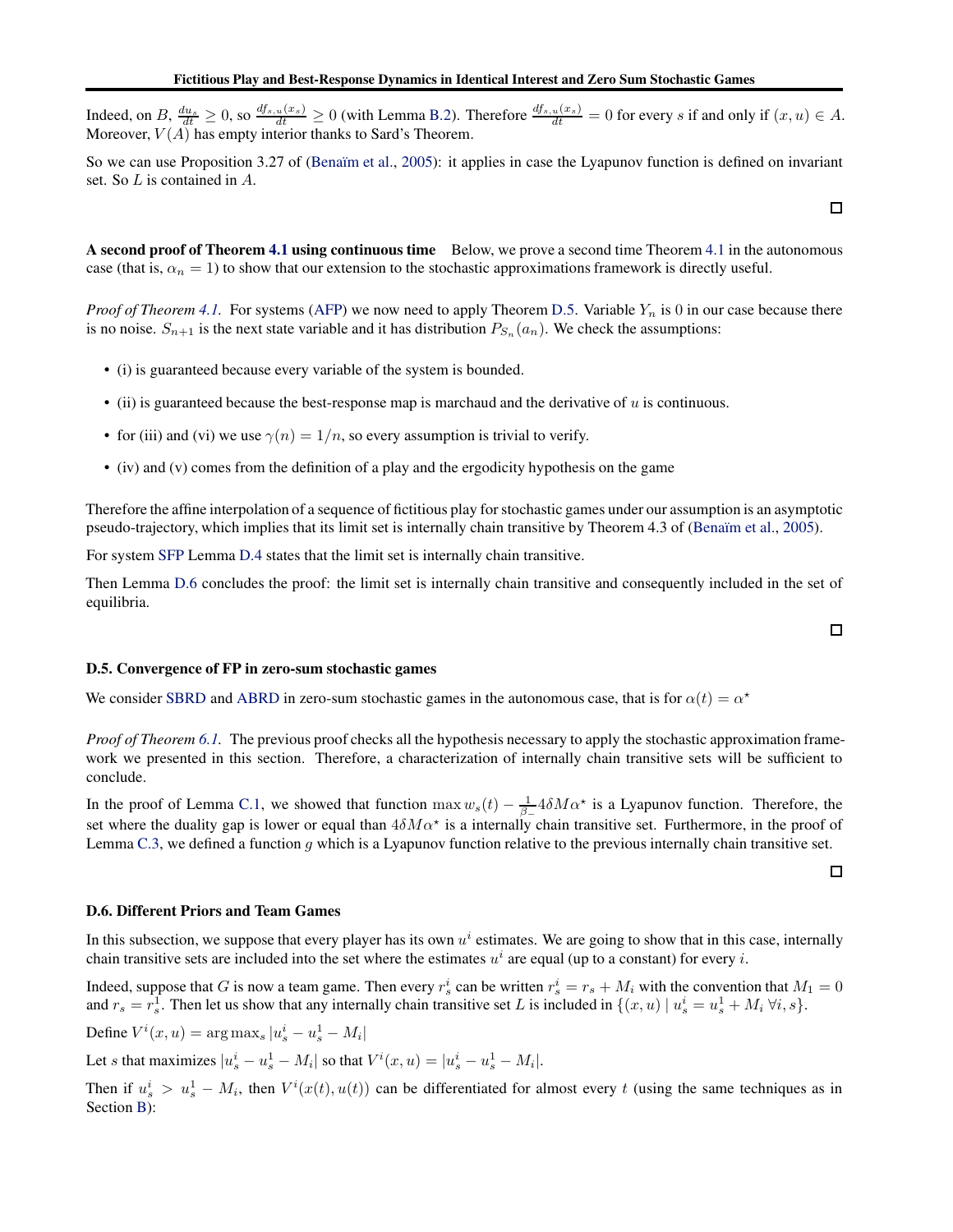$$
\frac{dV^i}{dt} = \alpha(t)(f_{s,u^i}^i(x_s(t)) - f_{s,u^i}^1(x_s(t)) - u_s^i(t) + u_s^1(t)
$$
\n
$$
\leq \alpha(t)((1 - \delta)M_i + \delta V^i(x, u) + \delta M_i - u_s^i(t) + u_s^1(t) \leq \alpha(t)(\delta - 1)V^i(x, u)
$$

And similar calculations for the case  $u_s^i \leq u_s^1 - M_i$  give the same results.

<span id="page-24-0"></span>Therefore  $V^i$  is a Lyapunov function and  $L \subseteq V^{i-1}(\{0\})$ , hence the result.

### E. Proof of Theorem [D.5](#page-21-0)

<span id="page-24-2"></span>In this subsection, we show a proof of Theorem [D.5.](#page-21-0) It is a modification of Theorem 3.1 of [\(Perkins & Leslie,](#page-10-13) [2012](#page-10-13)). In order to carry the proof, we first need a general theorem found in (Benaïm et al., [2005\)](#page-8-13):

Theorem E.1 (Linear interpolation are asyptotic pseudo-trajectories). *Consider the stochastic approximation process*

<span id="page-24-1"></span>
$$
y_{n+1} - y_n \in \gamma_n \left[ F(y_n) + Y_{n+1} + d_{n+1} \right] \tag{12}
$$

*under the assumptions:*

*(i)* For all  $T > 0$ 

$$
\lim_{n \to \infty} \sup_{k} \left\{ \left\| \sum_{i=n}^{k-1} \gamma_{i+1} Y_{i+1} \right\| ; k = n+1, \dots, m(\tau_n + T) \right\} = 0 \tag{13}
$$

*where*  $\tau_0 = 0$ ,  $\tau_n = \sum_{i=1}^n$ <br>*gamma<sub>i</sub> and*  $m(t) = \sup\{k \ge 0; t \ge \tau_k\}$ ,

- (*ii*)  $\tau_n \xrightarrow[n \to \infty]{} \infty$  and  $\gamma_n \xrightarrow[n \to \infty]{} 0$
- *(iii)*  $\sup_n ||y_n|| = \mathcal{Y} < \infty$
- *(iv)* F *is a Marchaud map*
- *(v)*  $d_n \to 0$  *as*  $n \to \infty$  *and* sup<sub>n</sub>  $||d_n|| = d < \infty$

*Then a linear interpolation of the iterative process*  $\{y_n\}_{n\in\mathcal{N}}$  *given by* [\(12\)](#page-24-1) *is an asymptotic pseudo-trajectory of the differential inclusion*

$$
\frac{dx}{dt} \in F(x) \tag{14}
$$

*Proof of Theorem [D.5.](#page-21-0)* We are going to use Theorem [E.1](#page-24-2) and the four conditions must be verified for stochastic process [10](#page-20-0) so as its linear interpolation is an asymptotic pseudo-trajectory of [11.](#page-20-2)

To do this, we first define the discrete time system that Theorem [E.1](#page-24-2) will be applied to. We define  $\tilde{M}_n$  :=  $\text{diag}(\max\{1_{s\in I_n}\frac{\gamma_{s\sharp}^{\text{H}}}{\overline{\gamma_n}},\epsilon\}).$  Note that, consequently,  $\tilde{M}_n \in \text{diag}(\text{conv}(\mathcal{S})\bigcap[\epsilon,1]^K) = \Omega_{k,\mathcal{S}}^{\epsilon}$ . We select  $f_n \in F(x_n)$ in the differential inclusion so as for every  $n, y_{n+1} = y_n + \overline{\gamma}_{n+1}M_{n+1}[f_n + Y_{n+1} + d_{n+1}]$ . Then define  $Y_{n+1} :=$  $f_n(M_{n+1} - \tilde{M}_{n+1}) + M_{n+1}V_{n+1}$ , that is to say that  $\overline{Y}_{n+1}$  is the noise  $Y_{n+1}$  plus the error induced by the fact that every state is updated at a minimum  $\epsilon$  rate. Then we have  $y_{n+1} = y_n + \overline{\gamma}_{n+1} \left[ \tilde{M}_{n+1} f_n + \overline{Y}_{n+1} + \overline{d}_{n+1} \right]$ .

So 
$$
y_{n+1} - y_n \in \overline{\gamma}_{n+1} \left( \Omega_{K,\mathcal{S}}^{\epsilon} \cdot F(y_n) + \overline{Y}_{n+1} + \overline{d}_{n+1} \right)
$$
.

And now we verify assumptions of Theorem [E.1:](#page-24-2)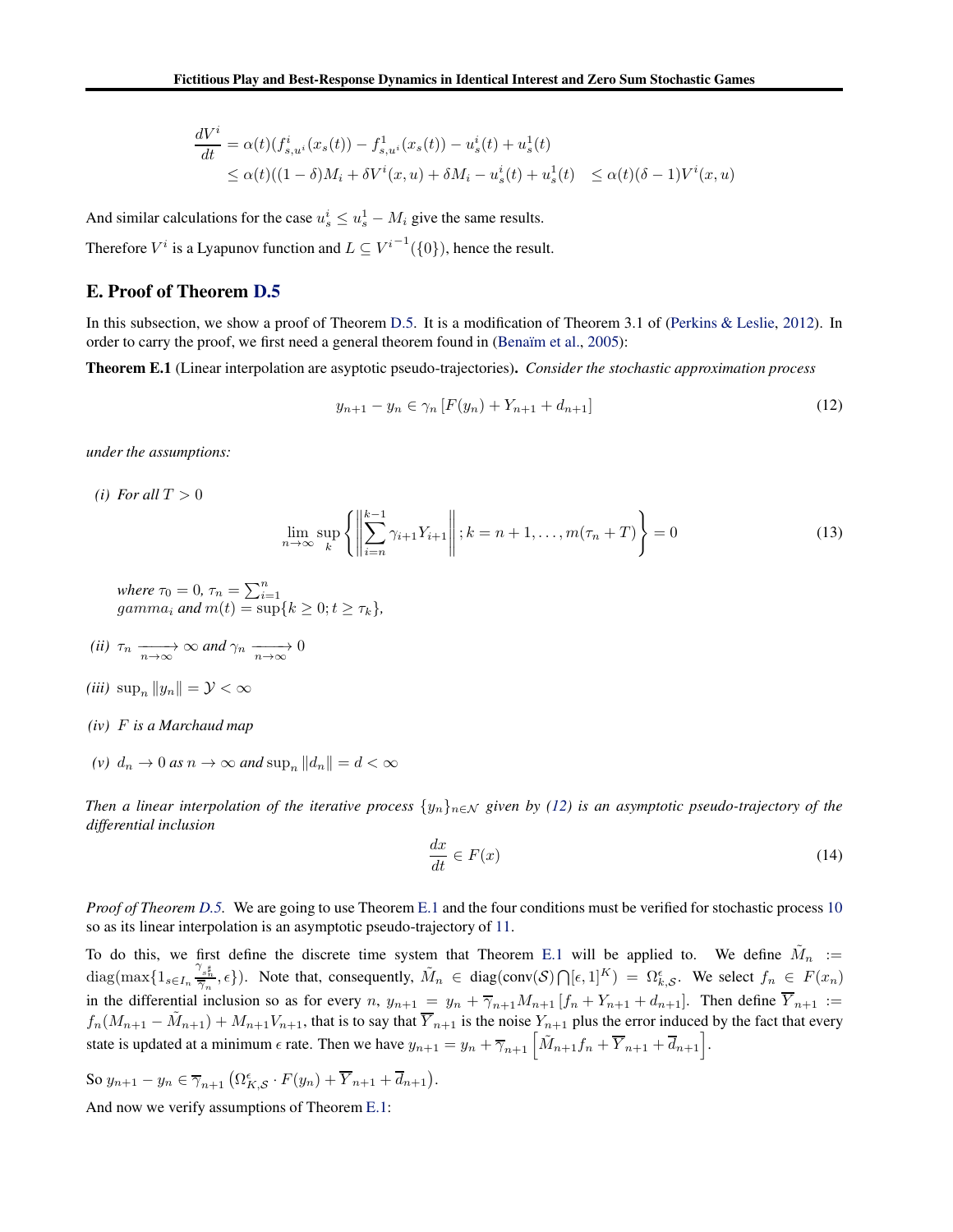(i) For  $T > 0$ :

$$
\sup_{k} \left\{ \left\| \sum_{i=n}^{k-1} \overline{\gamma}_{i+1} \overline{Y}_{i+1} \right\| ; k = n+1, \dots, \overline{m}(\overline{\tau}_{n} + T) \right\}
$$
  
\n
$$
\leq \sup_{k} \left\{ \left\| \sum_{i=n}^{k-1} \overline{\gamma}_{i+1} M_{i+1} Y_{i+1} \right\| ; k = n+1, \dots, \overline{m}(\overline{\tau}_{n} + T) \right\}
$$
  
\n
$$
+ \sup_{k} \left\{ \left\| \sum_{i=n}^{k-1} \overline{\gamma}_{i+1} f_{i} (M_{i+1} - \tilde{M}_{i+1}) \right\| ; k = n+1, \dots, \overline{m}(\overline{\tau}_{n} + T) \right\}
$$

The first part of the sum goes to 0 via classical Kushner-Clark condition and assumptions (iii) and (vi), the proof is detailled in Lemma 3.3 of [\(Perkins & Leslie,](#page-10-13) [2012\)](#page-10-13). Regarding the second part, it is exactly Lemma 3.6 of [\(Perkins & Leslie](#page-10-13), [2012\)](#page-10-13) and this applies because of assumptions (iii), (iv) and (v).

- (ii) This is assumption (iii).
- (iii) This is assumption (i) of Theorem [E.1.](#page-24-2)
- (iv) The map is  $\overline{F}(y) := \Omega_{k,\mathcal{S}}^{\epsilon} \cdot F(y)$  and it is Marchaud because F is Marchaud (assumption (ii)) and  $\Omega_{k,\mathcal{S}}^{\epsilon}$  is compact (so every property of Definition [D.1](#page-20-4) holds).
- (v) This is assumption (vii).

So Theorem [E.1](#page-24-2) applies and gives the desired result.

 $\Box$ 

# F. Technical Lemmas

Discrete-time Grönwall can be found in the literature with various assumptions. For the sake of completeness, we include here a version that matches the assumptions we have in our paper, with the associated proof. It is a differential version with error terms.

<span id="page-25-0"></span>**Lemma F.1** (Discrete-Time Grönwall). Let  $\{y_n\}$ ,  $\{g_n\}$ ,  $\{b_n\}$  sequences of real numbers such that  $1 > 1 + g_n > 0$  for all n *and:*

$$
y_{n+1} - y_n \le g_{n+1}y_n + b_{n+1}
$$

*Then*  $y_n \leq y_0 \prod_{k=0}^n (1+g_k) + \sum_{k=0}^n b_k$ .

*Proof.* We define  $v_n := \frac{y_n - \sum_{k=0}^n b_k}{\prod_{k=0}^n (1+g_k)}$ . We show that  $v_n$  is decreasing:

$$
v_{n+1} - v_n = \frac{y_{n+1} - y_n}{\prod_{k=0}^{n+1} (1 + g_k)} + \frac{y_n}{\prod_{k=0}^{n+1} (1 + g_k)} - \frac{y_n}{\prod_{k=0}^{n}} \frac{y_{n-k-1}}{\prod_{k=0}^{n+1} (1 + g_k)} + \frac{y_n}{\prod_{k=0}^{n+1} (1 + g_k)}
$$
  
\n
$$
\leq \frac{g_{n+1}y_n + b_{n+1}}{\prod_{k=0}^{n} (1 + g_k)} + \frac{y_n}{\prod_{k=0}^{n} (1 + g_k)} \left(\frac{1}{1 + g_{n+1}} - 1\right) - \frac{y_{n+1} - b_k}{\prod_{k=0}^{n+1} (1 + g_k)} + \frac{y_n}{\prod_{k=0}^{n} (1 + g_k)}
$$
  
\n
$$
\leq \frac{g_{n+1}y_n + b_{n+1}}{\prod_{k=0}^{n} (1 + g_k)} + \frac{y_n}{\prod_{k=0}^{n} (1 + g_k)} \frac{-g_{n+1}}{1 + g_{n+1}} - \frac{y_{n+1} - b_k}{\prod_{k=0}^{n+1} (1 + g_k)} + \frac{y_n}{\prod_{k=0}^{n} (1 + g_k)}
$$
  
\n
$$
\leq \frac{b_{n+1}}{\prod_{k=0}^{n+1} (1 + g_k)} - \frac{y_{n+1} - b_k}{\prod_{k=0}^{n+1} (1 + g_k)} + \frac{y_n}{\prod_{k=0}^{n} (1 + g_k)}
$$
  
\n
$$
\leq \frac{y_n}{\prod_{k=0}^{n+1} (1 + g_k)} \left(1 - \frac{1}{1 + g_{n+1}}\right)
$$
  
\n
$$
\leq 0
$$